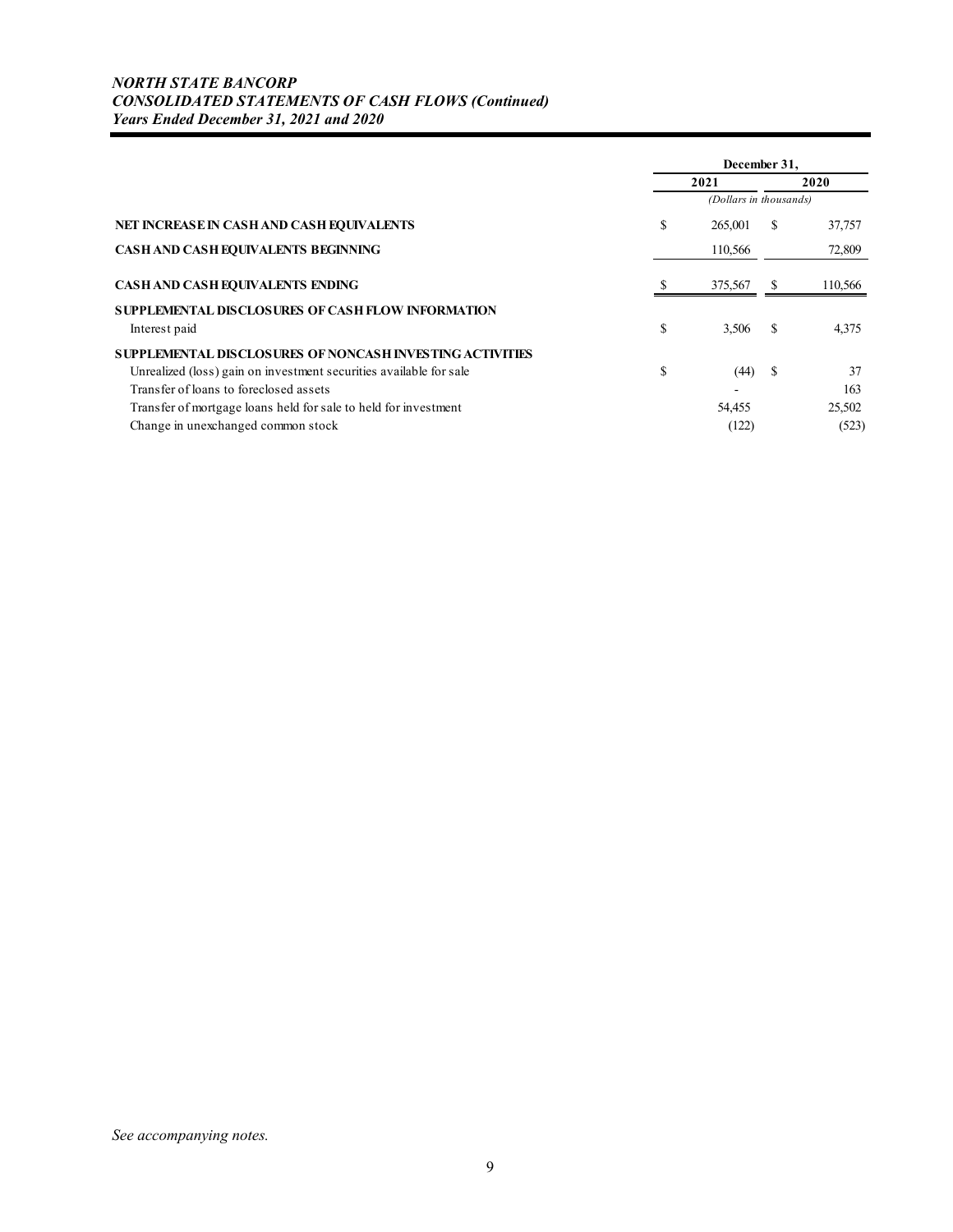## **NOTE A - ORGANIZATION AND OPERATIONS**

 North Carolina Commissioner of Banks. During 2015, the Company's Board of Directors approved a plan of reorganization providing On June 28, 2002, North State Bancorp (the "Company") was formed as a holding company for North State Bank (the "Bank"). Upon formation, one share of the Company's \$1.00 par value common stock was exchanged for each of the outstanding shares of the Bank's \$5.00 par value common stock. On May 9, 2007, the Company's shareholders approved the decrease of the Company's par value of common stock from \$1.00 per share to no par value per share. The Company currently has no operations and conducts no business on its own other than owning the Bank, North State Statutory Trust I, North State Statutory Trust II and North State Statutory Trust III, all of which are wholly owned by the Company. The Company is subject to the rules and regulations of the Federal Reserve Bank and the for the reorganization of the Company's ownership that would permit the Company to qualify for an election under Subchapter S of the Internal Revenue Code of 1986 ("IRC").

The Bank was incorporated May 25, 2000, and began banking operations on June 1, 2000. The Bank is engaged in general commercial and retail banking in central North Carolina, principally Wake County, and in southeast North Carolina in New Hanover County, operating under the banking laws of North Carolina and the rules and regulations of the Federal Reserve Bank and the North Carolina Commissioner of Banks. The Bank undergoes periodic examinations by those regulatory authorities. The Bank's wholly owned subsidiary, North State Wealth Advisors, Inc., offers wealth management and brokerage services. North State Bank Mortgage ("NSB Mortgage"), a division of the Bank, began operations during February 2010 for the purpose of originating and selling single-family, residential first mortgage loans. During 2016, the Bank established a small business lending services division. A significant portion of the loans originated (generally 75%) are guaranteed by the Small Business Administration ("SBA") under the 7(a) Loan Program. At management's discretion, the guaranteed portion of these 7(a) loans is sold in the secondary market. In October of 2017, the Bank's wholly owned subsidiary, North State Title, LLC purchased a 5% interest in North Carolina Title Center, LLC, a title insurance agency.

### **NOTE B - SUMMARY OF SIGNIFICANT ACCOUNTING POLICIES**

#### *Basis of Presentation*

The accompanying consolidated financial statements include the accounts and transactions of North State Bancorp and its wholly owned subsidiary North State Bank. All significant intercompany transactions and balances are eliminated in consolidation. North State Bancorp and its subsidiary are collectively referred to herein as the "Company".

Under Financial Accounting Standards Board ("FASB") accounting standards for the consolidation of variable interest entities, North State Statutory Trust I, North State Statutory Trust II and North State Statutory Trust III are not included in the Company's consolidated financial statements. The junior subordinated debentures issued by the Company to the three Trusts are included in longterm borrowings and the Company's equity interest in the three Trusts is included in other assets.

#### *Use of Estimates*

 of America requires management to make estimates and assumptions that affect the reported amounts of assets and liabilities and the The preparation of consolidated financial statements in conformity with accounting principles generally accepted in the United States disclosure of contingent assets and liabilities at the date of the financial statements and the reported amounts of revenues and expenses during the reporting period. Actual results could differ from those estimates. Material estimates that are particularly susceptible to significant change relate to the determination of the allowance for loan losses and valuation of foreclosed assets.

## *Cash and Cash Equivalents and Certificates of Deposit with Other Banks*

\$1 million. Certificates of deposit with other banks have a maturity of April 24, 2023 and bear an interest rate of 0.4%. All For presentation purposes in the consolidated statements of cash flows, cash and cash equivalents include cash and due from banks and interest-earning deposits with banks (including certificates of deposit with other banks). As discussed in Note I - Borrowings, the Company's long-term FHLB advances are secured by cash of \$850,000 and short-term repurchase agreements are secured by cash of investments in certificates of deposit are with FDIC insured financial institutions and none exceed the maximum insurable amount of \$250 thousand.

#### *Investment Securities*

 recorded in other noninterest income. Bonds for which the Company has the positive intent and ability to hold to maturity are reported Available for sale securities are reported at fair value and consist of mortgage-backed securities not classified as trading securities or as held to maturity securities. Unrealized holding gains and losses on available for sale securities are reported in other comprehensive income. Gains and losses on the sale of available for sale securities are determined using the specific-identification method and are at cost, adjusted for premiums and discounts that are recognized in interest income using a method that approximates the interest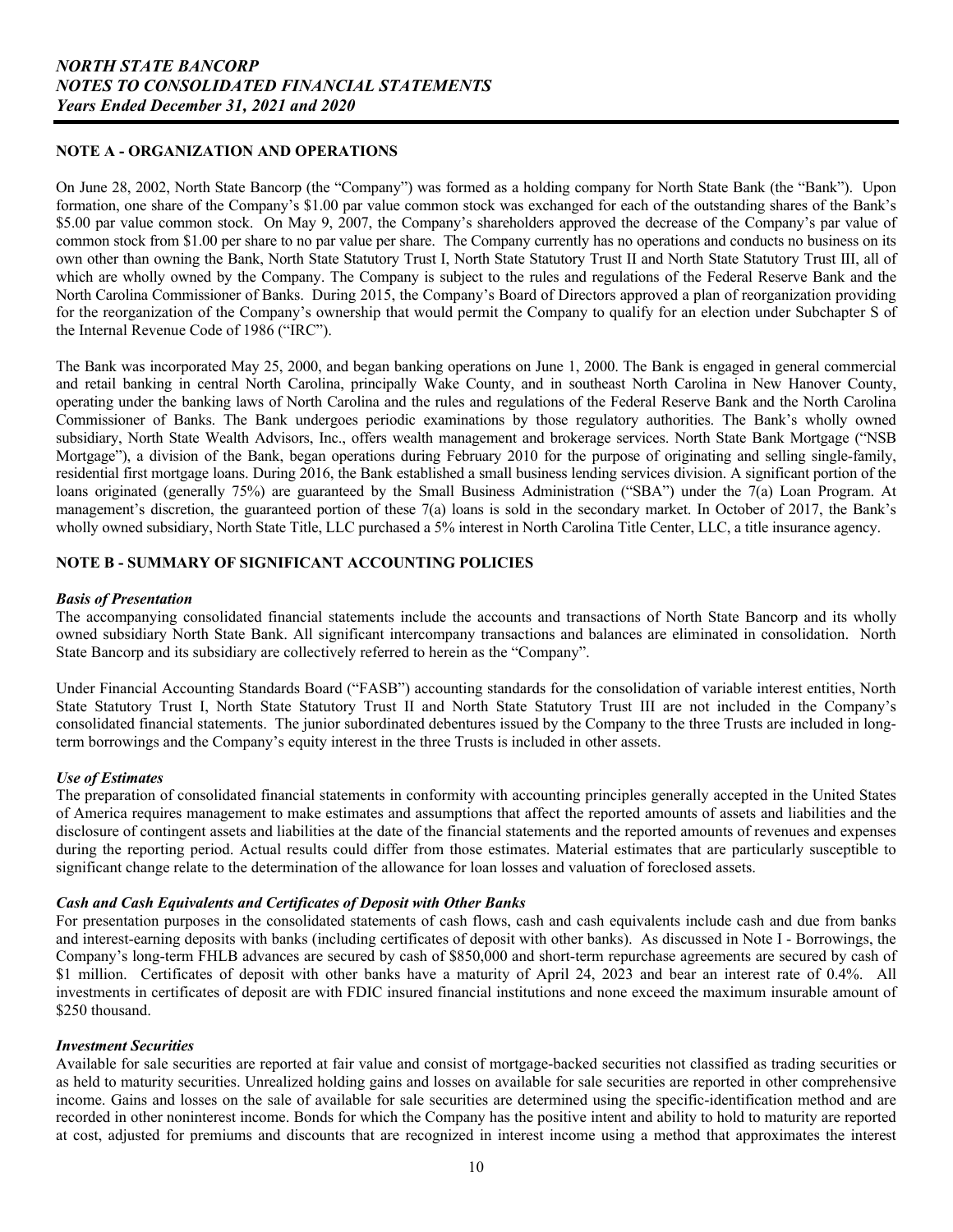method over the period to maturity. Declines in the fair value of available for sale and held to maturity securities below their cost that are other than temporary would result in write-downs of the individual securities to their fair value. If the Company does not intend to sell the security prior to recovery and it is more likely than not the Company will not be required to sell the impaired security prior to recovery, the credit loss portion of the impairment is recognized in earnings and the remaining impairment is recognized in other comprehensive income. Otherwise, the full impairment loss is recognized in earnings. The classification of securities is generally determined at the date of purchase.

Certain equity security investments that do not have readily determinable fair values and for which the Company does not exercise significant influence are carried at cost. The Company has investments in the stock of the Federal Home Loan Bank of Atlanta ("FHLB") and the Federal Reserve Bank ("FRB") as a requirement for membership. All the equity securities are reviewed for impairment at least annually or sooner if events or changes in circumstances indicate the carrying value may not be recoverable. As of December 31, 2021 and 2020, the stock in these equity securities totaled \$1.6 million and \$1.9 million, respectively. Due to redemption provisions, the Company estimates that fair value equals cost.

## *Loans Held for Sale*

 Mortgage loans held for sale represent single-family, residential first mortgage loans on a pre-sold basis originated by our mortgage under prearranged terms. Loans held for sale are subsequently measured at the lower of cost or estimated fair value on an aggregated division. Generally, commitments to sell these loans are made after the intent to proceed with mortgage applications are initiated with borrowers, and all necessary components of the loan are approved according to secondary market underwriting standards of the investor that purchases the loan. Upon closing, these loans, together with their servicing rights, are sold to mortgage loan investors basis within the consolidated balance sheet under the caption "loans held for sale". The Company recognizes certain origination and service release fees from the sale, which are included in fees from mortgage operations.

 required to pay a "pair off" fee on any delivery shortfall. Because the best-efforts contract does not have a specified underlying or instruments do not qualify as hedges under the Derivatives and Hedging topic of the FASB Accounting Standards Codification. The Company is exposed to certain risks relating to its ongoing mortgage origination business. The Company primarily enters into a best-efforts contract with mortgage loan investors under which the Company will deliver individual mortgage loans. Under a bestefforts contract, the Company is not contractually obligated to deliver a maximum principal amount of mortgage loans and is not determinable notional amount or does not require net settlement, the contract does not meet the definition of a derivative. The period of time between the issuance of a loan commitment and the closing and sale of the loan generally ranges from 30 to 60 days. Such interest rate lock commitments represent derivative instruments which are required to be carried at fair value. These derivative

 amount of mortgages necessary to fulfill the commitment by the specified date could result in the Company being obligated to pay a The Company also will enter into mandatory delivery contracts with mortgage loan investors where the Company commits to deliver a specified principal amount of mortgage loans to an investor at a specified price on or before a specified date. Failure to deliver the "pair off" fee, (depending on market conditions at the specified time of delivery, the investor may not charge a pair off fee). Based on these characteristics, the mandatory delivery contract meets the definition of a derivative at the time the Company enters the contract. The Company had \$2.4 million of open mandatory delivery commitments as of December 31, 2021.

 changes in loan pricing between the commitment date and period end, typically month end. The gains and losses from the future sales The fair value of interest rate lock commitments is based on servicing rate premium, origination income net of origination costs, and of the mortgages are recognized when the Company and the borrower enter into the interest rate lock commitment and the resulting gain or loss is recorded in fees from mortgage operations.

#### *Loans*

 over the contractual lives using methods that approximate a constant yield. Interest income is recorded as earned on an accrual basis. Originated commercial and retail loans for which management has the intent and ability to hold for the foreseeable future are classified as held for investment and carried at the principal amount outstanding net of any unearned income, charge-offs and unamortized fees and costs. Nonrefundable fees collected and certain direct costs incurred related to loan originations are deferred and recorded as an adjustment to loans outstanding. The net amount of the nonrefundable fees and costs is amortized to interest income

 SBA. SBA loans are generally fully amortizing and have maturity dates and amortizations of up to 25 years. SBA loans may be The Company provides loans guaranteed by the U.S. Small Business Administration ("SBA") for the purchase of businesses, business startups, business expansion, equipment, and working capital. All SBA loans are underwritten and documented as prescribed by the originated and held for interest income purposes or, at management's discretion, the portion of SBA loans that are guaranteed can be sold at a gain in the secondary market. If a guaranteed portion of an SBA loan is sold, the servicing rights are retained. The portion of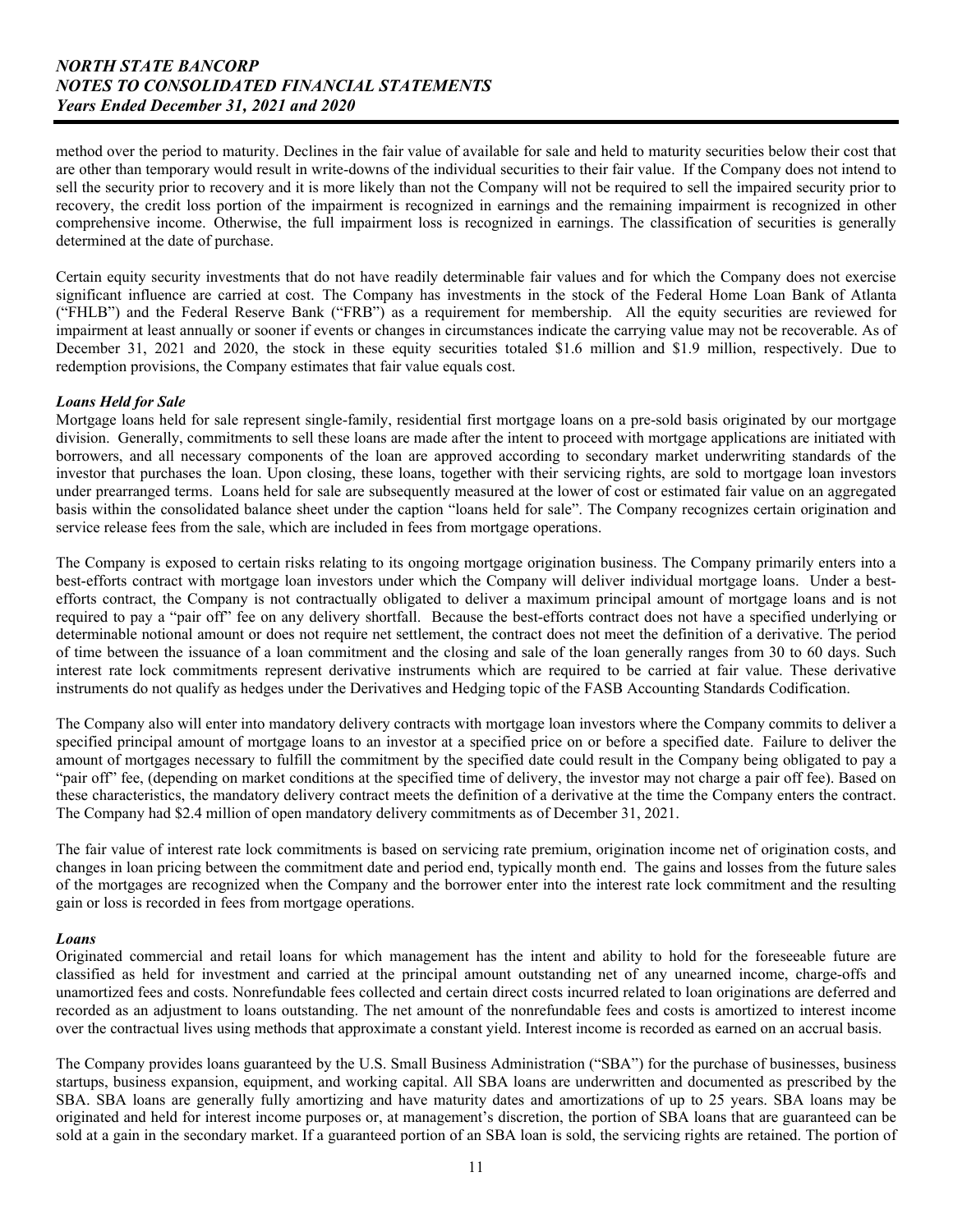SBA loans that are retained (the unguaranteed portion) are also adjusted for a retained discount to reflect the effective interest rate on the retained unguaranteed portion of the loans if a sale takes place. Additionally, the Company defers direct origination costs on these loans. When a guaranteed portion of a loan is sold, the guaranteed portion of the deferred cost is recognized in the income statement as a reduction to the overall gain on sale as well as an increase in the retained discount. The remaining deferred cost on the unguaranteed portion amortizes into interest income in a manner which reflects the effective interest rate on the retained unguaranteed portion of the loan. The net value of the retained loans is included in the appropriate loan classification for disclosure purposes. These loans are primarily commercial real estate or commercial and industrial.

 Security Act (the "CARES Act"), which was passed on March 27, 2020 ("Round 1"), in response to the outbreak of coronavirus Appropriations Act 2021 was signed into law during the fourth quarter of 2020 and contained provisions for a second round of The Small Business Administration Paycheck Protection Program ("PPP") is central to the Coronavirus Aid Relief and Economic ("COVID-19") and was supplemented with subsequent legislation. Overseen by the United States Treasury Department, the program offers cash-flow assistance to nonprofit and small business employers through guaranteed loans for expenses incurred between prescribed dates. Borrowers are eligible for forgiveness of principal and accrued interest on PPP loans to the extent that the proceeds were used to cover eligible payroll costs, interest costs, rent, and utility costs over a period of between eight and 24-weeks after the loan is made if the borrower retains its employees and their compensation levels. The CARES Act authorized the SBA to temporarily guarantee these loans. The SBA began processing forgiveness payments during the fourth quarter of 2020. The Consolidated funding of SBA-PPP loans ("Round 2"). The Company participated in both rounds of PPP. PPP loan origination fee income is capitalized into the carrying amount of the loans and is deferred and recognized over the life of the loan (or up unto forgiveness, whichever comes first) and accrete into interest income using the effective interest method.

 and has not been renewed or extended or the borrower files for bankruptcy. Secured loans are considered uncollectible when the Unsecured loans are charged-off against the Company's allowance for loan losses as soon as the loan becomes uncollectible. Unsecured loans are considered uncollectible when no regularly scheduled monthly payment has been made within three months and the analysis of the borrower and any guarantors would indicate no further support can be provided, the loan matured over 90 days ago liquidation of collateral is deemed to be the most likely source of repayment and the collateral or guarantors are deemed unable to repay any shortfall. Once secured loans reach 90 days past due, they are placed into non-accrual status. If the loan is deemed to be solely collateral dependent, the principal balance is written down immediately to reflect the current market valuation based on current independent appraisal/evaluation. Included in the write-down is the estimated expense to liquidate the property and typically an additional allowance for the foreclosure discount. Generally, if the loan is unsecured the loan must be charged-off in full while if it is secured the loan is charged down to the net liquidation value of the collateral.

 interest for a period of more than 90 days, unless such loans are well-secured and in the process of collection. Loans that are current or Loans, including impaired loans, are generally classified as nonaccrual if they are past due as to maturity or payment of principal or past due less than 90 days may also be classified as nonaccrual if repayment in full of principal and/or interest is in doubt (as determined by the contractual terms of the note). Loans may be returned to accrual status when all principal and interest amounts contractually due (including arrearages) are reasonably assured of repayment within an acceptable period of time, and there is a sustained period of repayment performance (generally a minimum of six months) by the borrower, in accordance with the contractual terms.

While a loan (including an impaired loan) is classified as nonaccrual and the future collectability of the recorded loan balance is doubtful, collections of interest and principal are generally applied as a reduction to the principal outstanding. When the future collectability of the recorded loan balance is not in doubt, interest income may be recognized on a cash basis. In the case where a nonaccrual loan had been partially charged-off, recognition of interest on a cash basis is limited to that which would have been recognized on the recorded loan balance at the contractual interest rate. Receipts in excess of that amount are recorded as recoveries to the allowance for loan losses until prior charge-offs have been fully recovered.

Troubled Debt Restructurings ("TDRs") are loans that have been modified due to deterioration in the borrower's financial condition, resulting in more favorable terms for the borrower. Accrual of interest is continued for restructured loans when the borrower was performing prior to the restructuring and there is reasonable assurance of repayment and continued performance under the modified terms. Accrual of interest on restructured loans in nonaccrual status is resumed when the borrower has established a sustained period of performance under the restructured terms of at least six months.

## *Allowance for Loan Losses*

The provision for loan losses is based upon management's estimate of the amount needed to maintain the allowance for loan losses at an adequate level. In evaluating the allowance for loan losses, the Company prepares an analysis of its current loan portfolio using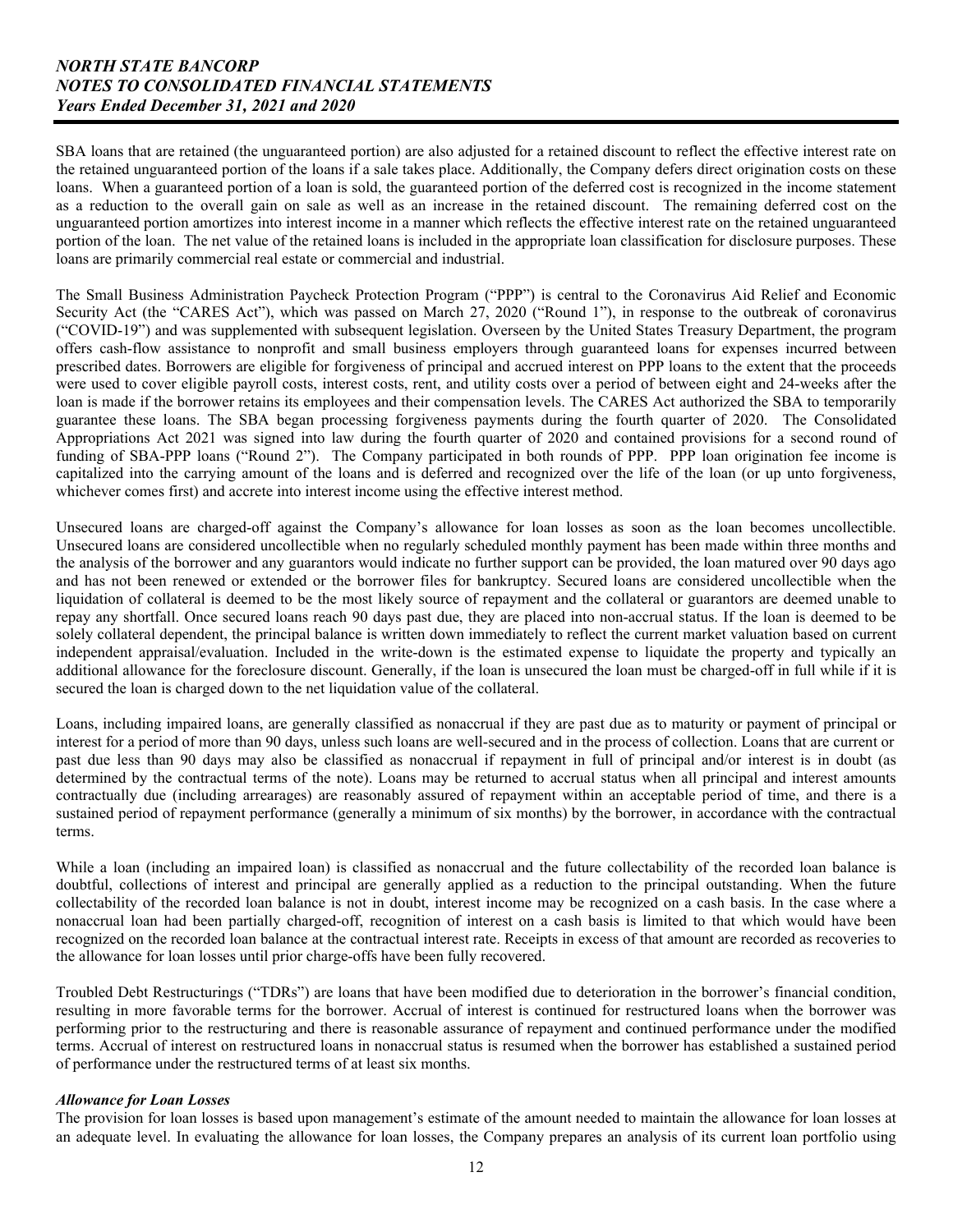Company will be unable to collect the scheduled payments of principal and interest when due according to the original contractual historical loss rates, other identified factors, and data from its portfolio to calculate a general reserve for loan losses. The Company applies a charge-off rate based on charge-off history applied to twelve classes of loans in its current loan portfolio. In addition, the Company has identified seven factors that are considered as indicators of changes in the level of risk of loss inherent with the Company's loan portfolio. These factors are payment performance, overall portfolio quality utilizing weighted average risk rating, general economic factors such as unemployment, delinquency and charge-off rates, regulatory examination results, the interest rate environment, levels of highly leveraged transactions and levels of commercial real estate concentrations, which address the risks associated with construction, development and non-owner occupied commercial real estate lending. Each of these factors is assigned a level of risk and this risk factor is applied to only the general pool of loans. In addition to the general reserve calculation, all loans risk rated "substandard", "doubtful" and "loss" are reviewed for probable losses. If management determines a loan to be impaired, it is removed from its homogeneous group and individually analyzed for impairment. Other groups of loans may also be selected for impairment review. A loan is considered impaired when, based on current information and events, it is considered probable that the terms of the loan agreement. The measurement of impaired loans is generally based on the present value of expected future cash flows discounted at the original effective interest rate, or upon the fair value of the collateral if the loan is collateral dependent. If the recorded investment in the loan exceeds the measure of fair value, a valuation allowance is established as a component of the allowance for loan losses.

 While management uses the best information available to make evaluations, future adjustments to the allowance may be necessary if conditions differ substantially from the assumptions used in making the evaluations. In addition, regulatory examiners may require the Company to recognize adjustments to the allowance for loan losses based on their judgments about information available to them at the time of their examination.

## *Premises and Equipment*

Premises and equipment are stated at cost less accumulated depreciation. Depreciation is calculated on the straight-line method over the estimated useful lives of the assets which are 3 to 10 years for furniture and equipment and 30 to 40 years for buildings. Leasehold improvements are amortized over the terms of the respective leases or the estimated useful lives of the improvements, whichever is shorter. Repairs and maintenance costs are charged to operational expense as incurred and additions and improvements to premises and equipment are capitalized. Upon sale or retirement, the cost and related accumulated depreciation are removed from the accounts and any gains or losses are reflected in current operations. Long-lived depreciable assets are evaluated periodically for impairment when events or changes in circumstances indicate the carrying amount may not be recoverable.

## *Foreclosed Assets*

 included in other expenses. The Company did not have any foreclosed assets as of Decembers 31, 2021 and 2020. As of December Assets acquired through, or in lieu of, foreclosure are held for sale and are initially recorded at fair value less anticipated selling costs at the date of foreclosure, establishing a new cost basis. Principal and interest losses existing at the time of acquisition of such assets are charged against the allowance for loan losses and interest income, respectively. The initial recorded value may be subsequently reduced by additional valuation allowances, which are charged to earnings if the estimated fair value of the property less estimated selling costs declines below the initial recorded value. Costs related to the improvement of the property are capitalized, whereas those related to holding the property are expensed. Revenue and expenses from operations and changes in the valuation allowance are 31, 2021, there were no loans in process of foreclosure. As of December 31, 2020, there were two loans totaling approximately \$119,000 in unpaid principal balance that were in process of foreclosure.

## *Bank Owned Life Insurance*

Bank owned life insurance is carried at cash surrender value as determined by the insurer. The carrying value of life insurance approximates fair value.

#### *Income Taxes*

 During 2015 the Company's Board of Directors approved a plan of reorganization providing for the reorganization of the Company's ownership that would permit the Company to qualify for an election under Subchapter S of the Internal Revenue Code of 1986 ("IRC"). The change in tax election enables the Company to take advantage of the favorable tax treatment afforded such entities under amendments to the IRC contained in the Small Business Jobs Protection Act of 1996 and subsequent amendments. The effect of an S Corporation election is to eliminate one level of taxation. Under an S Corporation election, corporate income, gains, and losses are passed through to the shareholders and each shareholder's pro rata share of Company income is reported on the shareholders' returns whether or not any cash or property is actually distributed to shareholders. The Company was approved for Subchapter S status with the Internal Revenue Service effective date of January 1, 2016.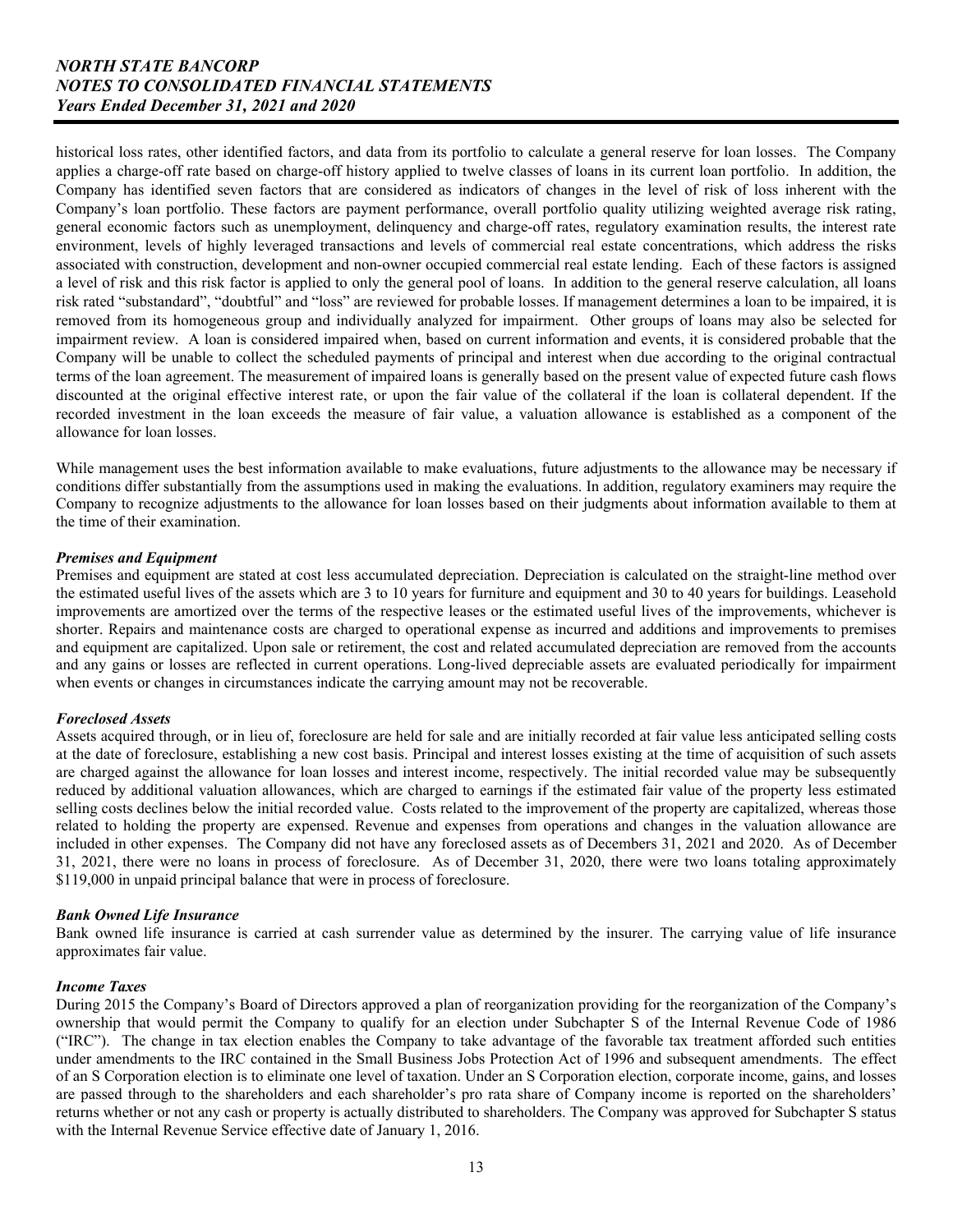#### *SBA Servicing Assets*

 serviced for others are not included in the consolidated balance sheets. There was no valuation allowance required to be established as All sales of SBA-guaranteed loans are executed on a servicing retained basis, and the Company retains the rights and obligations to service the loans. The standard sale structure under the SBA Secondary Participation Guaranty Agreement provides for the Company to retain a portion of the cash flow from the interest payment received on the loan. This cash flow is commonly known as a servicing spread. SBA regulations require the lender to retain a minimum 100 basis points in servicing spread for any guaranteed loan sold for a premium. The minimum servicing spread is further defined as a minimum service fee of 40 basis points and a minimum premium protection fee of 60 basis points. The servicing spread is recognized as a servicing asset to the extent the spread exceeds adequate compensation for the servicing function. Industry practice recognizes adequate compensation for servicing SBA loans as the minimum service fee of 40 basis points. The fair value of the servicing asset is measured at the discounted present value of the premium protection fee over the expected life of the related loan using appropriate discount rates and prepayment assumptions based on industry statistics. SBA servicing assets are initially recognized at fair value and amortized over the expected life of the related loans using the level yield method as a reduction of the servicing income recognized from the servicing spread. The servicing rights are periodically evaluated for impairment based upon the fair value of the rights as compared to carrying amount. If a temporary impairment exists, the servicing asset is written down through a valuation allowance and is charged against servicing income. Loans of December 31, 2021, or 2020, respectively.

#### *Earnings Per Common Share*

 shares outstanding during the period. The Company did not have any potential dilutive common shares for the years ended December 31, 2021 and December 31, 2020. Basic earnings per share represent income available to common shareholders divided by the weighted-average number of common

### *Debt Issuance Costs*

Incremental costs directly incurred to issue the Company's subordinated debt are recorded, net of cumulative amortization, on the Company's consolidated balance sheets as a direct reduction of the carrying value of the related debt.

#### *Comprehensive Income*

Accounting principles generally require that recognized revenue, expenses, gains, and losses be included in net income. Certain changes in assets and liabilities, such as unrealized gains and losses on investment securities available for sale and unrealized holding gains on hedge instruments are reported as a separate component of the equity section of the balance sheet. Such items, along with net income, are components of total comprehensive income. The Company's only component of accumulated other comprehensive income was unrealized gains and losses on available for sale securities.

## *Derivative Instruments*

The Company's deposit and loan activities are vulnerable to interest rate risk. The associated variability in cash flows may impact the results of operations of the Company. The Company's hedging strategy is generally intended to take advantage of opportunities to reduce, to the extent possible, unpredictable cash flows. The Company may employ a variety of common derivative products that are instruments used by financial institutions to manage interest rate risk. The financial instruments that may be used as part of a hedging strategy include swaps, caps, floors, and collars.

The Company does not enter into derivative financial instruments for speculative or trading purposes. Through its mortgage operations, the Company does enter into interest rate lock commitments. Such interest rate lock commitments represent derivative instruments which are required to be carried at fair value and recorded as other assets.

## *Segment Reporting*

 Mortgage, SBA and the parent Company are fully described in Note Q. The Company has no foreign operations or customers. Management is required by accounting pronouncements governing the disclosures about segments of an enterprise and related information to report selected financial and descriptive information about reportable operating segments. It also establishes standards for related disclosures about products and services, geographic areas, and major customers. Generally, disclosures are required for segments internally identified to evaluate performance and resource allocation. Included as a division of the Bank, NSB Mortgage and our SBA division are reported as separate segments as well as the parent Company. Segment information regarding the Bank, NSB

#### *Revenue Recognition*

Management is required by accounting pronouncements governing the recognition of revenue which require an entity to recognize revenue when it transfers promised goods or services to customers in an amount that reflects the consideration to which the Company expects to be entitled in exchange for those goods or services.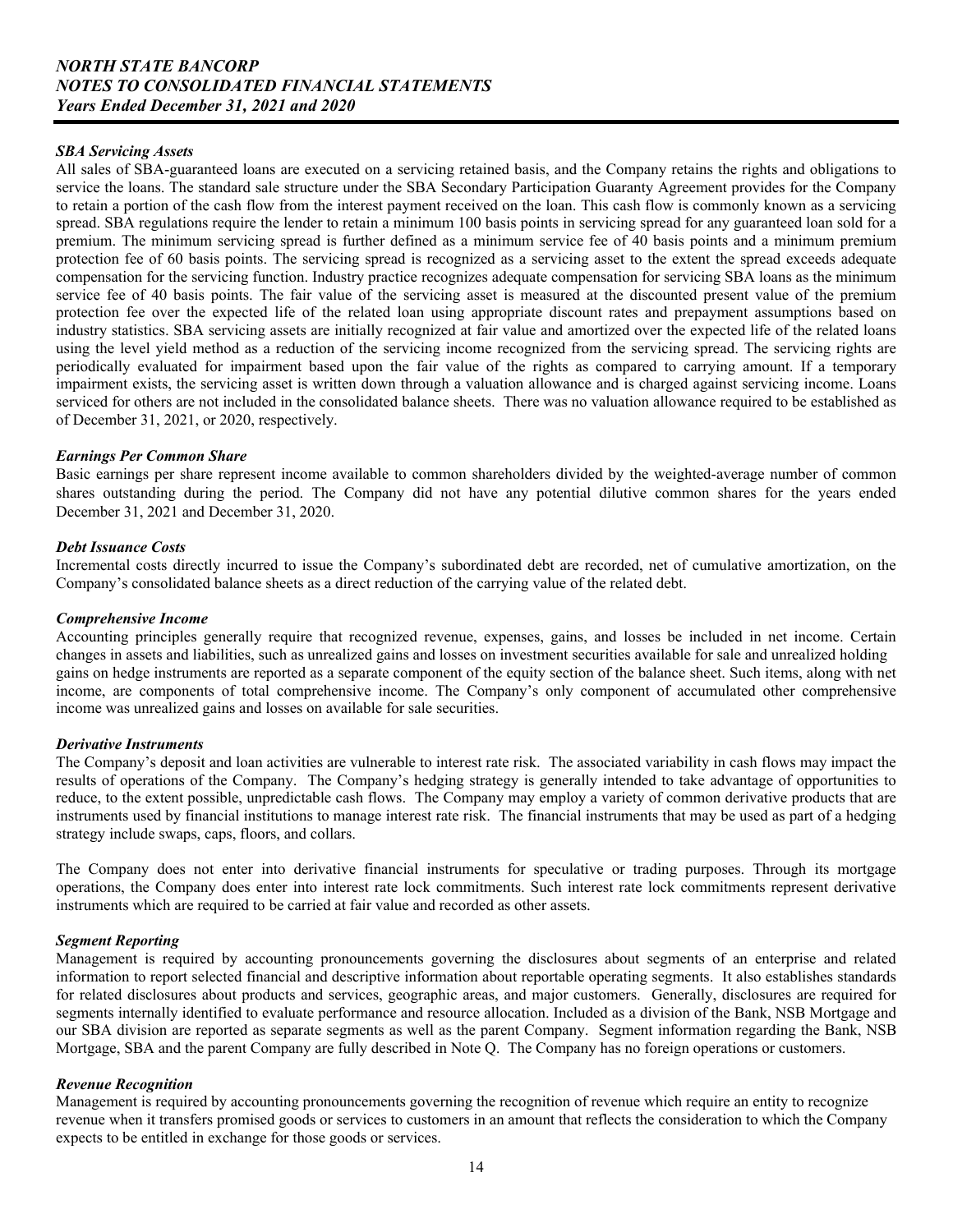#### *Subsequent Events*

The Company has evaluated subsequent events through March 23, 2022.

### *Recently Issued Accounting Pronouncements*

 Codification (ASC) 606, *Revenue from Contracts with Customers*, as if it had originated the contracts. The effective date for this *FASB ASU 2021-08 – Business Combinations (Topic 805): Accounting for Contract Assets and Contract Liabilities from Contracts with Customers:* This ASU was issued to improve the accounting for acquired revenue contracts with customers in a business combination. Under current GAAP, an acquirer generally recognizes contract assets acquired and contract liabilities assumed in a business combination at the acquisition date fair value. This ASU will now require an acquirer to recognize and measure contract assets acquired and contract liabilities assumed in a business combination in accordance with FASB Accounting Standards guidance is for fiscal years beginning after December 15, 2023, including interim periods within those fiscal years. The ASU should be applied prospectively to business combinations occurring on or after the effective date of the amendments. The Company does not anticipate that the impact the adoption this guidance will have on its consolidated financial statements will be material.

*FASB ASU 2021-01 – Reference Rate Reform (Topic 848):* The amendments in this Update clarify that certain optional expedients and exceptions in Topic 848 for contract modifications and hedge accounting apply to derivatives that are affected by the discounting transition. Specifically, certain provisions in Topic 848, if elected by an entity, apply to derivative instruments that use an interest rate for margining, discounting, or contract price alignment that is modified as a result of reference rate reform. Amendments in this Update to the expedients and exceptions in Topic 848 capture the incremental consequences of the scope clarification and tailor the existing guidance to derivative instruments affected by the discounting transition. The effective date for this guidance is upon issuance. The Company is currently evaluating the impact the adoption this guidance will have on its consolidated financial statements.

*FASB ASU 2020-08 – Codification Improvements to Subtopic 310-20, Receivables—Nonrefundable Fees and Other Costs:* The amendments in this ASU clarify that an entity should reevaluate whether a callable debt security is within the scope of paragraph 310- 20-35-33 for each reporting period. The amendments in this ASU affect the guidance in ASU 2017-08, *Receivables—Nonrefundable Fees and Other Costs (Subtopic 310-20): Premium Amortization on Purchased Callable Debt Securities.* The effective date for this guidance is for fiscal years beginning after December 15, 2021, and interim periods within fiscal years beginning after December 15, 2022. The Company is currently evaluating the impact the adoption this guidance will have on its consolidated financial statements.

*FASB ASU 2016-13, Financial Instruments-Credit Losses (Topic 326): Measurement of Credit Losses on Financial Instruments:* In June 2016, the FASB issued new guidance that replaces the incurred loss impairment methodology in current standards with an expected credit loss methodology and requires consideration of a broader range of information to determine credit loss estimates. The guidance requires the measurement of all expected credit losses for financial assets held at the reporting date based on historical experience, current conditions, and reasonable and supportable forecasts and requires enhanced disclosures related to the significant estimates and judgments used in estimating credit losses, as well as the credit quality and underwriting standards of an organization's portfolio. In addition, the guidance amends the accounting for credit losses on available-for-sale debt securities and purchased financial assets with credit deterioration. The guidance will be effective for the Company for the years beginning after December 15, 2022, including interim periods within those fiscal years. The Company is currently evaluating the effect the implementation of the new standard will have on its consolidated financial statements.

 *FASB ASU 2016-02, Leases (Topic 842):* In February 2016, the FASB issued new guidance related to Leases which will require adoption of Topic 842 resulted in the establishment of \$2.8 million in right of use assets and \$2.9 million in right of use liabilities lessees to record as an asset on the balance sheet the right to use the leased asset and a liability for the corresponding lease obligation for leases with terms of more than 12 months. The accounting treatment for lessors will remain relatively unchanged. The guidance also requires additional qualitative and quantitative disclosures related to the nature, timing and uncertainty of cash flows arising from leases. The effective date for this guidance is for fiscal years beginning after December 15, 2021, and interim periods within annual periods beginning after December 15, 2022. Early adoption is permitted. The Company adopted this guidance on January 1, 2022. The related to the two operating leases and one finance lease that were identified during the adoption process.

Other accounting standards that have been issued by the FASB or other standards-setting bodies are not expected to have a material impact on the Company's financial position, results of operations or cash flows.

#### *Recently Adopted Accounting Pronouncements*

*FASB ASU 2018-15 – Intangibles – Goodwill and Other- Internal-Use Software (Subtopic 350-40):* This ASU amends and improves current guidance on accounting for implementation costs of a hosting arrangement that is a service contract. The amendments in this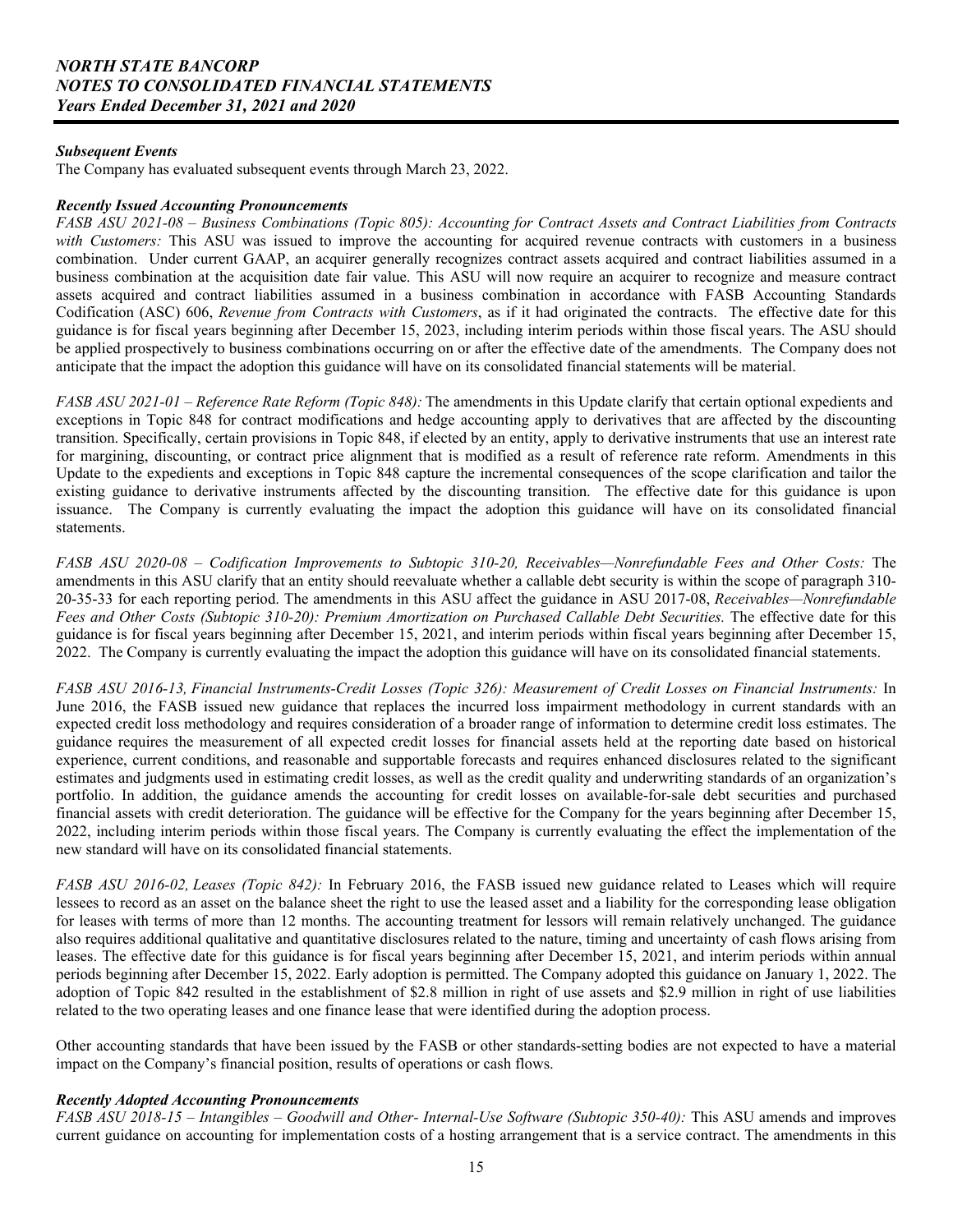update align the requirements for capitalizing implementation costs incurred in a hosting arrangement that is a service contract with the requirements for capitalizing implementation costs incurred to develop or obtain internal-use software (and hosting arrangements that include an internal-use software license). The effective date for this guidance is for fiscal years beginning after December 15, 2020, and interim periods within annual periods beginning after December 15, 2021. The Company adopted this guidance on January 1, 2021, which did not have a material impact on its consolidated financial statements.

*FASB ASU 2021-03 - Intangibles – Goodwill and Other (Topic 350): Simplifying the Test for Goodwill Impairment: This ASU was* issued in order to simplify the subsequent measurement of goodwill by eliminating the Step 2 goodwill impairment test. Under the amendments in this ASU, an entity should perform its annual or interim goodwill impairment test by comparing the fair value of a reporting unit with its carrying amount. An entity will then recognize an impairment charge for the amount by which the carrying amount exceeds the reporting unit's fair value, however the loss recognized should not exceed the total amount of goodwill allocated to that reporting unit. Additionally, an entity should consider income tax effects from any tax-deductible goodwill on the carrying amount of the reporting unit when measuring the goodwill impairment loss, if applicable. The amendments in this ASU also eliminated the requirements for any reporting unit with a zero or negative carrying amount to perform a qualitative assessment and therefore the same impairment assessment now applies to all reporting units. An entity is required to disclose the amount of goodwill allocated to each reporting unit with a zero or negative carrying amount of net assets. The ASU did not affect the option to perform the qualitative assessment (Step 0) for a reporting unit to determine if the quantitative impairment test is necessary and private companies will still have the option to elect the PCC alternative on goodwill. The effective date for this guidance is for fiscal years beginning after December 15, 2019. The Company adopted this guidance on January 1, 2020, which did not have a material impact on its consolidated financial statements.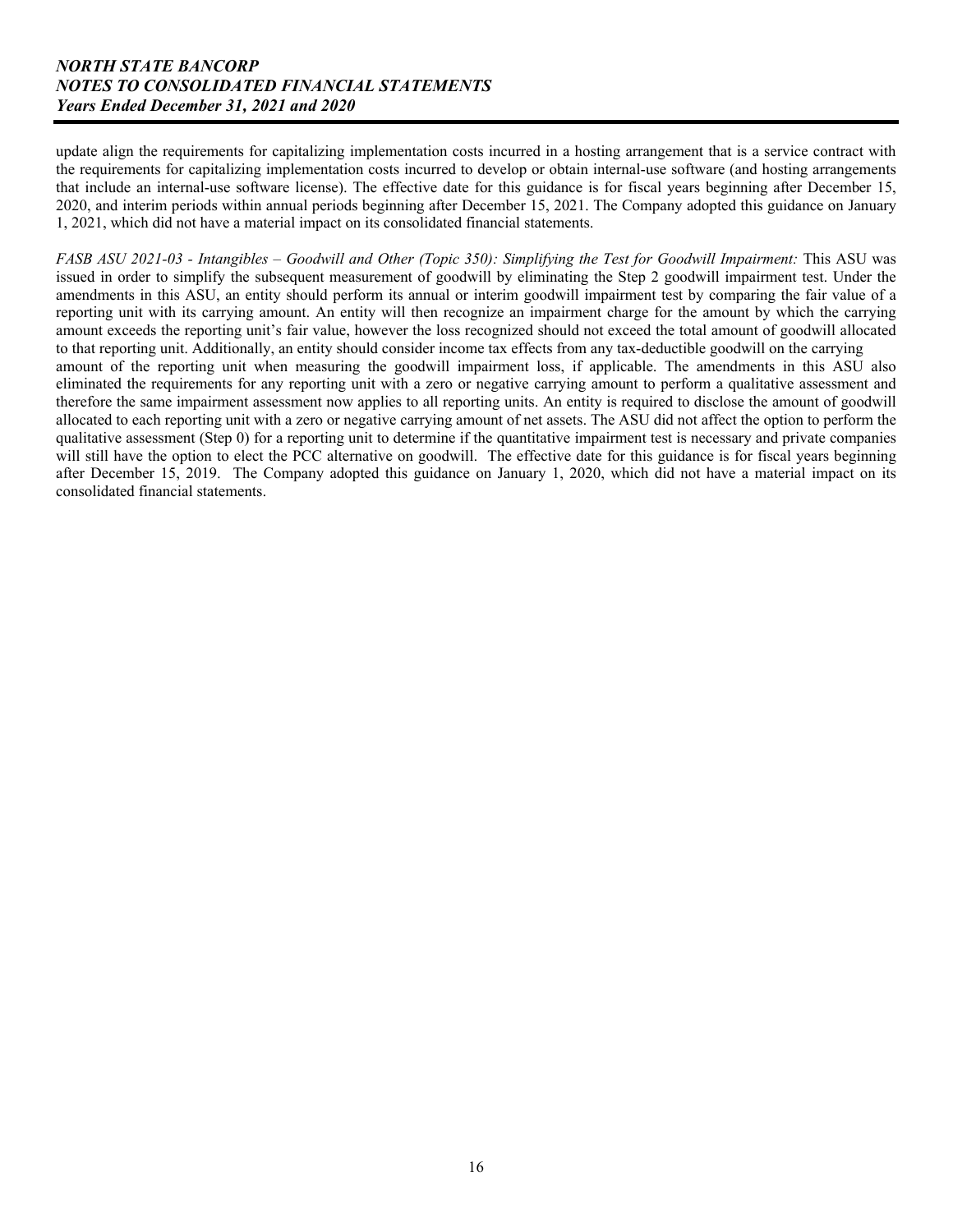### **NOTE C - INVESTMENT SECURITIES**

The following table presents the amortized cost and fair value of securities available for sale and securities held to maturity with gross unrealized gains and losses as of December 31, 2021, and 2020, respectively.

|                                            | As of December 31, 2021<br>Gross<br>Gross |           |              |                         |                        |            |    |        |  |  |  |  |  |
|--------------------------------------------|-------------------------------------------|-----------|--------------|-------------------------|------------------------|------------|----|--------|--|--|--|--|--|
|                                            |                                           |           |              |                         |                        |            |    |        |  |  |  |  |  |
|                                            |                                           | Amortized |              | unrealized              |                        | unrealized |    | Fair   |  |  |  |  |  |
|                                            |                                           | cost      |              | gains                   |                        | losses     |    | value  |  |  |  |  |  |
|                                            |                                           |           |              |                         | (Dollars in thousands) |            |    |        |  |  |  |  |  |
| Securities available for sale:             |                                           |           |              |                         |                        |            |    |        |  |  |  |  |  |
| Government-sponsored residential mortgage- |                                           |           |              |                         |                        |            |    |        |  |  |  |  |  |
| backed securities                          | \$                                        | 4,283     | $\mathbb{S}$ | 8                       | \$                     | 39         | \$ | 4,252  |  |  |  |  |  |
| Total securities available for sale        | \$                                        | 4,283     | \$           | 8                       | \$                     | 39         | \$ | 4,252  |  |  |  |  |  |
| Securities held to maturity:               |                                           |           |              |                         |                        |            |    |        |  |  |  |  |  |
| Corporate bonds                            | \$                                        | 2,250     | \$           | 12                      | \$                     | 35         | \$ | 2,227  |  |  |  |  |  |
| Municipal bonds                            |                                           | 41,311    |              | 854                     |                        | 188        |    | 41,977 |  |  |  |  |  |
| Total securities held to maturity          | \$                                        | 43,561    | \$           | 866                     | \$                     | 223        | \$ | 44,204 |  |  |  |  |  |
|                                            |                                           |           |              | As of December 31, 2020 |                        |            |    |        |  |  |  |  |  |
|                                            |                                           |           |              | Gross                   |                        | Gross      |    |        |  |  |  |  |  |
|                                            |                                           | Amortized |              | unrealized              |                        | unrealized |    | Fair   |  |  |  |  |  |
|                                            |                                           | cost      |              | gains                   |                        | losses     |    | value  |  |  |  |  |  |
|                                            |                                           |           |              |                         | (Dollars in thousands) |            |    |        |  |  |  |  |  |
| Securities available for sale:             |                                           |           |              |                         |                        |            |    |        |  |  |  |  |  |
| Government-sponsored residential mortgage- |                                           |           |              |                         |                        |            |    |        |  |  |  |  |  |
| backed securities                          | \$                                        | 1,105     | \$           | 13                      | \$                     |            | \$ | 1,118  |  |  |  |  |  |
| Total securities available for sale        | \$                                        | 1,105     | \$           | 13                      | \$                     |            | \$ | 1,118  |  |  |  |  |  |
| Securities held to maturity:               |                                           |           |              |                         |                        |            |    |        |  |  |  |  |  |
| Corporate bonds                            | \$                                        | 750       | \$           | 5                       | \$                     |            | \$ | 755    |  |  |  |  |  |
| Municipal bonds                            |                                           | 33,111    |              | 1,369                   |                        | 9          |    | 34,471 |  |  |  |  |  |
| Total securities held to maturity          | \$                                        | 33,861    | \$           | 1,374                   | \$                     | 9          | \$ | 35,226 |  |  |  |  |  |

All unrealized losses on investment securities are considered by management to be temporary given the credit ratings on these investment securities and the Company's intent and ability to hold these securities to maturity. As of December 31, 2021, the Company's available for sale securities included two Government-sponsored residential mortgage-backed securities with unrealized losses of approximately \$39,000. The unrealized losses on held to maturity securities as of December 31, 2021 relate to twenty-nine tax-exempt municipal bonds; two corporate securities; and one taxable municipal bond with combined unrealized losses of approximately \$223,000. As of December 31, 2020, the Company's available for sale securities did not have any unrealized losses. The unrealized losses on held to maturity securities as of December 31, 2021 relate to three municipal bonds with unrealized losses of approximately \$9,000. All unrealized losses on investment securities are not considered to be other-than-temporary, because they are related to changes in interest rates, lack of liquidity and demand in the general investment market and do not affect the expected cash flows of the underlying collateral or the issuer. Since the Company does not intend to sell the municipal bonds with unrealized losses prior to maturity and it is more likely than not the Company will not be required to sell any of these securities in unrealized loss positions prior to maturity, they are not deemed to be other than temporarily impaired.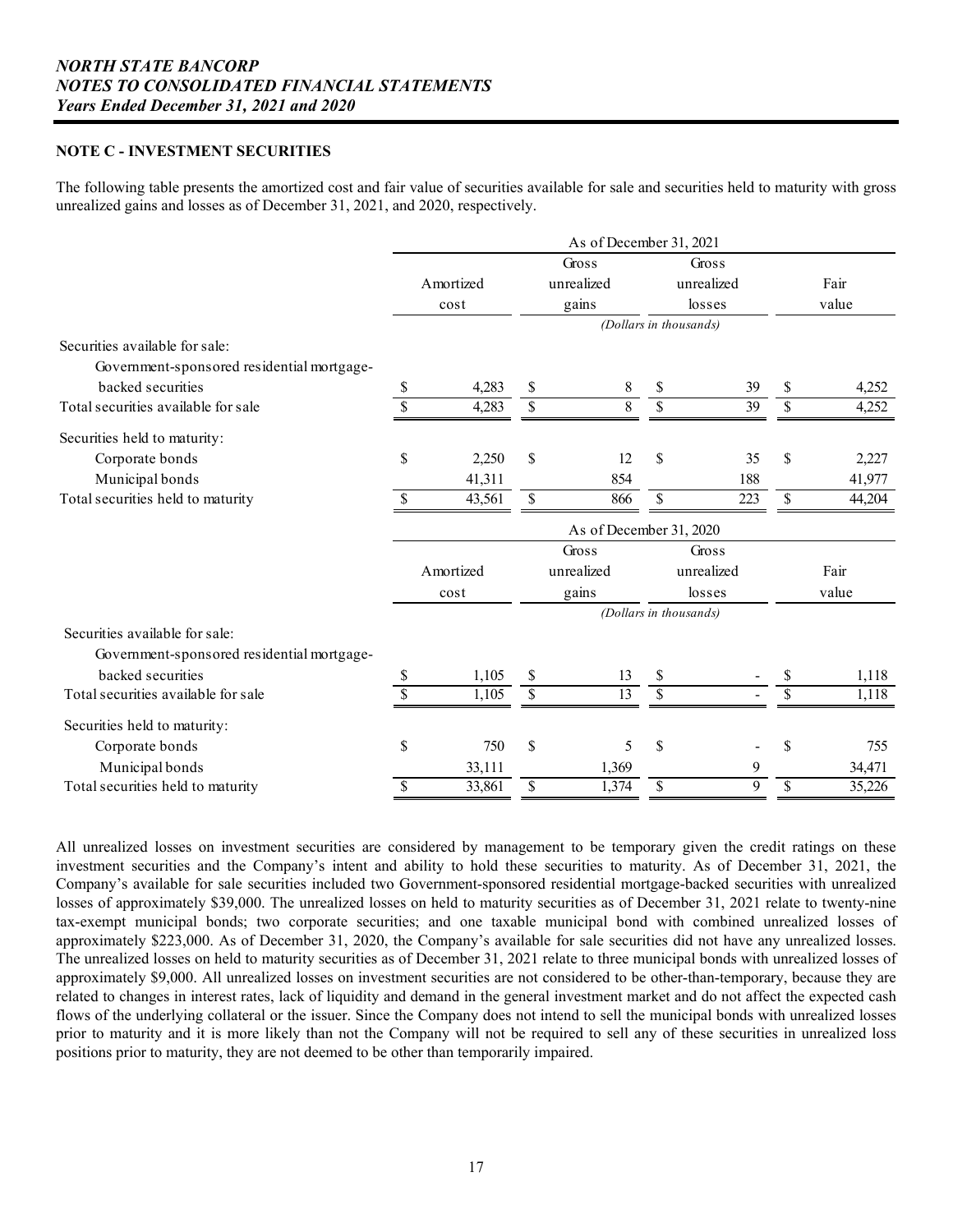and 2020, respectively, aggregated by investment category and length of time that the individual securities have been in a continuous The following table presents the gross unrealized losses on and fair values of the Company's investments as of December 31, 2021 unrealized loss position.

|                                            | As of December 31, 2021 |                                    |     |            |    |                          |    |                          |       |        |        |            |  |  |
|--------------------------------------------|-------------------------|------------------------------------|-----|------------|----|--------------------------|----|--------------------------|-------|--------|--------|------------|--|--|
|                                            |                         | Less than 12 months                |     |            |    | 12 months of more        |    |                          | Total |        |        |            |  |  |
|                                            |                         | Fair                               |     | Unrealized |    | Fair                     |    | Unrealized               |       | Fair   |        | Unrealized |  |  |
|                                            |                         | Value<br>Value<br>Losses<br>Losses |     |            |    |                          |    | Value                    |       |        | Losses |            |  |  |
|                                            |                         |                                    |     |            |    | (Dollars in thousands)   |    |                          |       |        |        |            |  |  |
| Securities available for sale:             |                         |                                    |     |            |    |                          |    |                          |       |        |        |            |  |  |
| Government-sponsored residential mortgage- |                         |                                    |     |            |    |                          |    |                          |       |        |        |            |  |  |
| backed securities                          |                         | 4,252                              |     | 39         |    | $\sim$                   | -S |                          |       | 4,252  |        | 39         |  |  |
| Total temporarily impaired securities      |                         | 4,252                              |     | 39         |    | $\overline{\phantom{a}}$ |    |                          |       | 4,252  |        | 39         |  |  |
| Securities held to maturity:               |                         |                                    |     |            |    |                          |    |                          |       |        |        |            |  |  |
| Corporate bonds                            |                         | 2,227                              | \$. | 35         | -S | $- S$                    |    | $\overline{\phantom{0}}$ | ъ.    | 2.227  | -S     | 35         |  |  |
| Municipal bonds                            |                         | 41,544                             |     | 181        |    | 433                      |    |                          |       | 41,977 |        | 188        |  |  |
| Total temporarily impaired securities      |                         | 43,771                             |     | 216        |    | 433                      |    |                          |       | 44,204 |        | 223        |  |  |

|                                                                 | As of December 31, 2020<br>12 months of more<br>Less than 12 months |                          |                      |                          |  |                          |                      |        |               |        |                      |  |  |  |
|-----------------------------------------------------------------|---------------------------------------------------------------------|--------------------------|----------------------|--------------------------|--|--------------------------|----------------------|--------|---------------|--------|----------------------|--|--|--|
|                                                                 |                                                                     |                          |                      |                          |  |                          |                      |        | Total         |        |                      |  |  |  |
|                                                                 |                                                                     | Fair<br>Value            | Unrealized<br>Losses |                          |  | Fair<br>Value            | Unrealized<br>Losses |        | Fair<br>Value |        | Unrealized<br>Losses |  |  |  |
|                                                                 |                                                                     |                          |                      |                          |  | (Dollars in thousands)   |                      |        |               |        |                      |  |  |  |
| Securities available for sale:                                  |                                                                     |                          |                      |                          |  |                          |                      |        |               |        |                      |  |  |  |
| Government-sponsored residential mortgage-<br>backed securities |                                                                     | $\overline{\phantom{a}}$ |                      | $\overline{\phantom{0}}$ |  | - \$<br>$\sim$           |                      |        | $\sim$        |        |                      |  |  |  |
| Total temporarily impaired securities                           |                                                                     |                          |                      |                          |  | $\overline{\phantom{a}}$ |                      |        |               |        |                      |  |  |  |
| Securities held to maturity:                                    |                                                                     |                          |                      |                          |  |                          |                      |        |               |        |                      |  |  |  |
| Corporate bonds                                                 |                                                                     | $\overline{\phantom{a}}$ |                      | $\overline{\phantom{a}}$ |  | $- S$                    |                      | $\sim$ |               | $-$ \$ |                      |  |  |  |
| Municipal bonds                                                 |                                                                     | 1,399                    |                      |                          |  |                          |                      |        | 1,399         |        | 9                    |  |  |  |
| Total temporarily impaired securities                           |                                                                     | 1,399                    |                      |                          |  | -                        |                      |        | 1,399         |        | 9                    |  |  |  |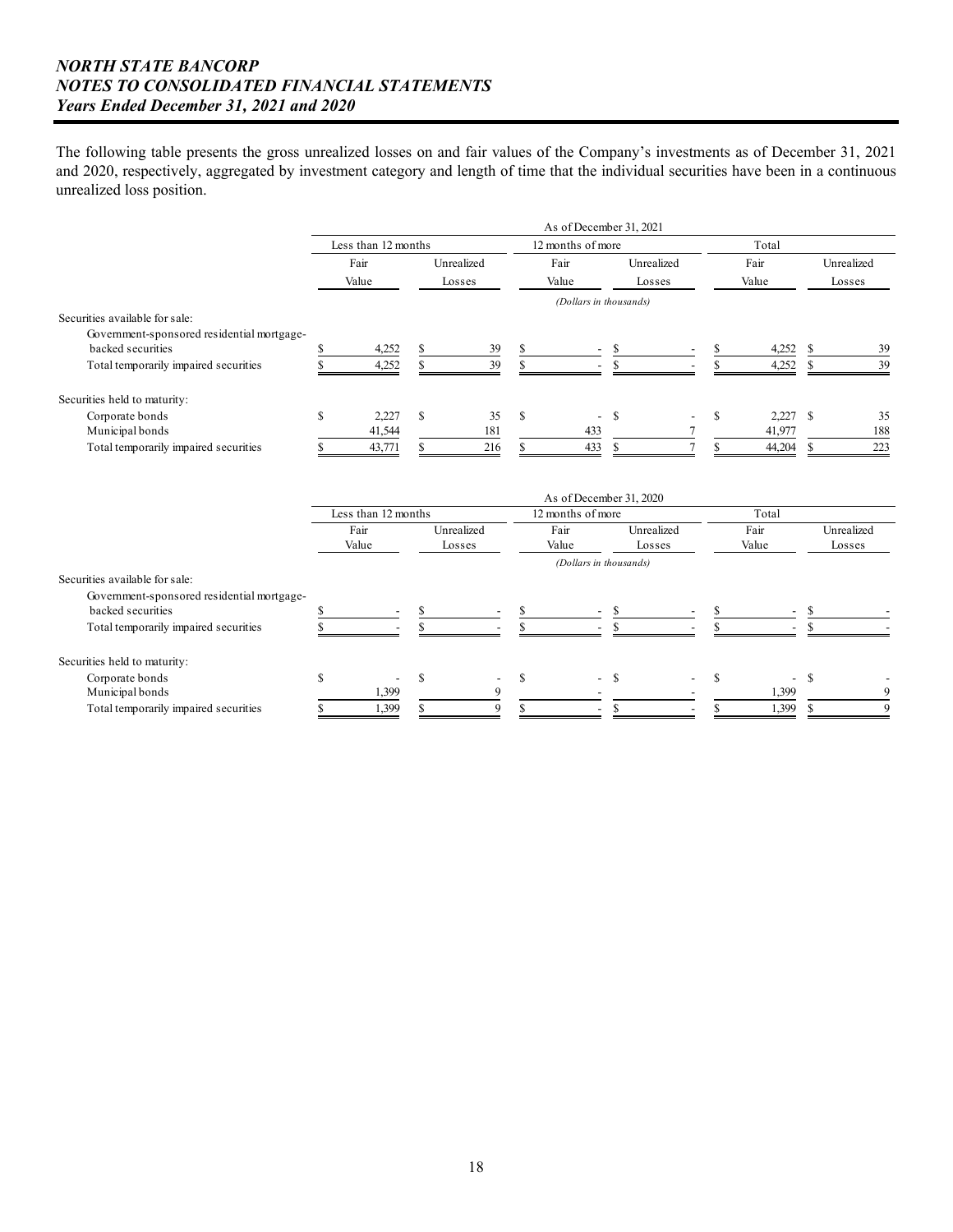The following table presents the amortized cost and fair values of securities available for sale and securities held to maturity as of December 31, 2021, by contractual maturity. Expected maturities will differ from contractual maturities because borrowers may have the right to call or prepay obligations with or without call or prepayment penalties.

|                                            |    | As of December 31, 2021 |               |               |
|--------------------------------------------|----|-------------------------|---------------|---------------|
|                                            |    | Amortized<br>Cost       |               | Fair<br>Value |
|                                            |    | (Dollars in thousands)  |               |               |
| Securities available for sale:             |    |                         |               |               |
| Government-sponsored residential mortgage- |    |                         |               |               |
| backed securities:                         |    |                         |               |               |
| Due after five but within ten years        | \$ | 739                     | \$            | 746           |
| Due after ten years                        |    | 3,544                   |               | 3,506         |
| Total securities available for sale        | \$ | 4,283                   | \$            | 4,252         |
| Securities held to maturity:               |    |                         |               |               |
| Corporate bonds:                           |    |                         |               |               |
| Due after five but within ten years        | \$ | 2,250                   | \$            | 2,227         |
|                                            | \$ | 2,250                   | \$            | 2,227         |
| Municipal bonds:                           |    |                         |               |               |
| Due within three months                    | S  |                         | <sup>\$</sup> |               |
| Due after one but within five years        |    | 9,243                   |               | 9,479         |
| Due after five but within ten years        |    | 13,778                  |               | 14,234        |
| Due after ten years                        |    | 18,290                  |               | 18,264        |
|                                            | \$ | 41,311                  | \$            | 41,977        |
| Total securities held to maturity:         | \$ | 43,561                  | \$            | 44,204        |

No securities were pledged as of December 31, 2021 or 2020. There were no security sales during the years ended December 31, 2021 or 2020.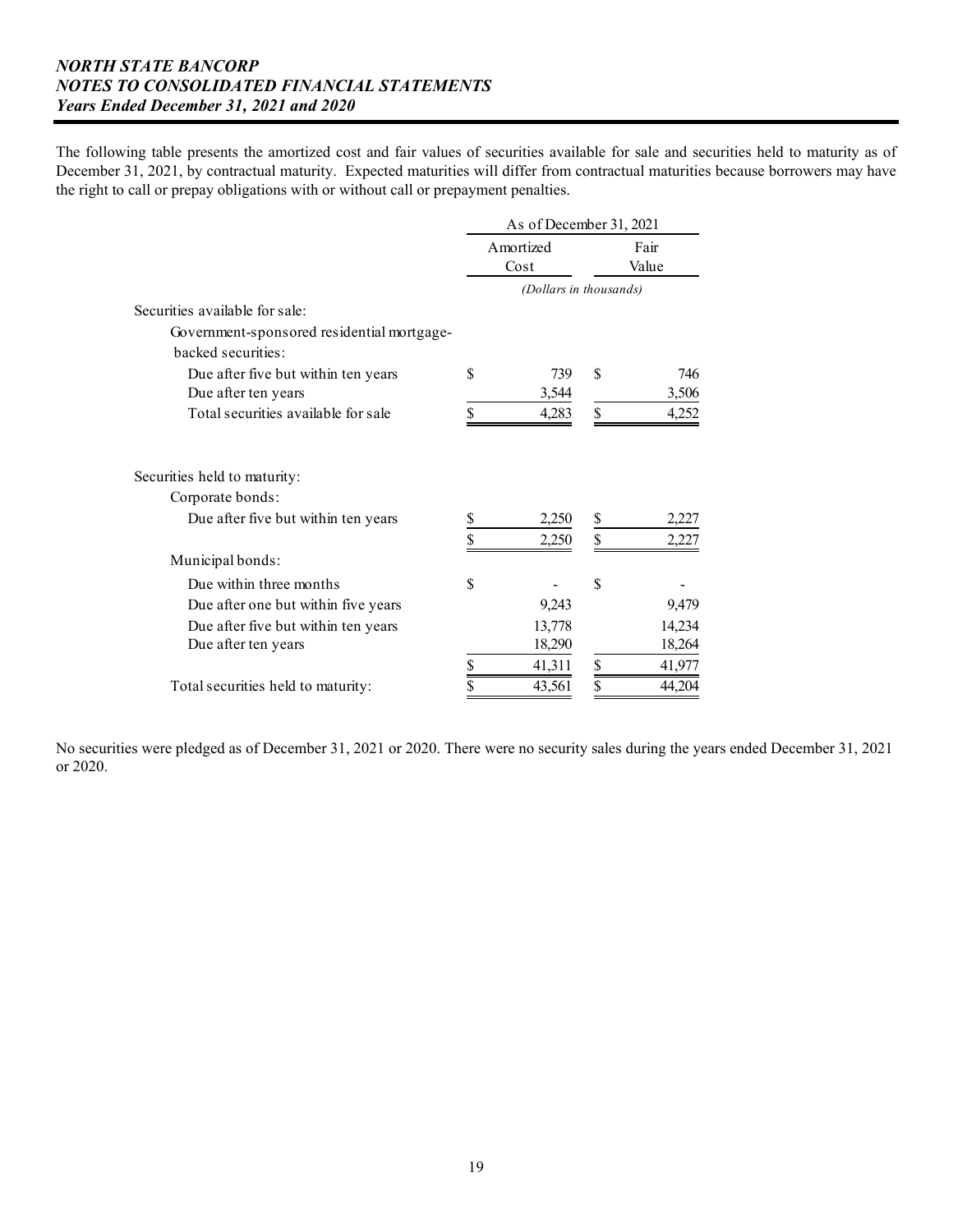## **NOTE D – LOANS**

The following table presents a summary of loans segregated by loan category as of December 31, 2021, and 2020.

|                                                   | As of December 31,     |   |         |
|---------------------------------------------------|------------------------|---|---------|
|                                                   | 2021                   |   | 2020    |
|                                                   | (Dollars in thousands) |   |         |
| Real estate secured loans:                        |                        |   |         |
| Residential construction                          | \$<br>47,073           | S | 45,051  |
| Commercial construction, all land development     |                        |   |         |
| and other land loans                              | 51,505                 |   | 46,701  |
| Residential properties                            | 139,798                |   | 118,575 |
| Residential mortgage (1)                          | 111,248                |   | 94,269  |
| Commercial real estate - other                    | 460,242                |   | 427,812 |
| Total real estate secured loans                   | 809,866                |   | 732,408 |
| Other non-real estate loans and leases:           |                        |   |         |
| Commercial and industrial                         | 104,448                |   | 219,209 |
| Consumer and other                                | 3,668                  |   | 3,247   |
| Total loans held for investment                   | 917,982                |   | 954,864 |
| Single-family residential mortgages held for sale | \$<br>7,218            | S | 27,500  |

(1) Single-family residential mortgages originated through NSB Mortgage held for investment.

 Loans are primarily funded in Wake County and New Hanover County in North Carolina. Real estate loans can be affected by the condition of the local real estate market. Commercial and installment loans can be affected by the local economic conditions. Included in the loan balances above are net unamortized loan costs of approximately \$2.9 million and \$370,000, respectively, as of December 31, 2021 and 2020. PPP loans are included in the 'Commercial and industrial' line item and totaled approximately \$5.3 million and \$97.8 million, respectively as of December 31, 2021 and 2020.

The following describes the risk characteristics relevant to each of the portfolio segments.

## *Residential construction*

The Company provides financing to builders for the construction of speculative and pre-sold custom homes, and from time to time, financing for custom homes where the home buyer is the borrower. Residential construction loans typically are for periods of 12 months or less and the homes are sold to consumers who obtain permanent financing. The loans are underwritten utilizing independent appraisals, sensitivity analysis of absorption and financial analysis of the borrower.

#### *Commercial construction*

 analysis of absorption and financial analysis of the general contractors and borrowers. Commercial construction loans are generally Commercial real estate construction and land development loans are also underwritten utilizing independent appraisals, sensitivity based upon estimates of costs and value associated with the as-completed project. These estimates may be inaccurate. The loans often involve the disbursement of substantial funds with the repayment substantially dependent on the success of the ultimate project. Sources of repayment for these types of loans may be pre-committed permanent loans or sales of developed property.

All construction loans are closely monitored by on-site inspections and are considered to have higher risks than other real estate loans due to their ultimate repayment being sensitive to interest rate changes, government regulation of real property, general economic conditions, and the availability of long-term financing.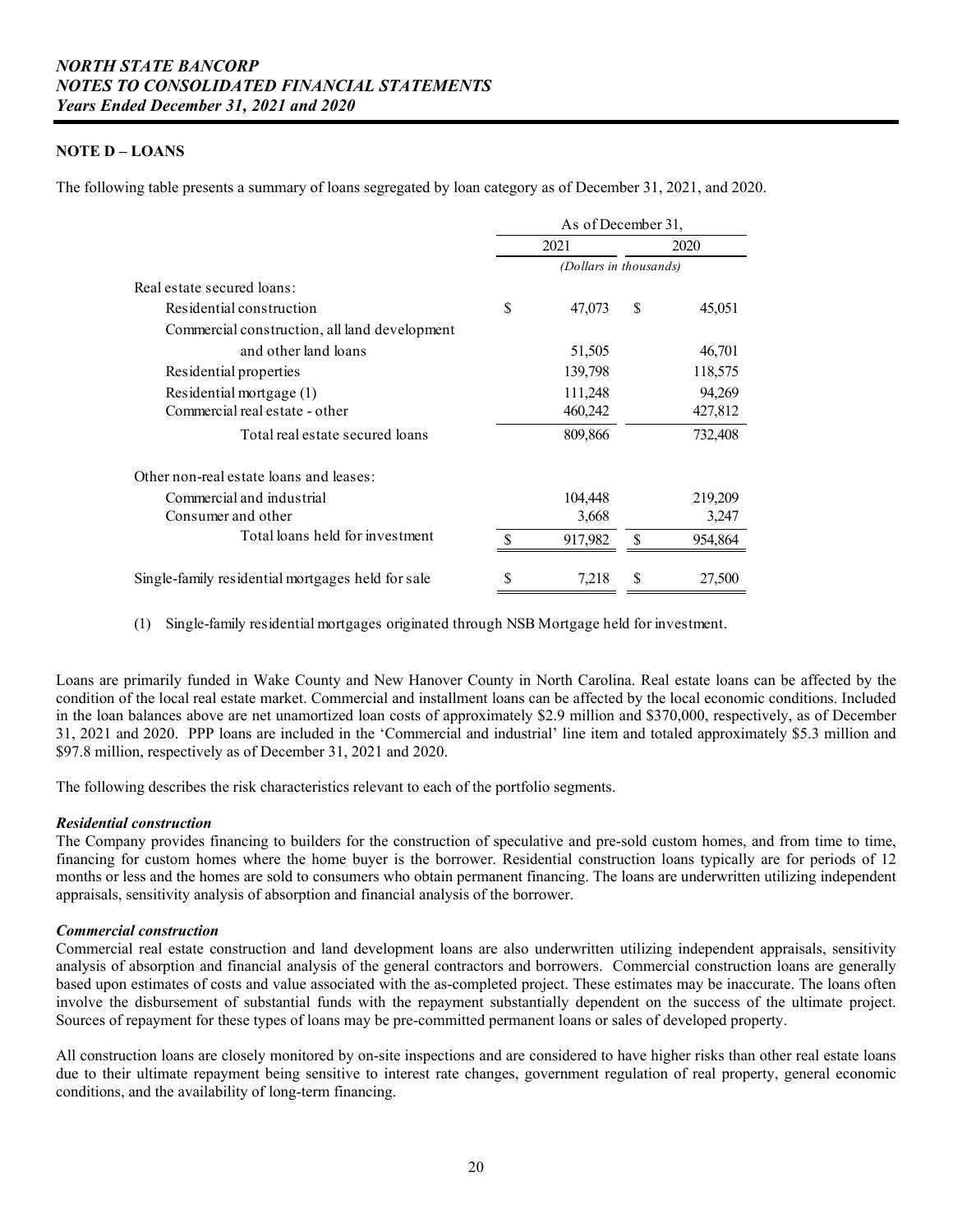#### *Residential properties*

Residential real estate secured loans are subject to underwriting based on the purpose of the loan. Residential real estate properties secured by income-producing property typically have a loan-to-value ratio of 85% or less. Residential real estate properties secured by the primary residence of the borrower typically have a loan-to-value ratio less than 90%. Also included are loans that are underwritten and secured by second liens and home equity lines of credit which are revolving extensions of credit that are secured by first or second liens on owner-occupied residential real estate.

### *Residential mortgage*

Residential mortgage loans represent one-to-four family loans originated through NSB Mortgage and selected by the Company to be retained in its portfolio. These loans are subject to strict underwriting standards which, at a minimum, comply with Freddie Mac guidelines and have moderate loan-to-value ratios, typically less than 80% and with credit scores typically exceeding 720. In addition, the Company retains individual jumbo mortgages in excess of \$548,250 originated through NSB Mortgage with similar underwriting guidelines to above.

### *Commercial real estate - other*

Commercial real estate secured loans are subject to underwriting standards that focus on proper loan to value and cash flow to meet debt service coverage requirements. Commercial real estate lending typically involves higher loan principal amounts, and the repayment of these loans is generally dependent on the successful operation of the property securing the loan or the lease income on the property securing the loan. Commercial real estate loans may be more adversely affected by conditions in real estate markets or the general economy. The properties securing the Company's commercial real estate portfolio are either owner occupied, or non-owner occupied. Owner-occupied properties include professional practices, retail establishments, service companies and churches. Nonowner-occupied properties include office, retail, industrial and multi-family rental properties. Management monitors and evaluates commercial real estate loans based on collateral, market area and risk grade criteria. The Company also utilizes third-party experts to provide insight and guidance about economic conditions and trends within its market areas.

### *Commercial and industrial*

Non-real estate secured commercial and industrial loans are underwritten after evaluating and understanding the borrowers' ability to operate profitably and prudently expand its business. Underwriting standards are designed to promote relationship banking rather than transactional banking. Management examines current and projected cash flows of the borrower to determine the ability of the borrower to repay its obligation as agreed. Commercial and industrial loans are primarily made based on the identified cash flows of the borrower and secondarily on the underlying collateral provided by the borrower and tertiary, as applicable, the guarantors. The cash flows of borrowers, however, may not be as expected and the collateral securing these loans may fluctuate in value. Most commercial and industrial loans are secured by the assets being financed or other business assets such as accounts receivable, inventory or equipment and usually incorporate a personal guarantee. In the case of loans secured by accounts receivable, the availability of the funds for repayment of these loans may be substantially dependent on the ability of the borrower to collect amounts due from its customers. Included in commercial and industrial is a small lease portfolio. The primary risk associated with lease financing is the ability of borrowers to achieve business results consistent with those projected at origination. Failure to achieve these projections presents risk the borrower will be unable to service the debt consistent with the contractual terms of the lease. Additionally, SBA loans and PPP loans are included within this category.

#### *Consumer and other*

Consumer and other loans include automobile loans, boat, and recreational vehicle financing, other secured or unsecured loans and loans to tax exempt entities. Consumer loans generally carry greater risk than other loans, even if secured, if the collateral consists of rapidly depreciating assets such as automobiles and equipment. Consumer loan collections are sensitive to job loss, illness, and other personal factors. The Company manages risks inherent in consumer and other lending by following established credit guidelines and underwriting practices designed to minimize the risk of loans.

Results of these reviews are presented to management and the board of directors. The loan review process compliments and reinforces The Company maintains an independent loan review function that reviews and validates the credit risk program on a periodic basis. the risk identification and assessment decisions made by bankers and credit personnel, as well as the Company's policies and procedures.

The Company also originates single-family, residential mortgage loans that have been approved by investors in the secondary market which are included on the consolidated balance sheet under the caption "loans held for sale." The Company recognizes certain origination and service release fees from sale, which are included in non-interest income on the consolidated statements of operations. As of December 31, 2021, and 2020, loans held for sale were \$7.2 million and \$27.5 million, respectively.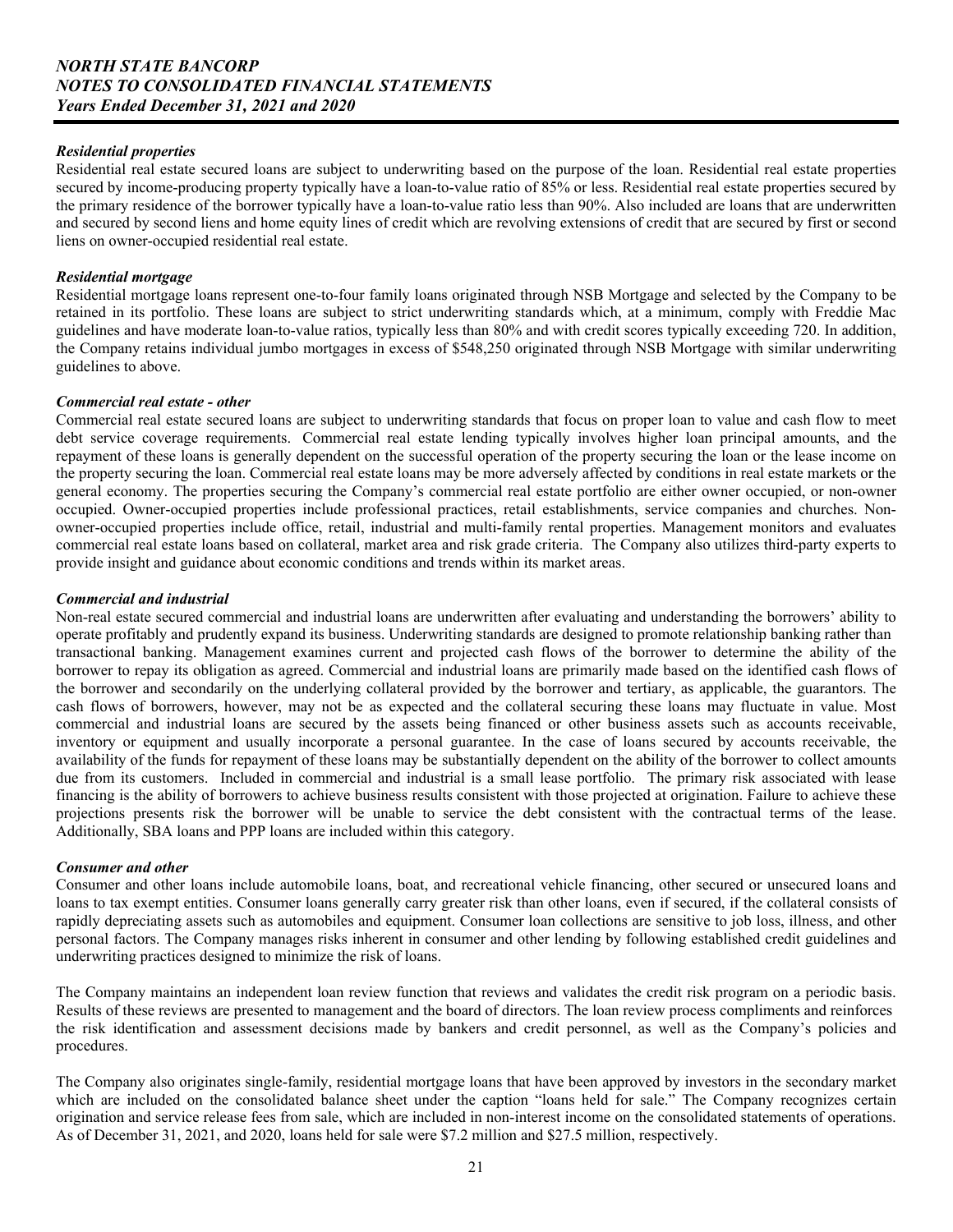### *Related party loans*

The Company engages in loan transactions with its directors and executive officers. Such loans were made in the ordinary course of business and on substantially the same terms and collateral requirements as those for comparable transactions prevailing at the time and did not involve more than the normal risk of collectability or present other unfavorable features.

The following table presents a roll-forward of related party loans for the years ending December 31, 2021, and 2020.

|                            |   | 2021                   |     | 2020      |
|----------------------------|---|------------------------|-----|-----------|
|                            |   | (Dollars in thousands) |     |           |
| Balance, beginning of year | S | 18,756                 | \$. | 21,350    |
| Additional borrowings      |   | 28,806                 |     | 9,111     |
| Loan repayments            |   | (17, 438)              |     | (11, 727) |
| Change in board members    |   | 3,084                  |     | 22        |
| Balance, end of year       |   | 33,208                 |     | 18,756    |
|                            |   |                        |     |           |
| Unused lines of credit     |   | 17,081                 |     | 7,014     |

### *Nonaccrual loans*

 amount of interest income foregone on nonaccrual loans during the year was \$191,000 and \$185,000 for the years ending December Nonaccrual loans as of December 31, 2021 were \$2.2 million compared to \$3.6 million as of December 31, 2020. The approximate 31, 2021, and 2020, respectively.

#### *Past due loans*

The following table presents an aging analysis of past due loans segregated by loan class as of December 31, 2021, and 2020, respectively.

|                                         |                          |   |            | As of December 31, 2021        |              |               |         |
|-----------------------------------------|--------------------------|---|------------|--------------------------------|--------------|---------------|---------|
|                                         | 30 - 89 Days             |   | Over 90    | <b>Total Past</b>              |              |               | Total   |
|                                         | Past Due                 |   | Days $(1)$ | Due                            | Current      |               | Loans   |
|                                         |                          |   |            | (Dollars in thousands)         |              |               |         |
| Real estate secured loans:              |                          |   |            |                                |              |               |         |
| Residential construction                | \$<br>$\overline{a}$     | S | $\sim$     | \$<br>$\overline{\phantom{a}}$ | \$<br>47,073 | <sup>\$</sup> | 47,073  |
| Commercial construction, all land       |                          |   |            |                                |              |               |         |
| development and land loans              |                          |   |            |                                | 51,505       |               | 51,505  |
| Residential properties                  | 30                       |   |            | 30                             | 139,768      |               | 139,798 |
| Residential mortgage (2)                | 800                      |   |            | 800                            | 110,448      |               | 111,248 |
| Commercial real estate - other          | $\overline{\phantom{a}}$ |   | 1,393      | 1,393                          | 458,849      |               | 460,242 |
| Total real estate secured loans         | 830                      |   | 1,393      | 2,223                          | 807,643      |               | 809,866 |
| Other non-real estate loans and leases: |                          |   |            |                                |              |               |         |
| Commercial and industrial               | 79                       |   | 831        | 910                            | 103,538      |               | 104,448 |
| Consumer and other                      |                          |   |            |                                | 3,668        |               | 3,668   |
| Total                                   | 909                      |   | 2,224      | 3,133                          | 914,849      | ъ.            | 917,982 |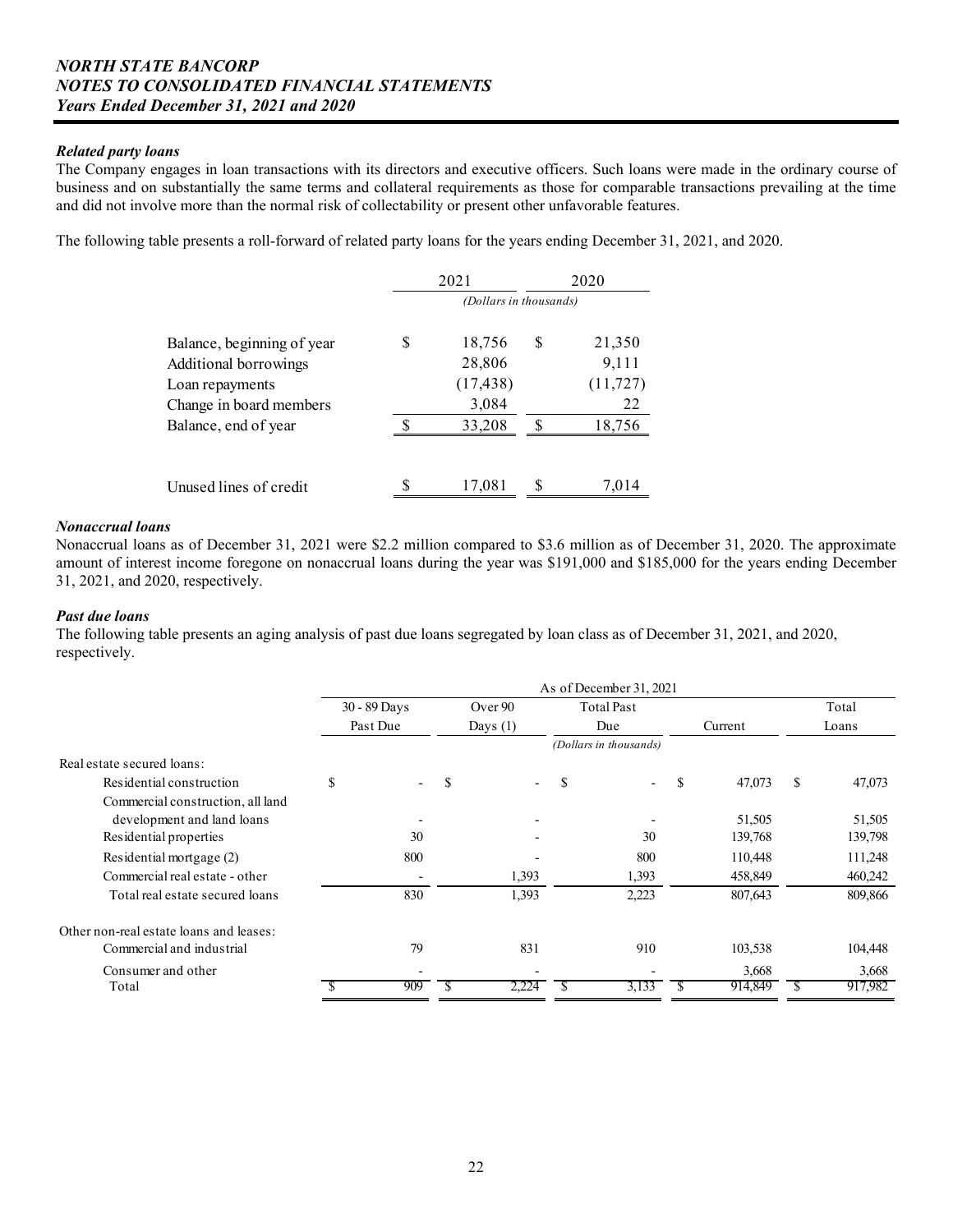|                                         |    | 30 - 89 Days |   | Over 90                  | <b>Total Past</b>              |   |         | Total        |
|-----------------------------------------|----|--------------|---|--------------------------|--------------------------------|---|---------|--------------|
|                                         |    | Past Due     |   | Days $(1)$               | Due                            |   | Current | Loans        |
|                                         |    |              |   |                          | (Dollars in thousands)         |   |         |              |
| Real estate secured loans:              |    |              |   |                          |                                |   |         |              |
| Residential construction                | \$ |              | S | $\overline{\phantom{0}}$ | \$<br>$\overline{\phantom{0}}$ | S | 45,051  | \$<br>45,051 |
| Commercial construction, all land       |    |              |   |                          |                                |   |         |              |
| development and land loans              |    |              |   |                          |                                |   | 46,701  | 46,701       |
| Residential properties                  |    |              |   | 468                      | 468                            |   | 118,107 | 118,575      |
| Residential mortgage (2)                |    | 1,268        |   | 119                      | 1,387                          |   | 92,882  | 94,269       |
| Commercial real estate - other          |    | 2,000        |   | 1,996                    | 3.996                          |   | 423,816 | 427,812      |
| Total real estate secured loans         |    | 3,268        |   | 2,583                    | 5,851                          |   | 726,557 | 732,408      |
| Other non-real estate loans and leases: |    |              |   |                          |                                |   |         |              |
| Commercial and industrial               |    | 304          |   | 1,035                    | 1,339                          |   | 217,870 | 219,209      |
| Consumer and other                      |    |              |   |                          |                                |   | 3,247   | 3,247        |
| Total                                   |    | 3,572        |   | 3,618                    | 7,190                          |   | 947,674 | 954,864      |

(1) All in nonaccrual status

(2) Single-family residential mortgages originated through NSB Mortgage, held for investment

## *Impaired loans*

The following table presents information regarding impaired loans segregated by loan class as of and for the year ended December 31, 2021, and 2020, respectively.

|                                                  |    |                                       |    |                         |    | For the year ended            |                   |                             |               |                                   |               |                                         |  |  |
|--------------------------------------------------|----|---------------------------------------|----|-------------------------|----|-------------------------------|-------------------|-----------------------------|---------------|-----------------------------------|---------------|-----------------------------------------|--|--|
|                                                  |    |                                       |    | As of December 31, 2021 |    |                               | December 31, 2021 |                             |               |                                   |               |                                         |  |  |
|                                                  |    | Unpaid<br>Principal<br><b>Balance</b> |    | Partial<br>Charge-offs  |    | <b>Recorded</b><br>Investment |                   | Related<br><b>Allowance</b> |               | Average<br>Recorded<br>Investment |               | <b>Interest</b><br>Income<br>Recognized |  |  |
|                                                  |    |                                       |    |                         |    | (Dollars in thousands)        |                   |                             |               |                                   |               |                                         |  |  |
| Impaired with no related allowance recorded:     |    |                                       |    |                         |    |                               |                   |                             |               |                                   |               |                                         |  |  |
| Real estate secured loans:                       |    |                                       |    |                         |    |                               |                   |                             |               |                                   |               |                                         |  |  |
| Residential properties                           | S  | 200                                   | \$ |                         | \$ | 200                           | S                 |                             | \$            | 202                               | \$            | 8                                       |  |  |
| Commercial real estate - other                   |    | 1,147                                 |    |                         |    | 1,147                         |                   |                             |               | 1,179                             |               |                                         |  |  |
| Total real estate secured loan                   |    | 1,347                                 |    |                         |    | 1,347                         |                   |                             |               | 1,381                             |               | 8                                       |  |  |
| Other non-real estate loans and leases:          |    |                                       |    |                         |    |                               |                   |                             |               |                                   |               |                                         |  |  |
| Commercial and industrial                        |    | 1,766                                 | \$ | (868)                   | \$ | 898                           | \$                |                             | S             | 956                               | \$            |                                         |  |  |
| Total impaired with no related allowance rece \$ |    | 3,113                                 | \$ | (868)                   | \$ | 2,245                         | S                 |                             | \$            | 2,337                             | \$            | 12                                      |  |  |
| Impaired with a related allowance recorded:      |    |                                       |    |                         |    |                               |                   |                             |               |                                   |               |                                         |  |  |
| Real estate secured loans:                       |    |                                       |    |                         |    |                               |                   |                             |               |                                   |               |                                         |  |  |
| Commercial real estate - other                   | \$ | 246                                   | \$ |                         | \$ | 246                           | S                 | 25                          | <sup>\$</sup> | 248                               | \$            |                                         |  |  |
| Total real estate secured loan                   |    | 246                                   |    |                         |    | 246                           |                   | 25                          |               | 248                               |               |                                         |  |  |
| Other non-real estate loans and leases:          |    |                                       |    |                         |    |                               |                   |                             |               |                                   |               |                                         |  |  |
| Total impaired with a related allowance recor \$ |    | 246                                   | \$ |                         | \$ | 246                           | <sup>\$</sup>     | 25                          | <sup>\$</sup> | 248                               | <sup>\$</sup> |                                         |  |  |
| Total impaired                                   |    |                                       |    |                         |    |                               |                   |                             |               |                                   |               |                                         |  |  |
| Commercial                                       | \$ | 3,159                                 | \$ | (868)                   | \$ | 2,291                         | S                 | 25                          | <sup>\$</sup> | 2,383                             | \$            |                                         |  |  |
| Residential                                      |    | 200                                   |    |                         |    | 200                           |                   |                             |               | 202                               |               | 8                                       |  |  |
| Total                                            | S  | 3,359                                 | \$ | (868)                   | \$ | 2,491                         | \$                | 25                          | S             | 2,585                             | \$            | 12                                      |  |  |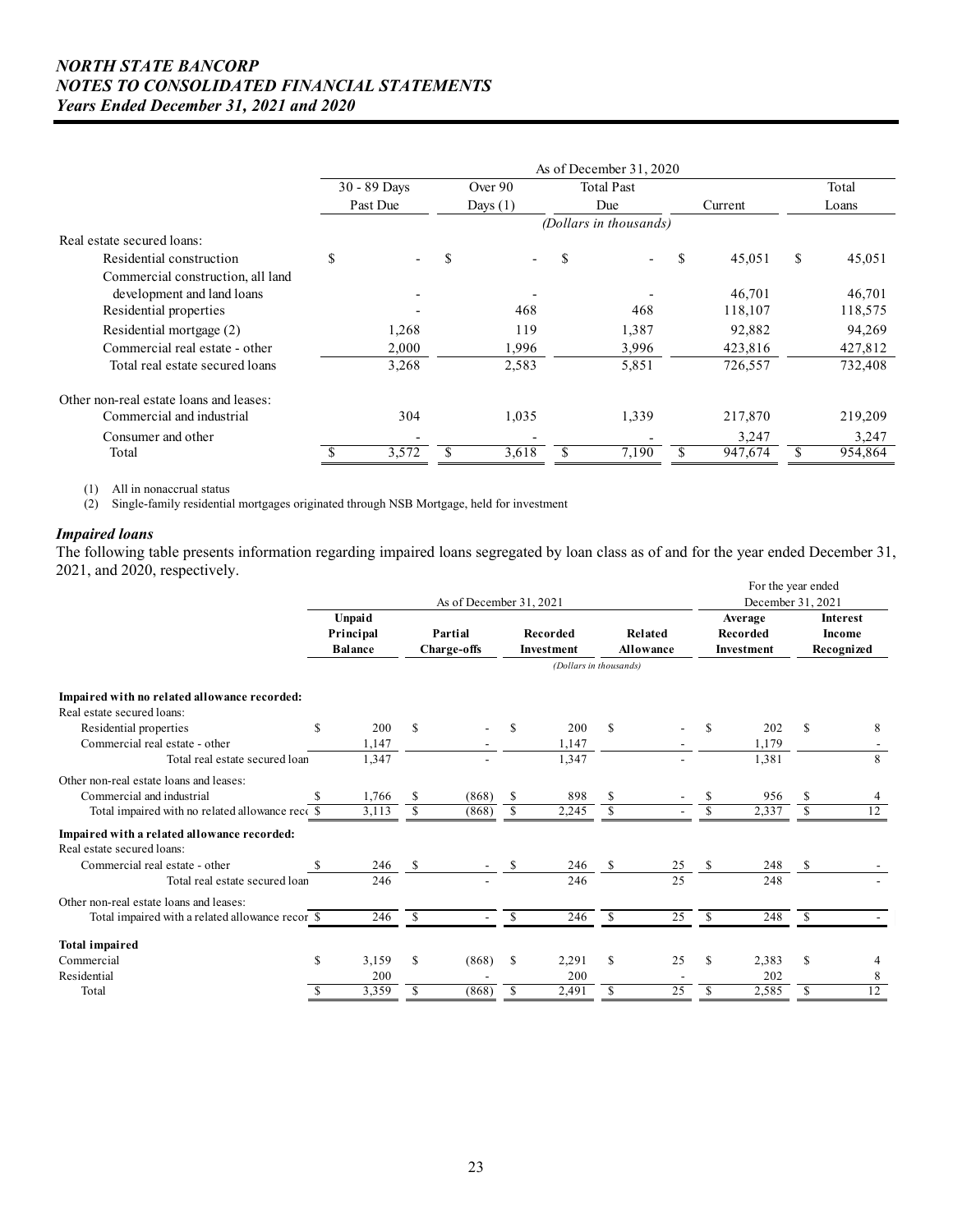|                                                    |               |                                       |     | As of December 31, 2020       |      |                               |                             | For the year ended<br>December 31, 2020 |     |                                   |               |                                         |
|----------------------------------------------------|---------------|---------------------------------------|-----|-------------------------------|------|-------------------------------|-----------------------------|-----------------------------------------|-----|-----------------------------------|---------------|-----------------------------------------|
|                                                    |               | Unpaid<br>Principal<br><b>Balance</b> |     | Partial<br><b>Charge-offs</b> |      | Recorded<br><b>Investment</b> | Related<br><b>Allowance</b> |                                         |     | Average<br>Recorded<br>Investment |               | <b>Interest</b><br>Income<br>Recognized |
|                                                    |               |                                       |     |                               |      | (Dollars in thousands)        |                             |                                         |     |                                   |               |                                         |
| Impaired with no related allowance recorded:       |               |                                       |     |                               |      |                               |                             |                                         |     |                                   |               |                                         |
| Real estate secured loans:                         | $\mathbf{s}$  | 467                                   |     |                               |      | 467                           | \$.                         |                                         | \$. |                                   |               |                                         |
| Residential properties                             |               | 119                                   | S   |                               | \$.  | 119                           |                             |                                         |     | 468                               | -S            |                                         |
| Residential mortgage (1)                           |               |                                       |     |                               |      |                               |                             |                                         |     | 118                               |               |                                         |
| Commercial real estate - other                     |               | 2,149                                 |     | (152)                         |      | 1,997                         |                             |                                         |     | 2,151                             |               | 17                                      |
| Total real estate secured loans                    |               | 2,735                                 |     | (152)                         |      | 2,583                         |                             |                                         |     | 2,737                             |               | 17                                      |
| Other non-real estate loans and leases:            |               |                                       |     |                               |      |                               |                             |                                         |     |                                   |               |                                         |
| Commercial and industrial                          |               | 3,140                                 | \$  | (2,105)                       | \$.  | 1,035                         | -S                          |                                         | \$  | 1,911                             | S             |                                         |
| Total impaired with no related allowance recorded: |               | 5,875                                 | \$  | (2,257)                       | \$   | 3,618                         | \$                          |                                         |     | 4,648                             | \$            | 17                                      |
| Impaired with a related allowance recorded:        |               |                                       |     |                               |      |                               |                             |                                         |     |                                   |               |                                         |
| Other non-real estate loans and leases:            |               |                                       |     |                               |      |                               |                             |                                         |     |                                   |               |                                         |
| Total impaired with a related allowance recorded:  |               |                                       | \$. |                               | \$   |                               | \$.                         |                                         | \$  |                                   | \$            |                                         |
| <b>Total impaired</b>                              |               |                                       |     |                               |      |                               |                             |                                         |     |                                   |               |                                         |
| Commercial                                         | \$            | 5,289                                 | S   | (2,257)                       | - \$ | 3,032                         | \$                          |                                         | \$  | 4,062                             | <sup>\$</sup> | 17                                      |
| Residential                                        |               | 586                                   |     |                               |      | 586                           |                             |                                         |     | 586                               |               |                                         |
| Total                                              | <sup>\$</sup> | 5,875                                 | S   | (2,257)                       | \$   | 3,618                         | S                           | $\blacksquare$                          | \$  | 4,648                             | S             | 17                                      |

(1) Single-family residential mortgages originated through NSB Mortgage held for investment.

 necessary. Interest payments on impaired loans are typically applied to principal. Impaired loans are charged off in full or in part when Each loan risk rated "substandard", "doubtful" and "loss" is reviewed to determine if it is an impaired loan. If a loan is determined to be impaired, it is removed from its homogeneous group and individually analyzed for impairment. Other groups of loans based on facts and circumstances may also be selected for impairment review. If a loan is impaired, a specific reserve allowance is allocated if losses are confirmed.

accruing loans and no restructured nonaccrual loans. As of December 31, 2021, the recorded investment in loans considered impaired totaled \$2.5 million. The Company provided specific reserves of \$25,000 for probable losses on impaired loan balances of \$246,000. Management analyzed \$2.2 million of impaired loans and determined the collateral to be adequate and no additional specific reserve allowance was necessary after recording approximately \$868,000 in life-to-date partial charge-offs. Total impaired loans as of December 31, 2021 include \$65,000 of restructured but still

accruing loans and no restructured nonaccrual loans.<br>As of December 31, 2020, the recorded investment in loans considered impaired totaled \$3.6 million. The Company did not provide for specific reserves for probable losses on impaired loan balances as all impaired loans were deemed to be adequately collateralized under the Company's policy. Management analyzed \$3.6 million of impaired loans and determined the collateral to be adequate and no additional specific reserve allowance was necessary after recording approximately \$2.3 million in life-to-date partial charge-offs. Total impaired loans as of December 31, 2020 include no restructured but still accruing loans and \$79,000 of restructured nonaccrual loans.

## *Credit Quality Indicators*

As part of the on-going monitoring of the credit quality of the Company's loan portfolio, management examines certain credit quality indicators which consider the risk of payment performance, overall portfolio quality utilizing weighted-average risk rating, general economic factors, net charge-offs, non-performing loans, and the level of classified loans. All loans risk rated "substandard", "doubtful" and "loss" are reviewed on an individual basis for probable losses.

A description of our credit quality indicators follows:

Pass – loans with acceptable credit quality and moderate risk.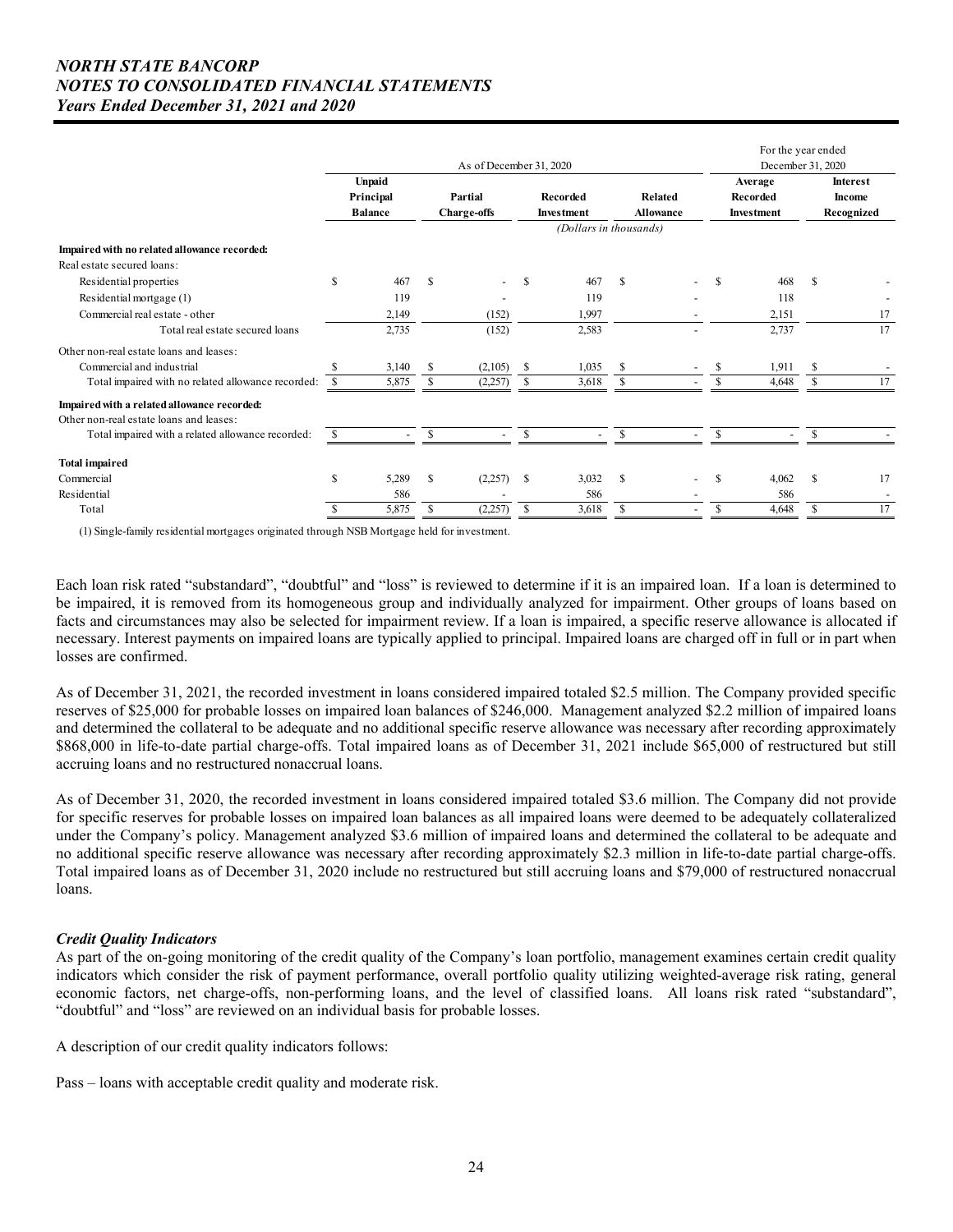Special mention – This grade is intended to be temporary and includes loans (1) with potential weaknesses if left uncorrected could result in deterioration or (2) classified as substandard accruing or substandard nonaccruing that have made improvements to their financial profile but do not yet meet the definition of a pass grade.

Substandard, accruing – These loans have a well-defined weakness where the accrual of interest has not been stopped. The defined weakness may make default or principal exposure likely but not certain. These loans are likely to be dependent on collateral liquidation or a secondary source of repayment.

Substandard, nonaccruing – These assets have well defined weakness that jeopardize the liquidation of the debt and are past due over 90 days. The institution may sustain loss if the weaknesses are not corrected. These loans are inadequately protected by the paying capacity of the borrower, any guarantors or of the collateral pledged. These loans are individually analyzed for impairment.

Doubtful – These loans have all the weaknesses of substandard, nonaccruing plus the added characteristic that the weaknesses make collection or liquidation in full based on currently existing facts, conditions and values, highly questionable and improbable.

Loss – These loans are considered uncollectable and of such little value that their continuance as a bankable asset is not warranted. This classification does not mean that the asset has absolutely no recovery or salvage value, but rather that it is not practical or desirable to defer writing off the asset even though partial recovery may be affected in the future.

The following table presents information regarding the Company's credit risk by internally assigned risk grades as of December 31, 2021, and 2020, respectively.

|                         |                                            |    |                          |    |                          |   | As of December 31, 2021 |   |            |   |                              |   |                          |   |         |
|-------------------------|--------------------------------------------|----|--------------------------|----|--------------------------|---|-------------------------|---|------------|---|------------------------------|---|--------------------------|---|---------|
|                         |                                            |    |                          |    | Real Estate Loans        |   |                         |   |            |   | Non-Real Estate Loans        |   |                          |   |         |
|                         | Residential<br>Residential<br>Construction |    |                          |    |                          |   |                         |   |            |   | Commercial &<br>Consumer $&$ |   |                          |   |         |
|                         | Residential                                |    | Commercial               |    | Properties               |   | Mortgage $(1)$          |   | Commercial |   | Industrial                   |   | Other                    |   | Total   |
|                         |                                            |    |                          |    |                          |   | (Dollars in thousands)  |   |            |   |                              |   |                          |   |         |
| Pass                    | 47,073                                     | £. | 51,435                   | S. | 138,248                  | ъ | 111,248                 | S | 455,299    | S | 103,512                      | S | 3,668                    | S | 910,483 |
| Special mention         |                                            |    | 70                       |    | 1,550                    |   | $\overline{a}$          |   | 3,550      |   | 105                          |   | $\overline{\phantom{0}}$ |   | 5,275   |
| Substandard nonaccruing | $\overline{\phantom{a}}$                   |    | $\overline{\phantom{a}}$ |    | $\overline{\phantom{a}}$ |   | $\overline{a}$          |   | 1,393      |   | 831                          |   | $\overline{\phantom{a}}$ |   | 2,224   |
| Total by exposure       | 47,073                                     |    | 51,505                   |    | 139,798                  |   | 111.248                 |   | 460,242    |   | 104,448                      |   | 3,668                    |   | 917,982 |

|                         |   |                                            |   |                          |   |                   |                        | As of December 31, 2020  |  |            |              |                       |  |                          |         |
|-------------------------|---|--------------------------------------------|---|--------------------------|---|-------------------|------------------------|--------------------------|--|------------|--------------|-----------------------|--|--------------------------|---------|
|                         |   |                                            |   |                          |   | Real Estate Loans |                        |                          |  |            |              | Non-Real Estate Loans |  |                          |         |
|                         |   | Residential<br>Residential<br>Construction |   |                          |   |                   |                        |                          |  |            | Commercial & | Consumer &            |  |                          |         |
|                         |   | Residential                                |   | Commercial               |   | Properties        |                        | Mortgage $(1)$           |  | Commercial |              | Industrial            |  | Other                    | Total   |
|                         |   |                                            |   |                          |   |                   | (Dollars in thousands) |                          |  |            |              |                       |  |                          |         |
| Pass                    | ъ | 45,051                                     | У | 46,618                   | S | 115,381           | э                      | 94,269                   |  | 416,409    |              | 217,636               |  | 3,247                    | 938,611 |
| Special mention         |   | $\overline{\phantom{a}}$                   |   | 83                       |   | 2,607             |                        | $\overline{a}$           |  | 9,407      |              | 538                   |  | $\overline{\phantom{a}}$ | 12,635  |
| Substandard nonaccruing |   | $\overline{\phantom{a}}$                   |   | $\overline{\phantom{a}}$ |   | 587               |                        | $\overline{\phantom{0}}$ |  | 1,996      |              | 1,035                 |  | $\overline{\phantom{0}}$ | 3,618   |
| Total by exposure       |   | 45,051                                     |   | 46,701                   |   | 118.575           |                        | 94,269                   |  | 427,812    |              | 219,209               |  | 3,247                    | 954,864 |

(1) Single-family residential mortgages originated through NSB Mortgage, held for investment.

 result, a concessionary modification with more favorable terms that would not otherwise be considered may be granted to the TDR loans generally occur when a borrower is experiencing, or is expected to experience, financial difficulties in the near-term. As a borrower with the intent to prevent further difficulties and improve the likelihood of recovery of the loan. The modifications resulting in a TDR have generally involved a reduction of interest rate or extension of term of the loan or a combination of both. We do not generally forgive principal as part of a loan modification. Also, when possible, additional collateral or guarantor support is obtained when modifying the loan. All TDRs are individually reviewed and analyzed for impairment during management's monthly evaluation of the allowance for loan losses. The specific allowance is based on the present value of expected cash flows or the fair value of the collateral or the loan's observable market price.

 There was one modification made to a loan with an outstanding unpaid principal balance of \$65,000 that resulted in a new TDR during the year ending December 31, 2021. There were no modifications resulting in new TDRs during the year ending December 31, 2020. Additionally, there were no TDR defaults during the last twelve months.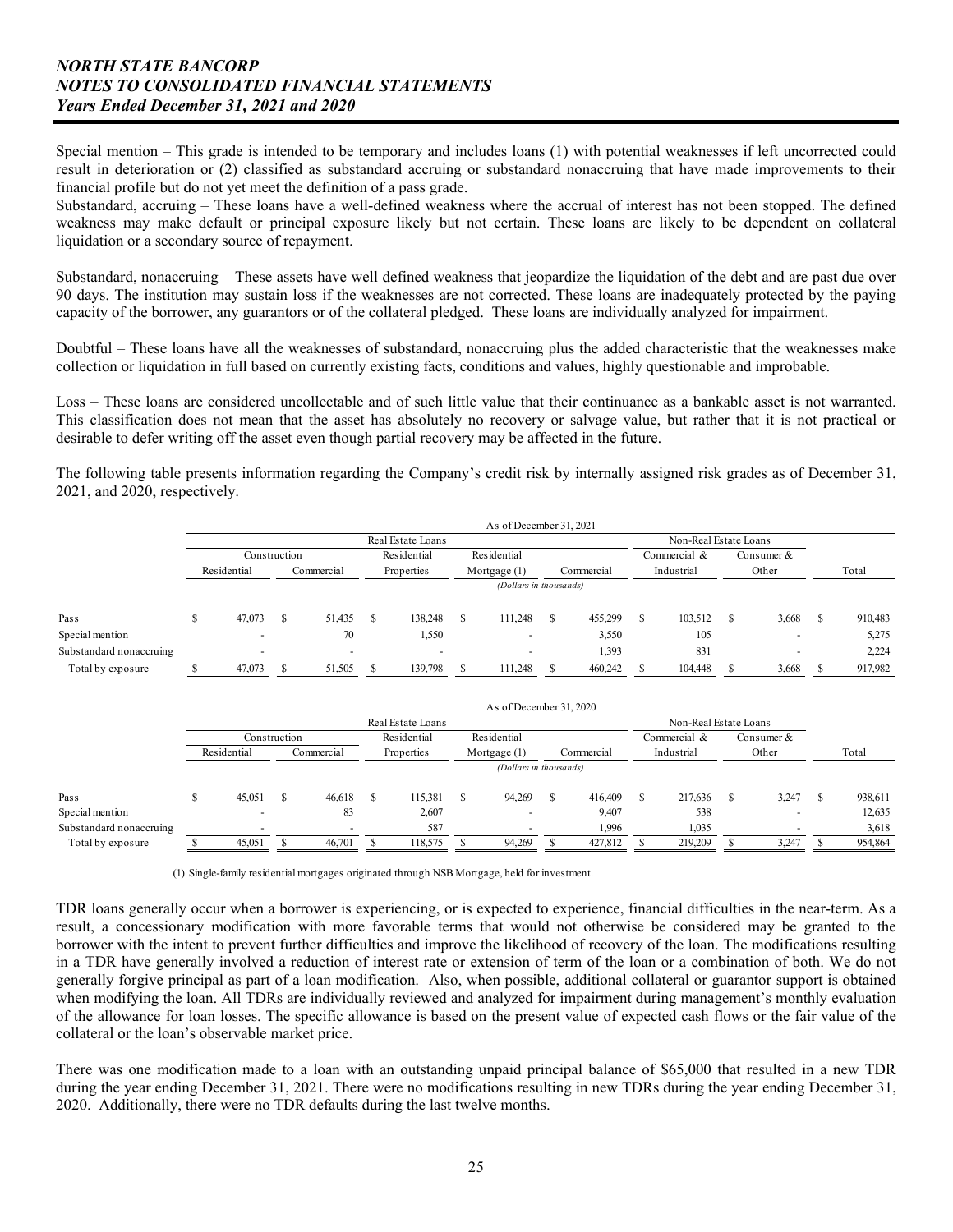provided by Section 4013 lapsed as of January 1, 2022. On March 27, 2020, the Coronavirus Aid, Relief, and Economic Security Act (CARES Act) was signed into law. Section 4013 of the CARES Act, "Temporary Relief from Troubled Debt Restructurings," provides banks the option to temporarily suspend certain requirements under U.S. GAAP related to troubled debt restructurings (TDR) for a limited period of time to account for the effects of COVID-19. The Company elected this guidance during 2021 and 2020. There was approximately \$354,000 and \$13.1 million in outstanding unpaid principal balance of Section 4013 loans as of December 31, 2021 and 2020, respectively. The temporary relief

## **NOTE E - ALLOWANCE FOR LOAN LOSSES**

The following table presents activity in the allowance for loan losses by loan category for the years ended December 31, 2021, and 2020, respectively. Allocation of a portion of the allowance to one class of loan does not preclude its availability to absorb losses in other classes. For both 2021 and 2020, PPP loans are included within the Commercial & Industrial column.

|                                        | As of and for the Year Ended December 31, 2021 |              |    |            |          |                   |               |                        |               |            |                       |              |    |                |   |         |
|----------------------------------------|------------------------------------------------|--------------|----|------------|----------|-------------------|---------------|------------------------|---------------|------------|-----------------------|--------------|----|----------------|---|---------|
|                                        |                                                |              |    |            |          | Real Estate Loans |               |                        |               |            | Non-Real Estate Loans |              |    |                |   |         |
|                                        |                                                | Construction |    |            |          | Residential       |               | Residential            |               |            |                       | Commercial & |    | Consumer $&$   |   |         |
|                                        |                                                | Residential  |    | Commercial |          | Properties        |               | Mortgage $(1)$         |               | Commercial |                       | Industrial   |    | Other          |   | Total   |
|                                        |                                                |              |    |            |          |                   |               | (Dollars in thousands) |               |            |                       |              |    |                |   |         |
| <b>Allowance for loan losses:</b>      |                                                |              |    |            |          |                   |               |                        |               |            |                       |              |    |                |   |         |
| Beginning balance                      | S                                              | 294          | S  | 279        | S        | 799               | <sup>\$</sup> | 791                    | <sup>\$</sup> | 3,074      | S                     | 1,205        | S  | 76             | S | 6,518   |
| Charge-offs                            |                                                |              |    |            |          |                   |               | (40)                   |               | (272)      |                       | (267)        |    |                |   | (579)   |
| Recoveries                             |                                                |              |    |            |          |                   |               | 24                     |               | 100        |                       | 677          |    | $\overline{2}$ |   | 803     |
| Provision (recovery)                   |                                                |              |    |            |          |                   |               |                        |               |            |                       |              |    |                |   |         |
| Ending balance                         |                                                | 294          | S  | 279        | S        | 799               |               | 775                    |               | 2,902      |                       | 1,615        |    | 78             |   | 6,742   |
| Ending balance, individually evaluated |                                                |              |    |            |          |                   |               |                        |               |            |                       |              |    |                |   |         |
| for impairment                         |                                                |              | S  |            |          |                   |               |                        |               | 25         |                       |              |    |                |   | 25      |
| Ending balance, collectively evaluated |                                                |              |    |            |          |                   |               |                        |               |            |                       |              |    |                |   |         |
| for impairment                         |                                                | 294          | £. | 279        | <b>S</b> | 799               |               | 775                    | -S            | 2,877      | -S                    | 1,615        | -S | 78             |   | 6,717   |
| Loans:                                 |                                                |              |    |            |          |                   |               |                        |               |            |                       |              |    |                |   |         |
| Ending balance                         |                                                | 47,073       | S  | 51,505     | \$.      | 139,798           | £.            | 111,248                |               | 460,242    |                       | 104,448      | -S | 3,668          | S | 917,982 |
| Ending balance, individually evaluated |                                                |              |    |            |          |                   |               |                        |               |            |                       |              |    |                |   |         |
| for impairment                         |                                                |              |    |            |          | 200               |               |                        |               | 1,393      |                       | 898          |    |                |   | 2,491   |
| Ending balance, collectively evaluated |                                                |              |    |            |          |                   |               |                        |               |            |                       |              |    |                |   |         |
| for impairment                         | S                                              | 47,073       | S  | 51,505     | S        | 139,598           | S             | 111,248                | S             | 458,849    | S                     | 103,550      | -S | 3,668          | S | 915,491 |

|                                        | As of and for the Year Ended December 31, 2020 |                   |    |                            |    |            |     |                        |               |            |                       |            |               |       |     |         |
|----------------------------------------|------------------------------------------------|-------------------|----|----------------------------|----|------------|-----|------------------------|---------------|------------|-----------------------|------------|---------------|-------|-----|---------|
|                                        |                                                | Real Estate Loans |    |                            |    |            |     |                        |               |            | Non-Real Estate Loans |            |               |       |     |         |
|                                        | Construction                                   |                   |    | Residential<br>Residential |    |            |     |                        | Commercial &  |            | Consumer $&$          |            |               |       |     |         |
|                                        |                                                | Residential       |    | Commercial                 |    | Properties |     | Mortgage (1)           |               | Commercial |                       | Industrial |               | Other |     | Total   |
|                                        |                                                |                   |    |                            |    |            |     | (Dollars in thousands) |               |            |                       |            |               |       |     |         |
| <b>Allowance for loan losses:</b>      |                                                |                   |    |                            |    |            |     |                        |               |            |                       |            |               |       |     |         |
| Beginning balance                      | \$                                             | 219               | -S | 201                        | S  | 602        | S   | 634                    | <sup>\$</sup> | 2,363      | S                     | 841        | S             | 71    | - S | 4,931   |
| Charge-offs                            |                                                |                   |    |                            |    |            |     |                        |               | (152)      |                       | (3,347)    |               |       |     | (3,499) |
| Recoveries                             |                                                |                   |    |                            |    | 5          |     | 18                     |               |            |                       | 23         |               |       |     | 46      |
| Provision (recovery)                   |                                                | 75                |    | 78                         |    | 192        |     | 139                    |               | 863        |                       | 3,688      |               |       |     | 5,040   |
| Ending balance                         |                                                | 294               | S  | 279                        | S  | 799        | S   | 791                    | \$.           | 3,074      |                       | 1,205      | $\mathcal{S}$ | 76    |     | 6,518   |
| Ending balance, individually evaluated |                                                |                   |    |                            |    |            |     |                        |               |            |                       |            |               |       |     |         |
| for impairment                         |                                                |                   |    |                            |    |            | S   |                        |               |            |                       |            |               |       |     |         |
| Ending balance, collectively evaluated |                                                |                   |    |                            |    |            |     |                        |               |            |                       |            |               |       |     |         |
| for impairment                         |                                                | 294               |    | 279                        | -S | 799        | \$. | 791                    | -S            | 3,074      |                       | 1,205      |               | 76    |     | 6,518   |
| Loans:                                 |                                                |                   |    |                            |    |            |     |                        |               |            |                       |            |               |       |     |         |
| Ending balance                         |                                                | 45,051            | -S | 46,701                     | S  | 118,575    | -S  | 94,269                 | £.            | 427,812    |                       | 219,209    | -S            | 3,247 |     | 954,864 |
| Ending balance, individually evaluated |                                                |                   |    |                            |    |            |     |                        |               |            |                       |            |               |       |     |         |
| for impairment                         |                                                |                   |    |                            |    | 467        |     | 119                    |               | 1,997      |                       | 1,035      |               |       |     | 3,618   |
| Ending balance, collectively evaluated |                                                |                   |    |                            |    |            |     |                        |               |            |                       |            |               |       |     |         |
| for impairment                         |                                                | 45,051            |    | 46,701                     |    | 118,108    |     | 94,150                 |               | 425,815    |                       | 218,174    |               | 3,247 |     | 951,246 |

(1) Single-family residential mortgages originated through NSB Mortgage, held for investment.

As of December 31, 2021 and 2020, respectively, due to the potential economic impact of COVID-19, the Bank has created a special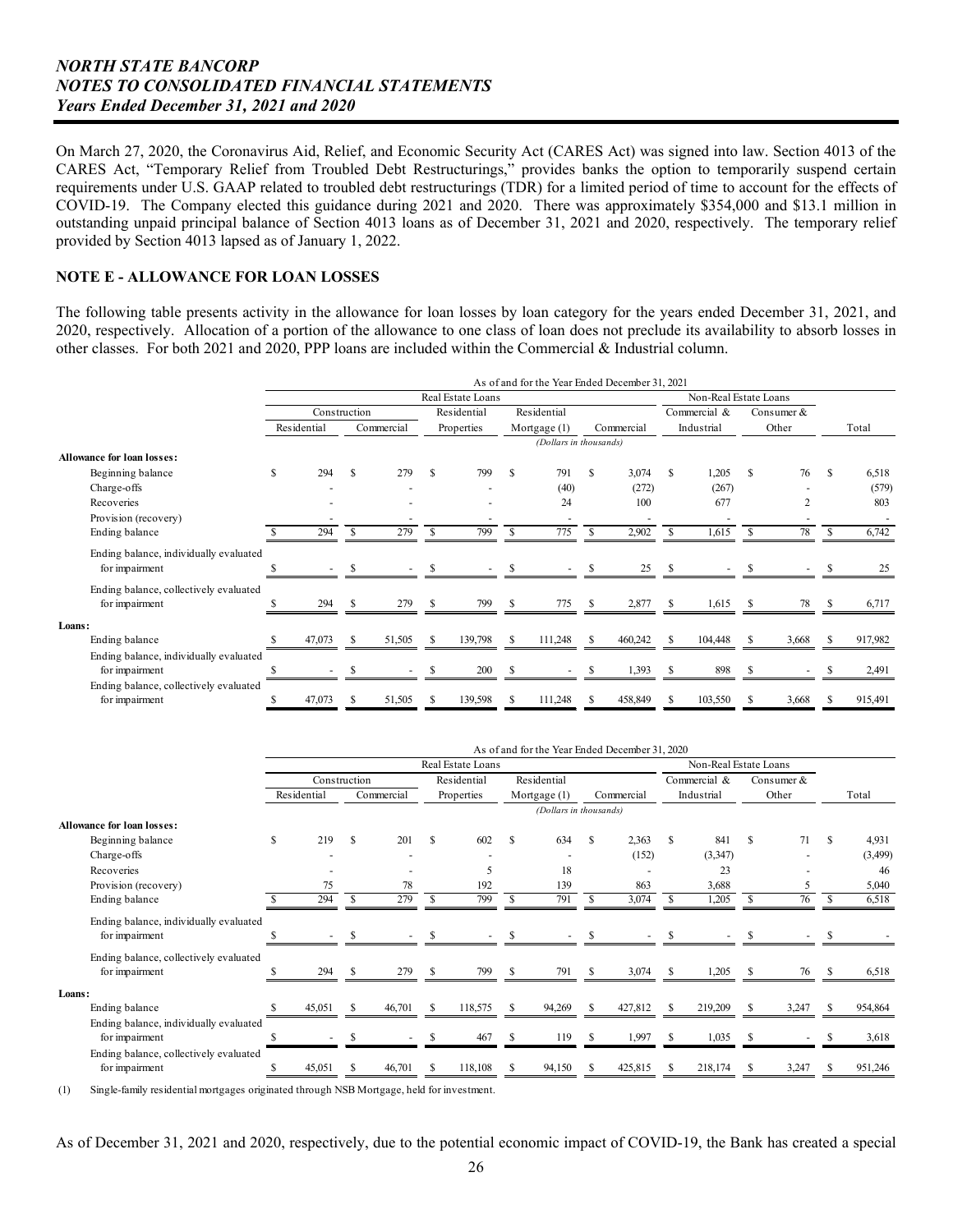purpose general reserve category to address loans that may have a collective heightened risk due to the industry in which they operate or from government-mandated closures and/or limitations. This general reserve was established using management's expectation of borrower performance and based upon a COVID-19 residual risk assessment surrounding the different industries in which the Company's borrowers operate. The COVID-19 general reserve contributed approximately \$1.2 million and \$1.3 million of the total \$6.7 and \$6.5 million allowance for loan losses as of December 31, 2021 and 2020, respectively.

## **NOTE F - PREMISES AND EQUIPMENT**

The following table presents a summary of premises and equipment as of December 31, 2021, and 2020.

|                                   | As of December 31, |                        |   |           |  |  |  |  |
|-----------------------------------|--------------------|------------------------|---|-----------|--|--|--|--|
|                                   |                    | 2021                   |   | 2020      |  |  |  |  |
|                                   |                    | (Dollars in thousands) |   |           |  |  |  |  |
| Land                              | S                  | 6,755                  | S | 6,755     |  |  |  |  |
| Buildings                         |                    | 20,562                 |   | 20,869    |  |  |  |  |
| Leasehold improvements            |                    | 1,591                  |   | 1,591     |  |  |  |  |
| Furniture, fixtures and equipment |                    | 10,151                 |   | 10,076    |  |  |  |  |
|                                   |                    | 39,059                 |   | 39,291    |  |  |  |  |
| Accumulated depreciation          |                    | (16, 442)              |   | (16, 373) |  |  |  |  |
| Total                             |                    | 22,617                 |   | 22,918    |  |  |  |  |

Depreciation expense totaled approximately \$1.1 million for both years ended December 31, 2021, and 2020, respectively, and is included in occupancy and equipment expense.

As the business case arises, assets may be sold or disposed of in the normal course of business. Net gains on sale or disposal are recognized in other income while net losses on sale or disposal are recognized in other expense. Losses on the disposal of fixed assets totaled approximately \$528,000 and \$139,000 for the year ended December 31, 2021, and 2020, respectively.

The Company leases office facilities under non-cancelable operating leases. The following table presents future minimum lease payments required under the leases as of December 31, 2021.

| For future years ending after |   |       |  |  |  |  |  |  |
|-------------------------------|---|-------|--|--|--|--|--|--|
| December 31, 2021             |   |       |  |  |  |  |  |  |
| (Dollars in thousands)        |   |       |  |  |  |  |  |  |
| 2022                          | S | 689   |  |  |  |  |  |  |
| 2023                          |   | 680   |  |  |  |  |  |  |
| 2024                          |   | 695   |  |  |  |  |  |  |
| 2025                          |   | 296   |  |  |  |  |  |  |
| 2026                          |   | 165   |  |  |  |  |  |  |
| thereafter                    |   | 595   |  |  |  |  |  |  |
| Total                         |   | 3,120 |  |  |  |  |  |  |

  $\mathbf{r} = \mathbf{r} \times \mathbf{r}$  ,  $\mathbf{r} = \mathbf{r} \times \mathbf{r}$  ,  $\mathbf{r} = \mathbf{r} \times \mathbf{r}$  ,  $\mathbf{r} = \mathbf{r} \times \mathbf{r}$  ,  $\mathbf{r} = \mathbf{r} \times \mathbf{r}$  ,  $\mathbf{r} = \mathbf{r} \times \mathbf{r}$  ,  $\mathbf{r} = \mathbf{r} \times \mathbf{r}$  ,  $\mathbf{r} = \mathbf{r} \times \mathbf{r}$  ,  $\mathbf{r} = \mathbf$  related party lease agreements. The leases have various lease terms and some of the leases have annual renewal options which are Building and equipment rental expense totaled approximately \$906,000 and \$959,000 for the years ended December 31, 2021, and 2020, respectively. Lease expense is included in occupancy and equipment expenses. The Company currently does not have any deemed probable.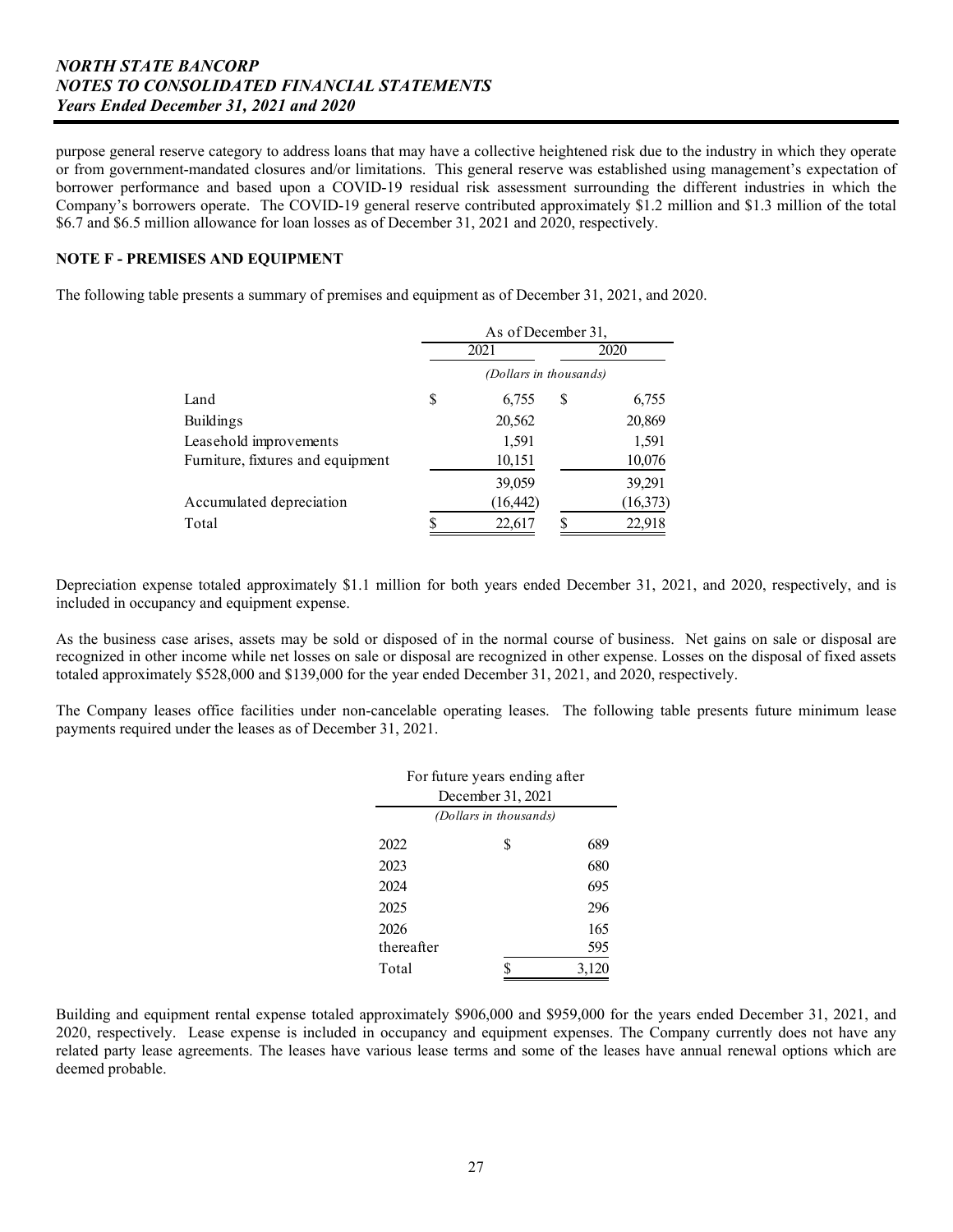## **NOTE G – DEPOSITS**

The aggregate amount of time deposits in denominations of \$250,000 or more as of December 31, 2021, and 2020, was approximately \$25.2 million and \$27.8 million, respectively.

The following table presents the scheduled maturities of time deposits as of December 31, 2021.

|      | As of December 31, 2021 |    |                        |    |        |  |  |  |  |  |  |
|------|-------------------------|----|------------------------|----|--------|--|--|--|--|--|--|
|      | Less than               |    | \$250,000              |    |        |  |  |  |  |  |  |
|      | \$250,000               |    | or more                |    | Total  |  |  |  |  |  |  |
|      |                         |    | (Dollars in thousands) |    |        |  |  |  |  |  |  |
| 2022 | \$<br>26,421            | \$ | 19,307                 | \$ | 45,728 |  |  |  |  |  |  |
| 2023 | 5,527                   |    | 3,595                  |    | 9,122  |  |  |  |  |  |  |
| 2024 | 1,120                   |    | 1,001                  |    | 2,121  |  |  |  |  |  |  |
| 2025 | 2,042                   |    | 962                    |    | 3,004  |  |  |  |  |  |  |
| 2026 | 585                     |    | 325                    |    | 910    |  |  |  |  |  |  |
| 2028 |                         |    |                        |    |        |  |  |  |  |  |  |
|      | 35,696                  | S  | 25,190                 | S  | 60,886 |  |  |  |  |  |  |

# **NOTE H – SERVICING ASSETS**

Loans serviced for others are not included in the Company's consolidated balance sheets. The unpaid principal balances of the loans serviced for others was \$110.8 million and \$105.4 million as of December 31, 2021, and 2020, respectively. Servicing rights totaled \$1.9 million as of both December 31, 2021, and 2020, respectively, and are included under other assets on the Company's consolidated balance sheets. Amortization of servicing rights is based upon an effective yield method and can be accelerated by early loan payoffs. Amortization totaled approximately \$585,000 and \$329,000 for the years ended December 31, 2021, and 2020, respectively.

#### **NOTE I – BORROWINGS**

The following table presents a summary of borrowings as of December 31, 2021, and 2020.

|                                | As of December 31, |        |                        |        |  |
|--------------------------------|--------------------|--------|------------------------|--------|--|
|                                | 2021               |        |                        | 2020   |  |
|                                |                    |        | (Dollars in thousands) |        |  |
| Short-term borrowings          |                    |        |                        |        |  |
| Repurchase agreements          |                    | 239    |                        | 319    |  |
|                                | ¢                  | 239    | \$                     | 319    |  |
| Long-term borrowings           |                    |        |                        |        |  |
| FHLB advances                  | S                  | 518    | S                      | 548    |  |
| Subordinated debentures        |                    | 18,000 |                        | 18,000 |  |
| Junior subordinated debentures |                    | 15,465 |                        | 15,465 |  |
| Less debt issuance costs       |                    | 410    |                        | 457    |  |
| Long-term borrowings, net      |                    | 33,573 |                        | 33,556 |  |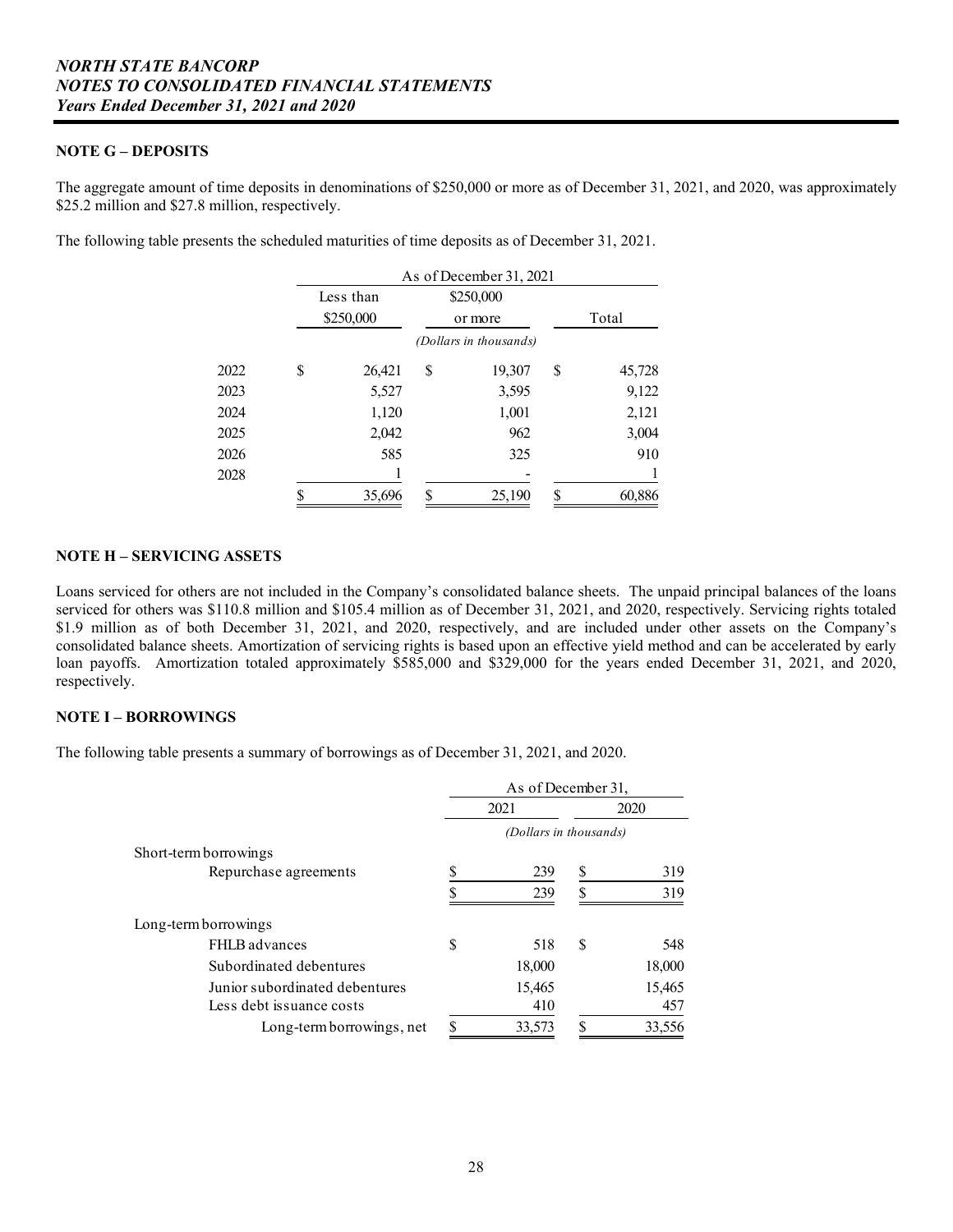The following table presents a summary of the trust preferred securities and related junior subordinated debentures outstanding as of December 31, 2021, and 2020.

|                                 |                        |    |        | Maturity   | Interest                                |
|---------------------------------|------------------------|----|--------|------------|-----------------------------------------|
|                                 | 2021                   |    | 2020   | Date       | Rate                                    |
|                                 | (Dollars in thousands) |    |        |            |                                         |
| North State Statutory Trust I   | 5.155                  | -S | 5,155  | 4/17/2034  | 3 mo LIBOR plus 2.79%, resets quarterly |
| North State Statutory Trust II  | 5,155                  |    | 5,155  | 4/15/2035  | 3 mo LIBOR plus 1.65%, resets quarterly |
| North State Statutory Trust III | 5.155                  |    | 5,155  | 12/15/2037 | 3 mo LIBOR plus 2.75%, resets quarterly |
|                                 | 15.465                 |    | 15,465 |            |                                         |

The following table presents a summary of the subordinated debentures outstanding as of December 31, 2021, and 2020.

|                                              | 2021                   | 2020   | Maturity<br>Date | Interest<br>rate                                                                                          |
|----------------------------------------------|------------------------|--------|------------------|-----------------------------------------------------------------------------------------------------------|
|                                              | (Dollars in thousands) |        |                  |                                                                                                           |
| Fixed-to-Floating rate subordinated<br>notes | 18.000                 | 18.000 | 11/1/2030        | Fixed 4.125% through November 1, 2025, thereafter,<br>3 mo SOFR plus 390.5 basis points, resets quarterly |

### *Short-term Borrowings*

The Company had \$239,000 and \$319,000, respectively, of repurchase agreements outstanding as of December 31, 2021 and 2020. Securities sold under agreements to repurchase generally mature within one to four days from the transaction date and are secured by \$1 million cash as of December 31, 2021 and 2020. These repurchase agreements are due within one year and are classified as shortterm borrowings in the accompanying consolidated balance sheets. Interest rates for repurchase agreements vary from 0.00% to 0.05% as of December 31, 2021.

 As of and throughout the years ended December 31, 2021 and 2020, the Company had no outstanding Federal Home Loan Bank ("FHLB") short-term advances. Currently, any advances are secured by loans available for collateralization.

As of December 31, 2021, the Company had pre-approved available lines of credit totaling approximately \$323.1 million with various financial institutions and the Federal Reserve for borrowing on a short-term basis, with no amounts outstanding at that date. These lines are subject to annual renewals with varying interest rates.

## *Long-term Borrowings*

As of December 31, 2021, and 2020, the Company had \$518,000 and \$548,000, respectively, outstanding balances in the form of long-term FHLB advances. These advances, fully maturing on October 7, 2025, fund a qualified Community Investment Program loan. The Company pays 2.00% interest for the advance with the loan earning 4.00%. This advance is secured by \$850,000 in cash as of December 31, 2021 and 2020.

On March 17, 2004, the Company issued \$5.2 million of junior subordinated debentures to North State Statutory Trust I ("Trust I") in exchange for the proceeds of trust preferred securities issued by Trust I. On December 15, 2005, the Company issued \$5.2 million of junior subordinated debentures to North State Statutory Trust II ("Trust II") in exchange for the proceeds of trust preferred securities issued by Trust II. On November 28, 2007, the Company issued \$5.2 million of junior subordinated debentures to North State Statutory Trust III ("Trust III") in exchange for the proceeds of trust preferred securities issued by Trust III. The Company owns all the outstanding common securities of Trust I, Trust II and Trust III. The junior subordinated deferrable interest debentures are included in long-term borrowings and the Company's equity interests in Trust I, Trust II and Trust III are included in other assets.

On November 20, 2015, the Company issued \$18 million of fixed-to-floating rate subordinated notes, maturing December 1, 2025 if not previously redeemed. Interest on the notes was 6.5% per annum through November 30, 2020 payable semi-annually in arrears. From December 1, 2020 until the maturity date or early redemption date, the interest rate resets quarterly to an interest rate per annum equal to the then current three-month LIBOR rate plus 487.5 basis points, payable quarterly in arrears. Interest on the subordinated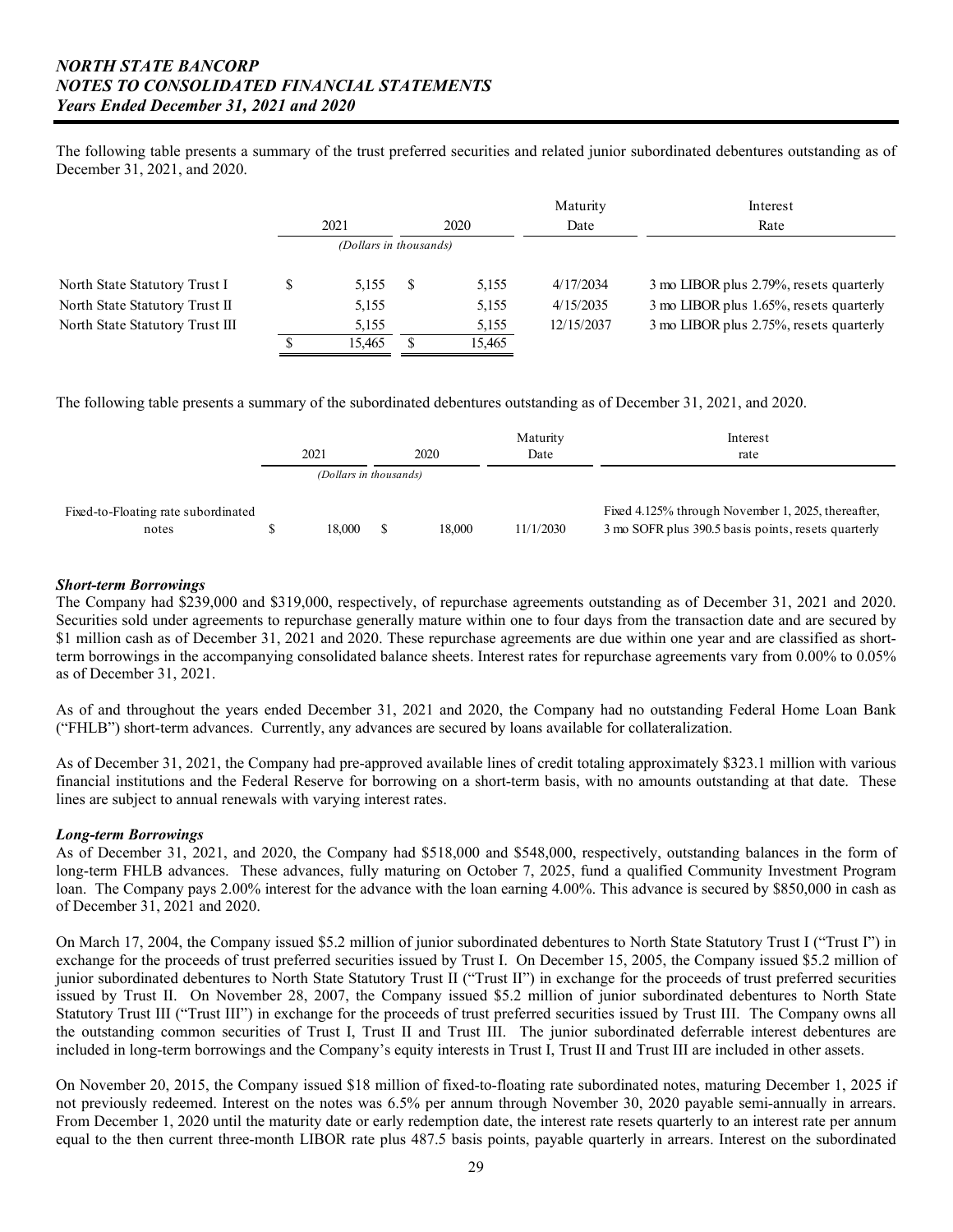of December 1, 2020 to redeem the subordinated notes in whole or in part upon giving required notice to the holders at a redemption notes was payable semi-annually on December 1 and June 1 of each year through December 1, 2020 and quarterly thereafter on March 1, June 1, September 1, and December 1 of each year through the maturity date or early redemption date. The first interest payment was made on June 1, 2016. The notes include redemption options for the Company beginning with the interest payment date price equal to 100% of the principal amount plus accrued and unpaid interest. Additionally, the Company has the option to redeem the notes due to a special event such as a change or prospective change in law that would prevent the deduction of the interest for federal tax purposes; or a subsequent event that could preclude the subordinated notes from being recognized as Tier 2 capital for regulatory capital purposes; or the Company could be required to register as an investment company. The subordinated notes are included in long-term borrowings and qualify as Tier 2 capital up to the redemption date. The Company furnished the required redemption notices and subsequently redeemed the \$18 million of fixed-to-floating rate subordinated notes at the Company's option on December 1, 2020. The result of this transaction included the repayment of \$18 million in principal along with accrued interest. Additionally, the Company recognized approximately \$310,000 of debt extinguishment costs related to the remaining capitalized debt issuance costs incurred during the initial debt offering.

On October 29, 2020, the Company issued \$18 million of fixed-to-floating rate subordinated notes, maturing November 1, 2030 if not previously redeemed. Interest on the notes is 4.125% per annum through November 1, 2025 payable semi-annually in arrears. From November 2, 2025 until the maturity date or early redemption date, the interest rate resets quarterly to an interest rate per annum equal to the then current three-month SOFR rate plus 390.5 basis points, payable quarterly in arrears. Interest on the subordinated notes is payable semi-annually on May 1 and November 1 of each year through November 1, 2025 and quarterly thereafter on February 1, May 1, August 1 and November 1 of each year through the maturity date or early redemption date. The first interest payment was made on May 1, 2021. The notes include redemption options for the Company beginning with the interest payment date of November 1, 2025 to redeem the subordinated notes in whole or in part upon giving required notice to the holders at a redemption price equal to 100% of the principal amount plus accrued and unpaid interest. Additionally, the Company has the option to redeem the notes due to a special event such as a change or prospective change in law that would prevent the deduction of the interest for federal tax purposes; or a subsequent event that could preclude the subordinated notes from being recognized as Tier 2 capital for regulatory capital purposes; or the Company could be required to register as an investment company. The subordinated notes are included in long-term borrowings and qualify as Tier 2 capital up to the redemption date. To qualify for Tier 2 capital, the subordinated notes must have an original weighted average maturity of as least five years and capital inclusion in Tier 2 capital will be discounted 20% each year after the remaining maturity is five years or less.

The junior subordinated debentures for Trust I pay interest quarterly at an annual rate, reset quarterly, equal to 3-month LIBOR plus 2.79%. The debentures became redeemable in whole or in part on June 17, 2009, and on any January 17, April 17, July 17, or October 17 thereafter. Redemption is mandatory on April 17, 2034. The Company has fully and unconditionally guaranteed the repayment of the trust preferred securities. The Company's obligation under the guarantee is unsecured and subordinate to senior and subordinated indebtedness of the Company.

The junior subordinated debentures for Trust II pay interest quarterly at an annual rate, reset quarterly, equal to 3-month LIBOR plus 1.65%. The debentures became redeemable in whole or in part on March 15, 2011, and on any January 15, April 15, July 15, or October 15 thereafter. Redemption is mandatory on April 15, 2035. The Company has fully and unconditionally guaranteed the repayment of the trust preferred securities. The Company's obligation under the guarantee is unsecured and subordinate to senior and subordinated indebtedness of the Company.

 2.75%. The debentures are redeemable in whole or in part on March 15, 2013, and on any January 15, April 15, July 15, or October subordinated indebtedness of the Company. The junior subordinated debentures for Trust III pay interest quarterly at an annual rate, reset quarterly, equal to 3-month LIBOR plus 15 thereafter. Redemption is mandatory on December 15, 2037. The Company has fully and unconditionally guaranteed the repayment of the trust preferred securities. The Company's obligation under the guarantee is unsecured and subordinate to senior and

Current Federal Reserve rules limit the aggregate amount of restricted core capital elements, including trust preferred securities that can be included in Tier 1 capital to not more than 25% of total core capital elements, net of goodwill, less any associated tax liability. Amounts of restricted core capital elements in excess of this limit may be included in Tier  $\tilde{2}$  capital. However, the aggregate amount of certain restricted core capital elements (including trust preferred securities), term subordinated debt and limited life preferred stock that can be included in Tier 2 capital is limited to 50% of Tier 1 capital.

The Dodd-Frank Wall Street Reform and Consumer Protection Act of 2010 (the "Dodd-Frank Act") changed the ability of bank holding companies to issue trust preferred securities and continue to count them as Tier 1 capital. Bank holding companies with total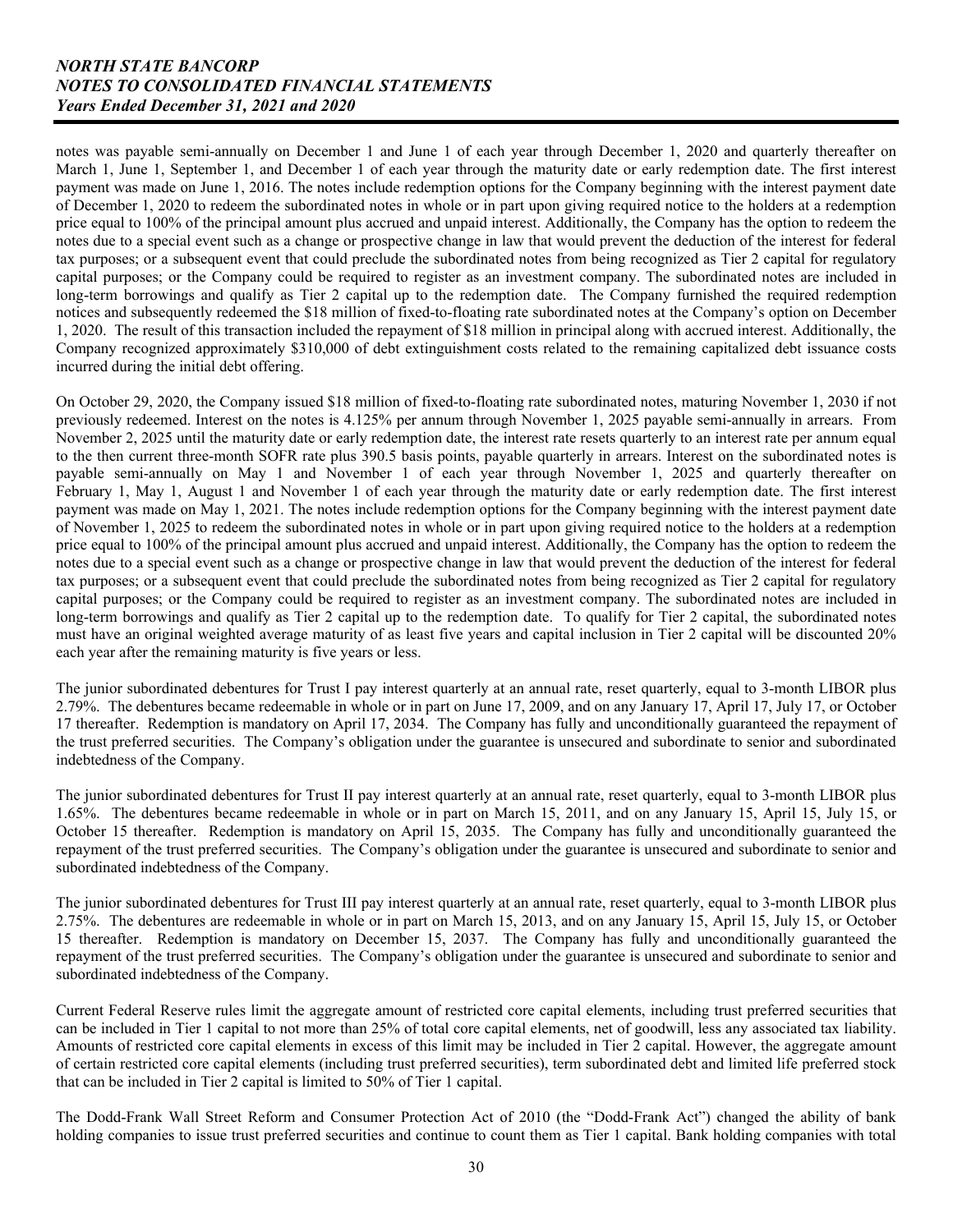assets of less than \$15 billion as of December 31, 2009, are permitted to include trust preferred securities issued before May 19, 2010, as Tier 1 capital. As such, the Company's existing trust preferred securities are grandfathered as Tier 1 capital under the Dodd-Frank Act.

### **NOTE J - INCOME TAXES**

There were no uncertain tax positions as of December 31, 2021 or 2020. The Company changed tax status to an S Corporation effective January 1, 2016. The effect of an S Corporation is to eliminate corporate income tax. Corporate income, gains and losses are passed directly through to the shareholders of the Company in proportion to their per share ownership. As of January 1, 2021, the Company is no longer subject to corporate level taxation on unrealized built-in gains of \$3.4 million because the five-year period has fully lapsed. No federal income tax was recognized in 2020 on unrealized built-in gains.

#### **NOTE K – OTHER NON-INTEREST INCOME AND OTHER NON-INTEREST EXPENSE**

The following table presents the major components of non-interest income for the years ended December 31, 2021, and 2020.

|                                              |   | For the year ended December 31, |       |
|----------------------------------------------|---|---------------------------------|-------|
|                                              |   | 2021                            | 2020  |
|                                              |   | (Dollars in thousands)          |       |
| Merchant and other loan fees                 | S | 743                             | 368   |
| Service charges and fees on deposit accounts |   | 283                             | 279   |
| Income from bank owned life insurance        |   | 301                             | 267   |
| Other                                        |   | 1.142                           | 910   |
| Total other non-interest income              |   | 2.469                           | 1,824 |

The following table presents the major components of non-interest expense for the years ended December 31, 2021, and 2020.

|                                        |   | For the year ended December 31, |   |       |
|----------------------------------------|---|---------------------------------|---|-------|
|                                        |   | 2021                            |   | 2020  |
|                                        |   | (Dollars in thousands)          |   |       |
| Professional fees                      | S | 698                             | S | 738   |
| Postage, printing $\&$ office supplies |   | 205                             |   | 242   |
| Advertising and promotion              |   | 756                             |   | 858   |
| Telecommunications                     |   | 556                             |   | 445   |
| Directors fees                         |   | 860                             |   | 928   |
| FDIC insurance premiums                |   | 806                             |   | 655   |
| Mortgage processing costs              |   | 370                             |   | 467   |
| Donations                              |   | 709                             |   | 1,235 |
| Loss on disposal of fixed assets       |   | 528                             |   | 139   |
| Other                                  |   | 1,988                           |   | 2,142 |
| Total other non-interest expense       |   | 7.476                           | S | 7.849 |

## **NOTE L - REGULATORY MATTERS**

The Bank, as a North Carolina banking corporation, may pay cash dividends to the Company only out of undivided profits as determined pursuant to North Carolina General Statutes Section 53-87. In conjunction with the Company's S Corporation election, the Bank has and intends to declare dividends to the Company in an amount sufficient for the Company to pay distributions to its shareholders. However, the Bank is subject to strict regulatory and legal guidelines regarding capital adequacy, dividend policies and other restrictions and rules. Regulatory authorities may limit payment of dividends by any bank when it is determined that such limitation is in the public interest and is necessary to ensure financial soundness of the bank. During the years ending December 31,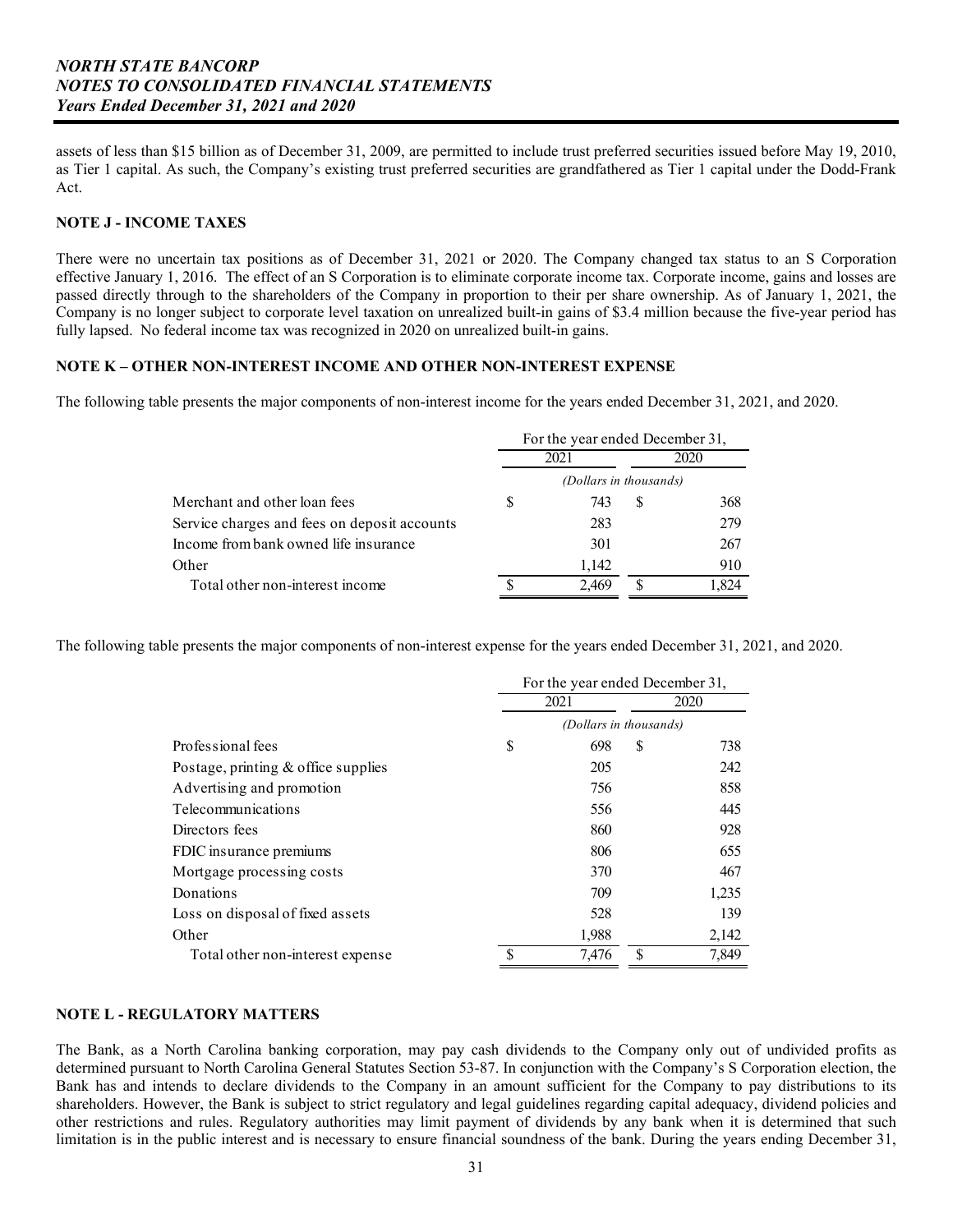2021, and 2020, the Bank distributed cash dividends to the Company of \$11.7 million and \$10.6 million, respectively.

The Company has and intends to declare distributions in an amount at least sufficient to enable shareholders to pay federal income tax and state income tax. The Company is dependent on dividends from the Bank and is subject to strict regulatory restrictions like the Bank. During the years ending December 31, 2021, and 2020, the Company declared cash distributions to shareholders of \$11.8 million and \$8.3 million, respectively.

The Bank is subject to various regulatory capital requirements administered by federal and state banking agencies. Failure to meet minimum capital requirements can initiate certain mandatory - and possibly additional discretionary - actions by regulators that, if undertaken, could have a direct material effect on the Company's consolidated financial statements. Under capital adequacy guidelines and the regulatory framework for prompt corrective action, the Bank must meet specific capital guidelines that involve quantitative measures of its assets, liabilities, and certain off-balance-sheet items as calculated under regulatory accounting practices. The capital amounts and classifications are also subject to qualitative judgments by the regulators about components, risk weightings, and other factors. Prompt corrective action provisions are not applicable to bank holding companies. As of December 31, 2021, the most recent notification from the FDIC categorized the Bank as well capitalized under the regulatory framework for prompt corrective action. To be categorized as well capitalized, the Bank must maintain minimum amounts and ratios. There are no conditions or events since that notification that management believes have changed the Bank's category.

 to include most components of accumulated other comprehensive income in CET1. CET1 for the Bank is reduced by goodwill and In July 2013, the Federal Reserve Board approved and published the final Basel III Capital Rules establishing a new comprehensive capital framework for U.S. banking organizations. The Basel III Capital Rules, among other things, (i) introduce Common Equity Tier 1 ("CET1") as a new capital measure, (ii) specify that Tier 1 capital consists of CET1 and "Additional Tier 1 capital" instruments meeting specified requirements, (iii) define CET1 narrowly by requiring that most deductions/adjustments to regulatory capital measures be made to CET1 and not to the other components of capital and (iv) expand the scope of the deductions from and adjustments to capital as compared to existing regulations. The Basel III Capital Rules were effective for the Bank on January 1, 2015 and are fully phased in as of December 31, 2021 and 2020. CET1 capital for the Bank consists of common stock, related paid-in capital, and retained earnings. In connection with the adoption of the Basel III Capital Rules, we elected to opt-out of the requirement intangible assets (intangible assets excluding MSAs and goodwill).

(iv) a minimum leverage ratio of  $4.00\%$ . Basel III limits capital distributions and certain discretionary bonus payments if the banking organization does not hold a "capital conservation buffer" consisting of 2.50% of CET1 capital, Tier 1 capital and total capital to risk-weighted assets in addition to the amount necessary to meet minimum risk-based capital requirements. The capital conservation buffer was fully phased in as of January 1, 2019. Basel III requires (i) a minimum ratio of CET1 capital to risk-weighted assets of at least 4.50%, plus a 2.50% capital conservation buffer, (ii) a minimum ratio of Tier 1 capital to risk-weighted assets of at least 6.00%, plus the capital conservation buffer, (iii) a minimum ratio of total capital to risk-weighted assets of at least 8.00%, plus the 2.50% capital conservation buffer and

Quantitative measures established by regulation to ensure capital adequacy require the Bank to maintain minimum amounts and ratios, as prescribed by regulations, of Total capital to risk-weighted assets, Tier I capital to risk-weighted assets, and CET 1 capital to riskweighted assets, as well as Tier I capital to average assets. As of December 31, 2021, and 2020, the Bank met the respective capital adequacy requirements.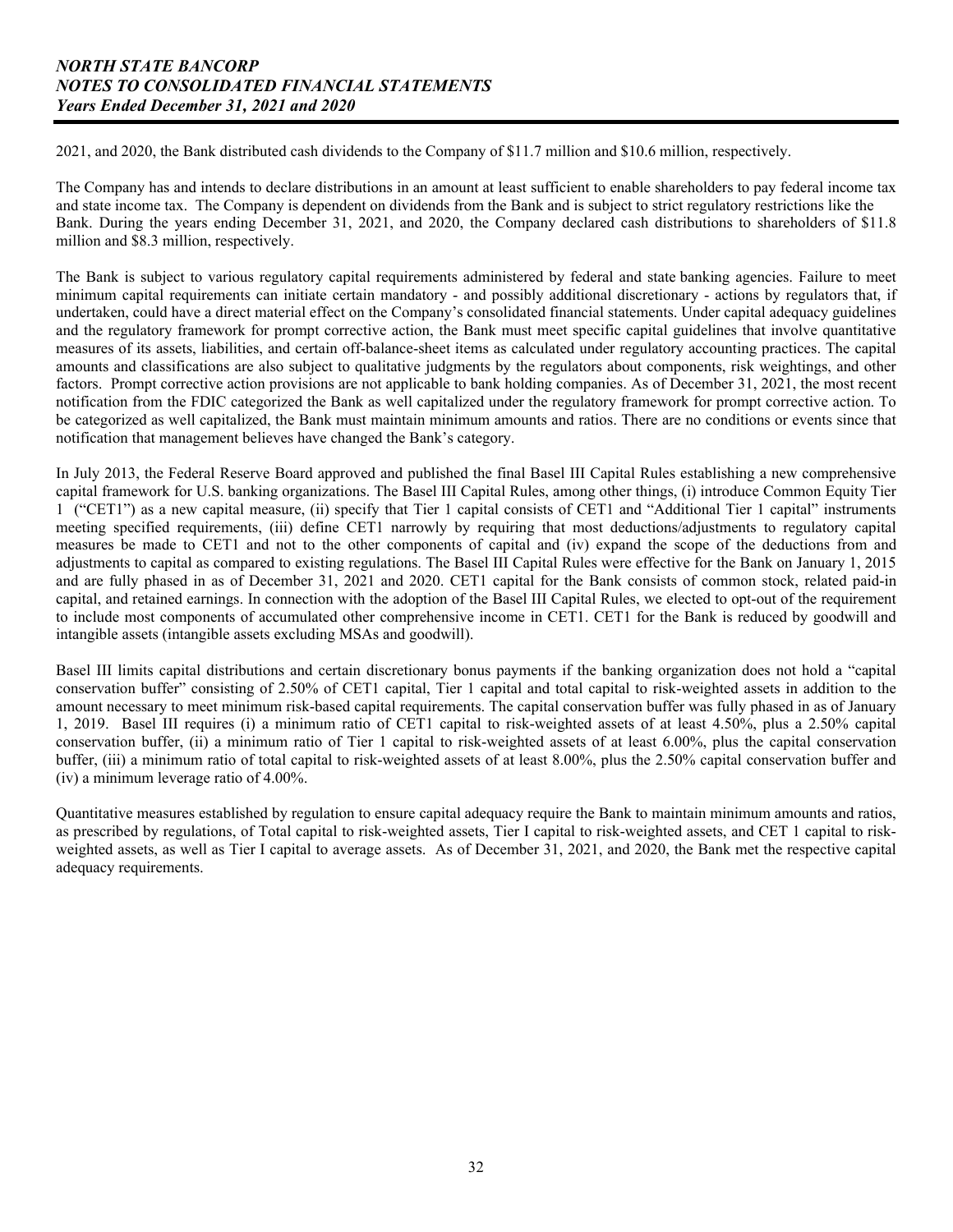The following table presents information regarding the Bank's capital and capital ratios as of December 31, 2021, and 2020, respectively.

|                                        |        |         |                        | Minimum to be well |                              |          |  |  |
|----------------------------------------|--------|---------|------------------------|--------------------|------------------------------|----------|--|--|
|                                        |        |         |                        |                    | capitalized under prompt     |          |  |  |
|                                        | Actual |         |                        |                    | corrective action provisions |          |  |  |
|                                        |        | Amount  | Ratio                  | Amount             |                              | Ratio    |  |  |
|                                        |        |         | (Dollars in thousands) |                    |                              |          |  |  |
| As of December 31, 2021                |        |         |                        |                    |                              |          |  |  |
| Total capital to risk-weighted assets  | \$     | 103,062 | 11.83%                 | S                  | 87,143                       | 10.00%   |  |  |
| Tier I capital to risk-weighted assets |        | 96,320  | 11.05%                 |                    | 69,714                       | 8.00%    |  |  |
| CETI to risk-weighted assets           |        | 96,320  | 11.05%                 |                    | 56,643                       | $6.50\%$ |  |  |
| Tier I capital to average assets       |        | 96,320  | 7.08%                  |                    | 68,055                       | 5.00%    |  |  |
| As of December 31, 2020                |        |         |                        |                    |                              |          |  |  |
| Total capital to risk-weighted assets  | \$     | 96,904  | 11.60%                 | S                  | 83,570                       | 10.00%   |  |  |
| Tier I capital to risk-weighted assets |        | 90,386  | 10.82%                 |                    | 66,856                       | 8.00%    |  |  |
| CETI to risk-weighted assets           |        | 90,386  | 10.82%                 |                    | 54,320                       | 6.50%    |  |  |
| Tier I capital to average assets       |        | 90,386  | 7.71%                  |                    | 58,638                       | 5.00%    |  |  |

The Bank had a capital conservation buffer of 3.83 percent as December 31, 2021. This buffer exceeded the 2.50 percent requirement and, therefore, results in no limit on distributions.

 baseline adjusted net worth plus an additional net worth of one percent of the total volume in excess of \$25 million of FHA single The Bank qualifies as a U.S. Department of Housing and Urban Development, or HUD, approved Title II supervised mortgagee and issues mortgages insured by HUD. For the years ended December 31, 2021, and 2020, the Bank was required to maintain \$1 million in family insured mortgages originated, underwritten, purchased, or serviced during the prior fiscal year, up to a maximum required net worth of \$2.5 million. The Company complied with the net worth requirements as of December 31, 2021, and 2020.

# **NOTE M – OFF-BALANCE SHEET RISK**

The Company is a party to financial instruments with off-balance sheet risk in the normal course of business to meet the financing needs of its customers. These financial instruments include commitments to extend credit and standby letters of credit. Those instruments involve, to varying degrees, elements of credit and interest rate risk in excess of the amount recognized in the balance sheet. The contract or notional amounts of those instruments reflect the extent of involvement the Company has in particular classes of financial instruments. The Company uses the same credit policies in making commitments and conditional obligations as it does for on-balance-sheet instruments.

 some of the commitments are expected to expire without being drawn upon, the total commitment amounts do not necessarily Commitments to extend credit are agreements to lend to a customer as long as there is no violation of conditions established in the contract. Commitments generally have fixed expiration dates or other termination clauses and may require payment of a fee. Since represent future cash requirements. The Company evaluates each customer's creditworthiness on a case-by-case basis. The amount of collateral obtained, if deemed necessary by the Company, upon extension of credit is based on management's credit evaluation of the borrower. Collateral obtained varies but may include real estate, stocks, bonds, and certificates of deposit. The liability related to off balance sheet commitments is not considered material as of December 31, 2021 or 2020.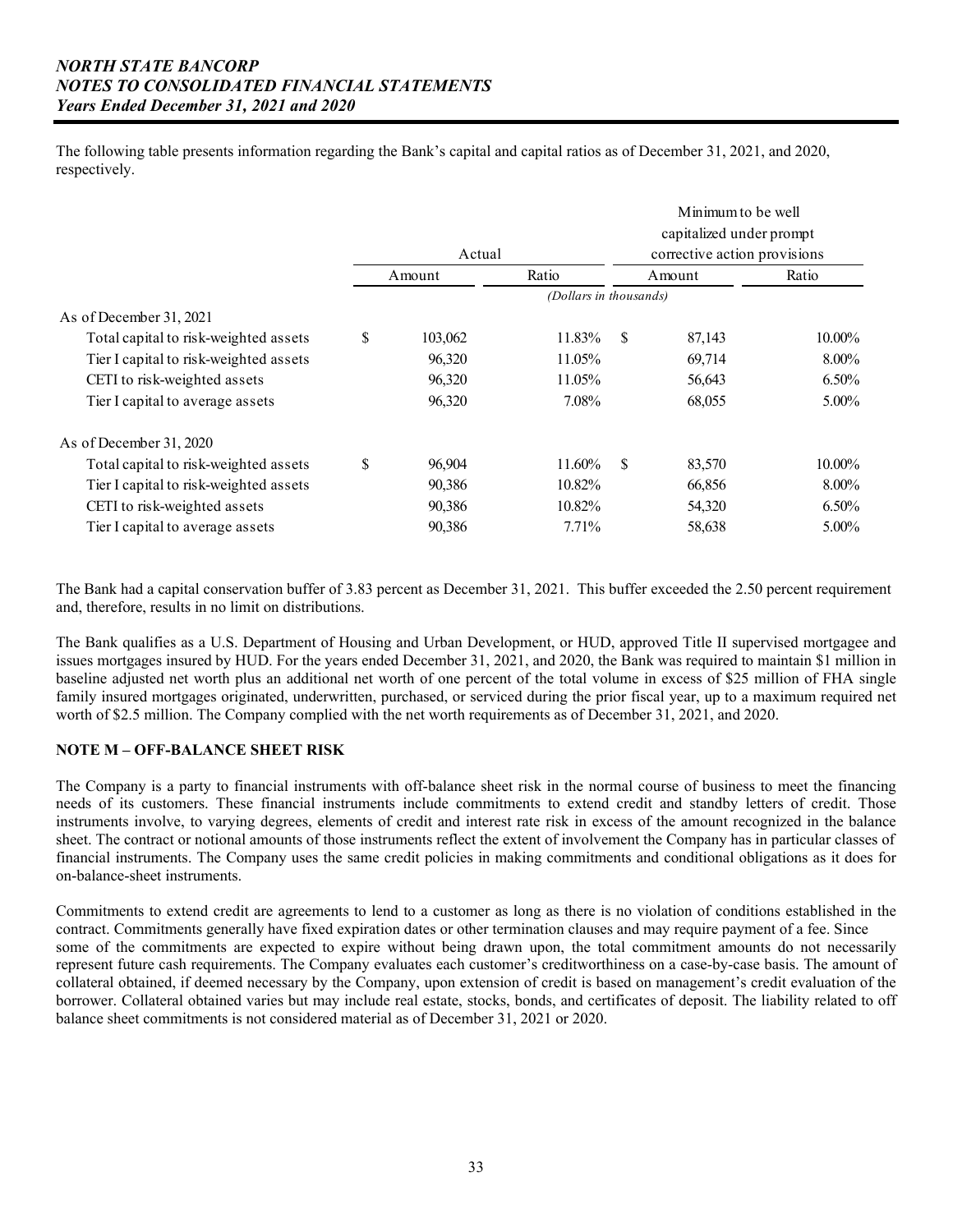The following table presents a summary of the contractual amount of the Company's exposure to off-balance sheet credit risk as of December 31, 2021.

|                                                                     |   | December 31, 2021      |
|---------------------------------------------------------------------|---|------------------------|
|                                                                     |   | (Dollars in thousands) |
| Financial instruments whose contract amounts represent credit risk: |   |                        |
| Undisbursed lines of credit                                         | S | 178,123                |
| Other commitments to extend credit                                  |   | 40,654                 |
| Letters of credit                                                   |   | 2,157                  |
| Commitments to originate mortgage loans, fixed and variable         |   | 23,504                 |
|                                                                     |   | 244,438                |

## **NOTE N - FAIR VALUE MEASUREMENTS**

The Company utilizes fair value measurements to record fair value adjustments to certain assets and liabilities and to determine fair value disclosures. Securities available-for-sale are recorded at fair value on a recurring basis. Additionally, from time to time, the Company may be required to record other assets at fair value on a nonrecurring basis, such as impaired loans, servicing assets, and foreclosed assets. The nonrecurring fair value adjustments typically involve application of lower of cost or market accounting or write-downs of individual assets. The Company groups its financial assets and financial liabilities measured at fair value in three levels, based on the markets in which the assets and liabilities are traded, and the reliability of the assumptions used to determine fair value. These levels are:

- Level 1 Valuations for assets and liabilities traded in active exchange markets, such as the New York Stock Exchange. Level 1 also includes U.S. Treasury, other U.S. government and agency mortgage-backed securities that are traded by dealers or brokers in active markets. Valuations are obtained from readily available pricing sources for market transactions involving identical assets or liabilities.
	- Level 2 Valuations for assets and liabilities traded in less active dealer or broker markets. Valuations are obtained from third party services for identical or comparable assets or liabilities.
- Level 3 Valuations for assets and liabilities that are derived from other valuation methodologies, including option pricing models, discounted cash flow models and similar techniques, and not based on market exchange, dealer, or brokered facilitated transactions. Level 3 valuations incorporate certain assumptions and projections in determining the fair value assigned to such assets or liabilities.

## *Valuation of Assets and Liabilities Reported at Fair Value in Financial Statements*

The fair value of a financial instrument is the estimated amount at which the instrument could be exchanged in an orderly transaction between knowledgeable, unrelated, willing parties. The estimated fair value of a financial instrument may differ from the amount that could be realized if sold in an immediate sale such as a forced transaction. Additionally, the valuation of investments is more subjective when markets are less liquid due to the lack of market-based inputs, which may increase the potential that the estimated fair value of an investment is not reflective of the price at which an actual transaction would occur.

Securities available-for-sale and interest rate lock commitments are recorded at fair value on a recurring basis. Additionally, from time to time, the Company may be required to record other assets at fair value on a nonrecurring basis, such as impaired loans, servicing assets, and foreclosed assets. The nonrecurring fair value adjustments typically involve application of lower of cost or market accounting or write-downs of individual assets.

The following is a description of valuation methodologies used by the Company for assets and liabilities recorded at fair value, either on a recurring or nonrecurring basis.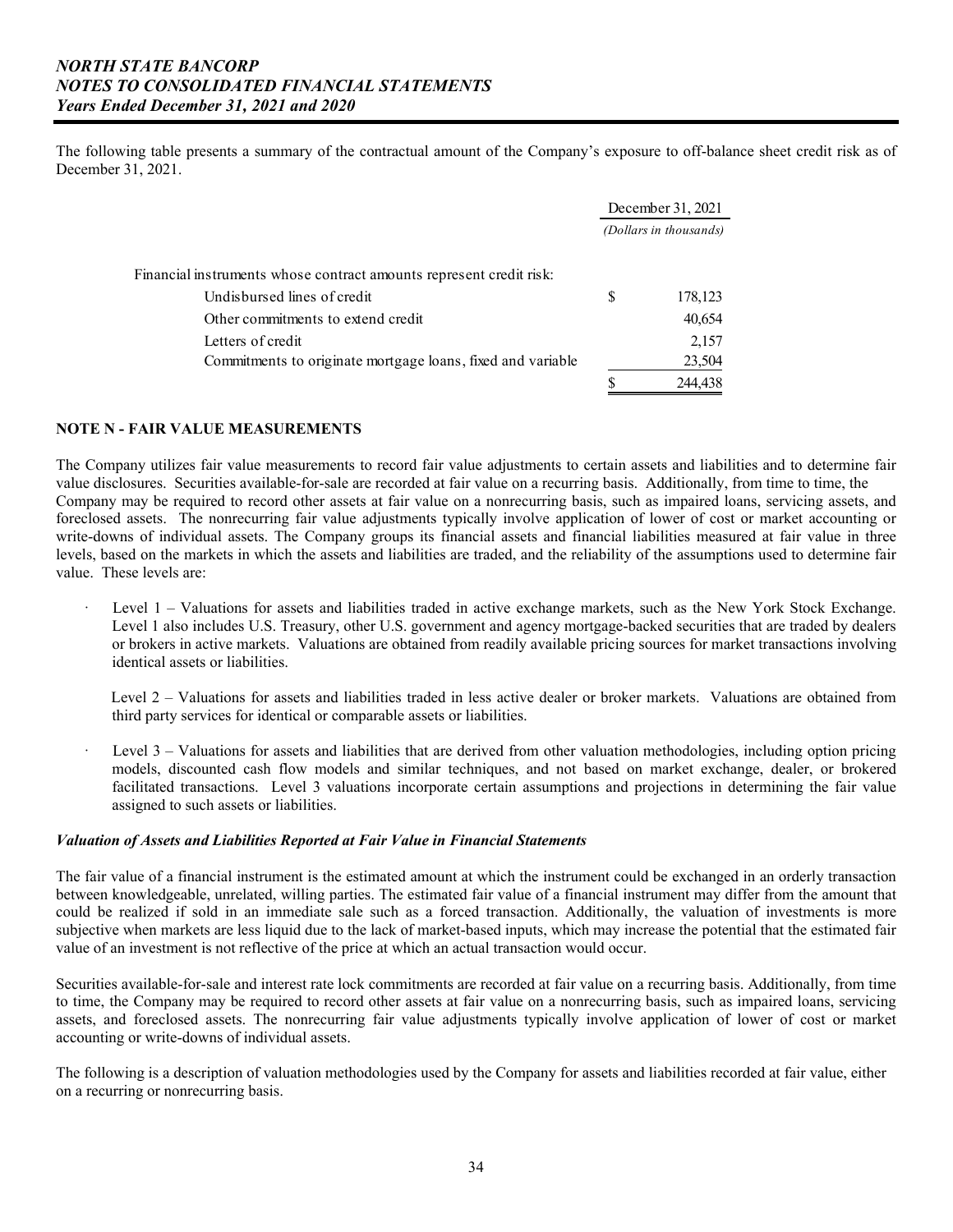### *Investment Securities Available for Sale*

 prices, if available. If quoted prices are not available, fair values are measured using independent pricing models or other model-based Investment securities available-for-sale are recorded at fair value on a recurring basis. Fair value measurement is based upon quoted valuation techniques such as the present value of future cash flows, adjusted for the security's credit rating, prepayment assumptions and other factors such as credit loss assumptions. Level 1 securities include those traded on an active exchange, such as the New York Stock Exchange, U.S. Treasury securities that are traded by dealers or brokers in active over-the-counter markets and money market funds. Level 2 securities include mortgage-backed securities issued by government sponsored entities, municipal bonds, and corporate debt securities.

#### *Mortgage Banking Activity*

The Company enters into interest rate lock commitments and commitments to sell mortgages. Changes in the interest rate lock commitments subjected to recurring fair value adjustments are affected by changes in fallout rates and changes in the prevailing secondary market prices for like-kind mortgage loans. Additionally, the fair value of interest rate lock commitments is based on servicing rate premium, origination income net of originations costs, and changes in loan pricing between the commitment date and period end, typically month end. The fallout rate measures the likelihood that an interest rate lock commitment will ultimately not become a closed loan held for sale. Factors contributing to the fallout rate include changes in prevailing interest rates from the time of the interest rate lock commitment as well as other factors such as lower than anticipated appraised values. As of December 31, 2021, the fallout rate averaged approximately 8% and the amount of fair value associated with these interest rate lock commitments was approximately \$555,000. As of December 31, 2020, the fallout rate averaged approximately 12% and the amount of fair value associated with these interest rate lock commitments was approximately \$1.47 million. The fair value associated with interest rate lock commitments is included in other assets.

#### *Loans*

The Company does not record loans at fair value on a recurring basis. However, from time to time, a loan is considered impaired and an allowance for loan losses is established. Loans for which it is probable that payment of interest and principal will not be made in accordance with the contractual terms of the loan agreement are considered impaired. Once a loan is identified as impaired, management measures the impairment in accordance with accounting standards. The fair value of impaired loans is estimated using one of several methods, including collateral value, market value of similar debt, enterprise value, liquidation value or discounted cash flows. Those impaired loans not requiring an allowance represent loans for which the fair value of the expected repayments or collateral exceed the recorded investments in such loans. As of December 31, 2021, the Company's impaired loans were evaluated primarily based on the fair value of the collateral. Impaired loans where an allowance is established based on the fair value of collateral require classification in the fair value hierarchy. When the fair value of the collateral is based on an observable market price or a current appraised value, the Company records the impaired loan as nonrecurring Level 2. When an appraised value is not available or management determines the fair value of the collateral is further impaired below the appraised value and there is no observable market price, the Company records the impaired loan as nonrecurring Level 3. The unobservable inputs include collateral discounts in a range of 5% to 20% of appraised value. The valuation techniques for the Level 3 impaired loans are consistent with techniques used in prior periods.

#### *Foreclosed Assets*

Foreclosed assets are adjusted to fair value, less estimated costs to sell, upon transfer of the loans to foreclosed assets. The initial recorded value may be subsequently reduced by additional valuation allowances, which are charged to earnings if the estimated fair value of the property less estimated selling costs declines below the initial recorded value. Fair value is based upon independent market prices, appraised values of the collateral or management's estimation of the value of the collateral. When the fair value of the collateral is based on an observable market price or a current appraised value, the Company records the foreclosed asset as nonrecurring Level 2. When an appraised value is not available or management determines the fair value of the collateral is further impaired below the appraised value and there is no observable market price, the Company records the foreclosed asset as nonrecurring Level 3. The unobservable inputs include collateral discounts in a range of 5% to 20% of appraised values as well as an estimated cost to sell range of 6% to 8%. The valuation techniques for the Level 3 foreclosed assets are consistent with techniques used in prior periods.

## *SBA Servicing Rights*

SBA servicing rights are initially recorded at fair value when loans are sold with servicing retained. These assets are then amortized in proportion to and over the period of estimated net servicing income. The servicing rights are periodically evaluated for impairment based upon the fair value of the servicing rights compared to their respective carrying amounts. The Company estimates the fair value of its servicing rights using discounted cash flow models incorporating numerous assumptions from the perspective of a market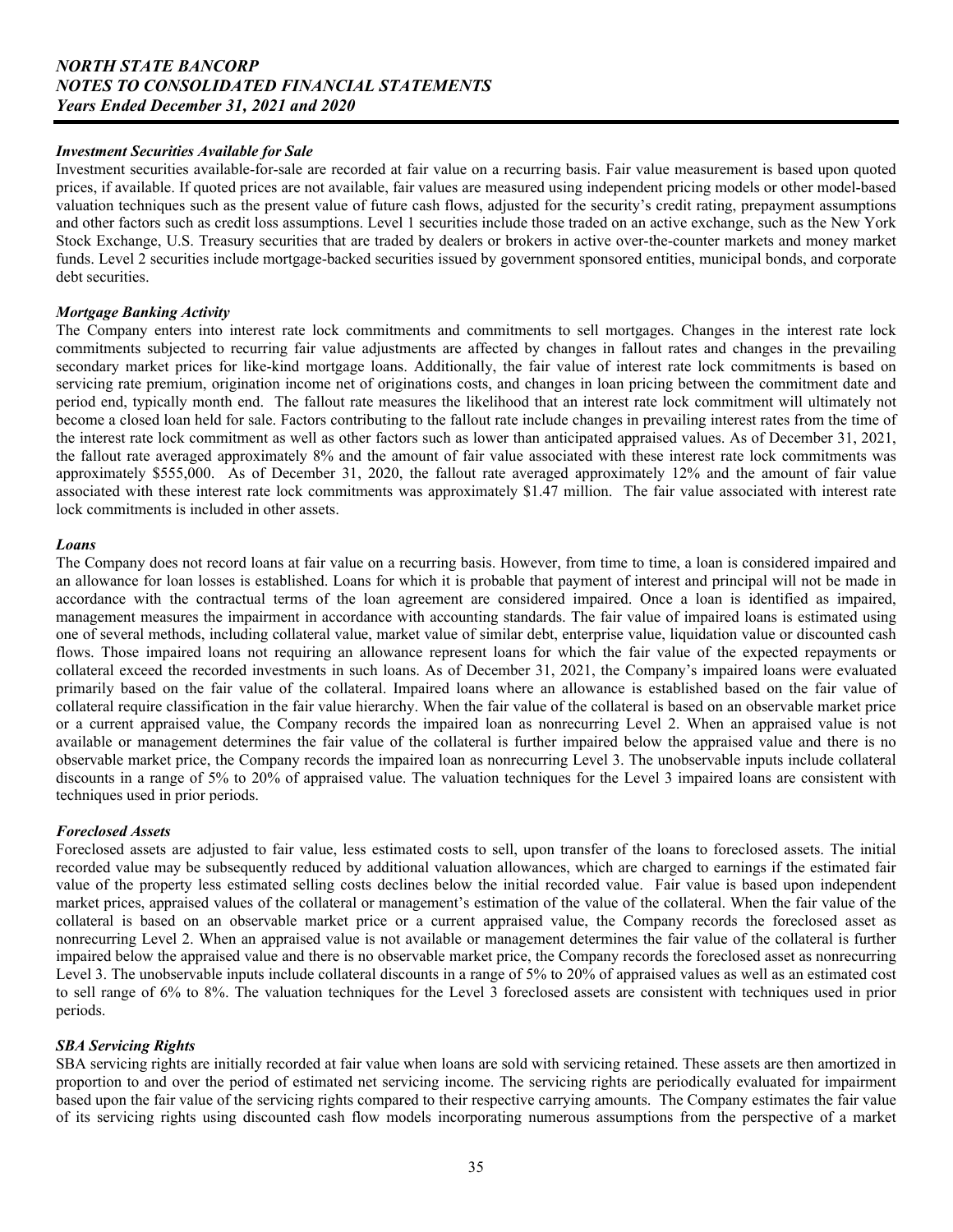participant including servicing income, servicing costs, market discount rates and prepayment speeds. As a result of the valuation inputs, servicing rights are classified within Level 3 of the valuation hierarchy.

The following table presents the balances of assets and liabilities measured at fair value on a recurring basis as of December 31, 2021, and 2020, respectively.

|                                                                              | As of December 31, 2021 |         |                         |         |   |         |  |  |  |
|------------------------------------------------------------------------------|-------------------------|---------|-------------------------|---------|---|---------|--|--|--|
|                                                                              | Total                   | Level 1 |                         | Level 2 |   | Level 3 |  |  |  |
|                                                                              |                         |         | (Dollars in thousands)  |         |   |         |  |  |  |
| Securities available for sale:                                               |                         |         |                         |         |   |         |  |  |  |
| Government-sponsored residential mortgage-                                   |                         |         |                         |         |   |         |  |  |  |
| backed securities                                                            | 4,252                   | S       |                         | 4,252   | S |         |  |  |  |
| Total securities available for sale                                          | 4,252                   | \$      |                         | 4,252   | S |         |  |  |  |
| Interest rate lock commitments                                               | 555                     |         |                         |         |   | 555     |  |  |  |
|                                                                              |                         |         | As of December 31, 2020 |         |   |         |  |  |  |
|                                                                              | Total                   | Level 1 |                         | Level 2 |   | Level 3 |  |  |  |
|                                                                              |                         |         | (Dollars in thousands)  |         |   |         |  |  |  |
| Securities available for sale:<br>Government-sponsored residential mortgage- |                         |         |                         |         |   |         |  |  |  |
| backed securities                                                            | 1,118                   |         |                         | 1,118   |   |         |  |  |  |
| Total securities available for sale                                          | 1,118                   |         |                         | 1,118   |   |         |  |  |  |
| Interest rate lock commitments                                               | 1,465                   |         |                         |         |   | 1,465   |  |  |  |

The following table presents all assets measured at fair value on a recurring basis using significant unobservable inputs (Level 3) during the years ended December 31, 2021, and 2020.

|                                         |                        |   | For the year ended December 31, |  |  |
|-----------------------------------------|------------------------|---|---------------------------------|--|--|
|                                         | 2021                   |   | 2020                            |  |  |
|                                         | (Dollars in thousands) |   |                                 |  |  |
| Balance, beginning of year              | 1.465                  | S | 388                             |  |  |
| (Losses) gains included in other income | (910)                  |   | 1,077                           |  |  |
| Balance, end of year                    | 555                    |   | 1,465                           |  |  |

The Company may be required, from time to time, to measure certain assets at fair value on a nonrecurring basis in accordance with U.S. generally accepted accounting principles. These include assets that are measured at the lower of cost or market that were recognized at fair value when fair value fell below the carrying amount as of the end of the period under measurement.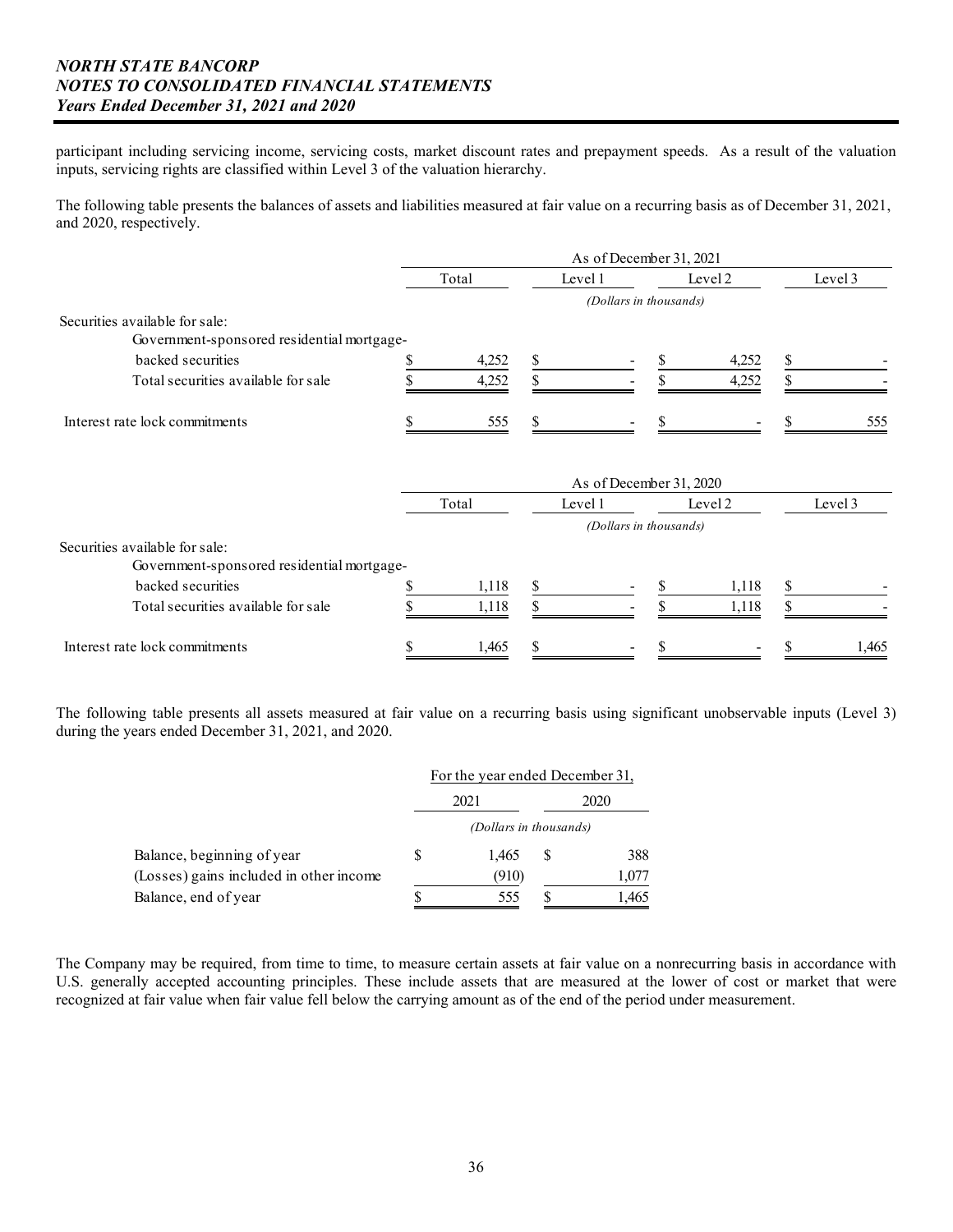The following table presents the balances of assets and liabilities measured at fair value on a nonrecurring basis as of December 31, 2021, and 2020, respectively.

|                  |   | As of December 31, 2021 |               |                                  |  |    |                              |          |         |  |  |  |
|------------------|---|-------------------------|---------------|----------------------------------|--|----|------------------------------|----------|---------|--|--|--|
|                  |   | Total                   |               | Level 1<br>Level 2               |  |    |                              |          | Level 3 |  |  |  |
|                  |   |                         |               | (Dollars in thousands)           |  |    |                              |          |         |  |  |  |
| Impaired loans   | S | 221                     | S             | $\sim$                           |  | -S | $\qquad \qquad \blacksquare$ | <b>S</b> | 221     |  |  |  |
| Servicing assets | S | 1,865                   | <sup>\$</sup> | $\sim$                           |  | S  | $\overline{\phantom{a}}$     | -S       | 1,865   |  |  |  |
|                  |   |                         |               |                                  |  |    |                              |          |         |  |  |  |
|                  |   |                         |               | $\Lambda$ g of December 21, 2020 |  |    |                              |          |         |  |  |  |

|                  | AS OI December 31, 2020 |   |                          |  |         |    |  |         |  |  |
|------------------|-------------------------|---|--------------------------|--|---------|----|--|---------|--|--|
|                  | Total                   |   | Level 1                  |  | Level 2 |    |  | Level 3 |  |  |
|                  |                         |   | (Dollars in thousands)   |  |         |    |  |         |  |  |
| Servicing assets | 1.918                   | S | $\overline{\phantom{a}}$ |  |         | ۰. |  | 1.918   |  |  |

## **NOTE O - EMPLOYEE AND DIRECTOR BENEFIT PLANS**

### *401(k) and ESOP Retirement Plan*

 the Company amended its 401(k) plan and adopted a combined 401(k) and Employee Stock Ownership Plan ("ESOP"). The plan as compensation, by contributing to the ESOP component of the plan, which is invested in Company stock. In addition, the board of The Company has maintained a qualified 401(k) plan for regular full or part-time employees since June 1, 2000. On January 1, 2015, amended consists of two components (1) a qualified stock bonus plan (ESOP component) and (2) a qualified cash or deferred arrangement, of which no part of can be invested in Company stock, (401(k) component). The purposes of the plan, as restated, are to enable eligible employees to (a) contribute up to an annual maximum as determined under the Internal Revenue Code, (b) share in the growth and prosperity of the Company, (c) accumulate capital for their future economic security, and (d) acquire beneficial stock ownership interests in the Company. The Company matches 100% of employee contributions, not exceeding 6% of the participants' directors can authorize additional discretionary contributions to the plan. The plan provides that employees' contributions are 100% vested at all times. Company contributions are 100% vested for the years beginning on or after January 1, 2008. The expense related to the 401(k) and ESOP plan contributions for the years ended December 31, 2021 and 2020 totaled approximately \$1.0 million and \$924,000, respectively.

#### *Employment Agreements*

The Company has entered into an employment agreement with its chief executive officer to ensure a stable and competent management base. This agreement provides for benefits as spelled out in the contract and cannot be terminated by the Board of Directors, except for cause, without prejudicing the officer's right to receive certain vested rights, including compensation. In the event of a change in control of the Company, as outlined in the agreement, the acquirer will be bound to the terms of this contract.

 with its chief executive during 2017 with a five-year vesting period beginning January 1, 2017. During 2013 and 2015 the Company In addition, the Company entered into a "separation benefit agreement" during July 2012 with its chief executive officer. The benefit vests monthly over 72 months beginning July 31, 2012. Also, the Company entered into an additional "separation benefit agreement" entered into "separation benefit and executive bonus agreements" with select officers of the Company. Total compensation expense related to all the separation and bonus agreements totaled approximately \$67,000 and \$422,000, respectively, for the years ended December 31, 2021 and 2020. The liability related to the "separation benefit agreements" was \$3.1 million and \$3.1 million, respectively, as of December 31, 2021 and 2020. The agreements provide for benefits as described in the contracts.

The Company has entered into agreements with four executive officers and one non-executive officer that provides for severance pay benefits in the event of a change in control of the Company that results in the termination of such officers or diminished compensation, duties, or benefits.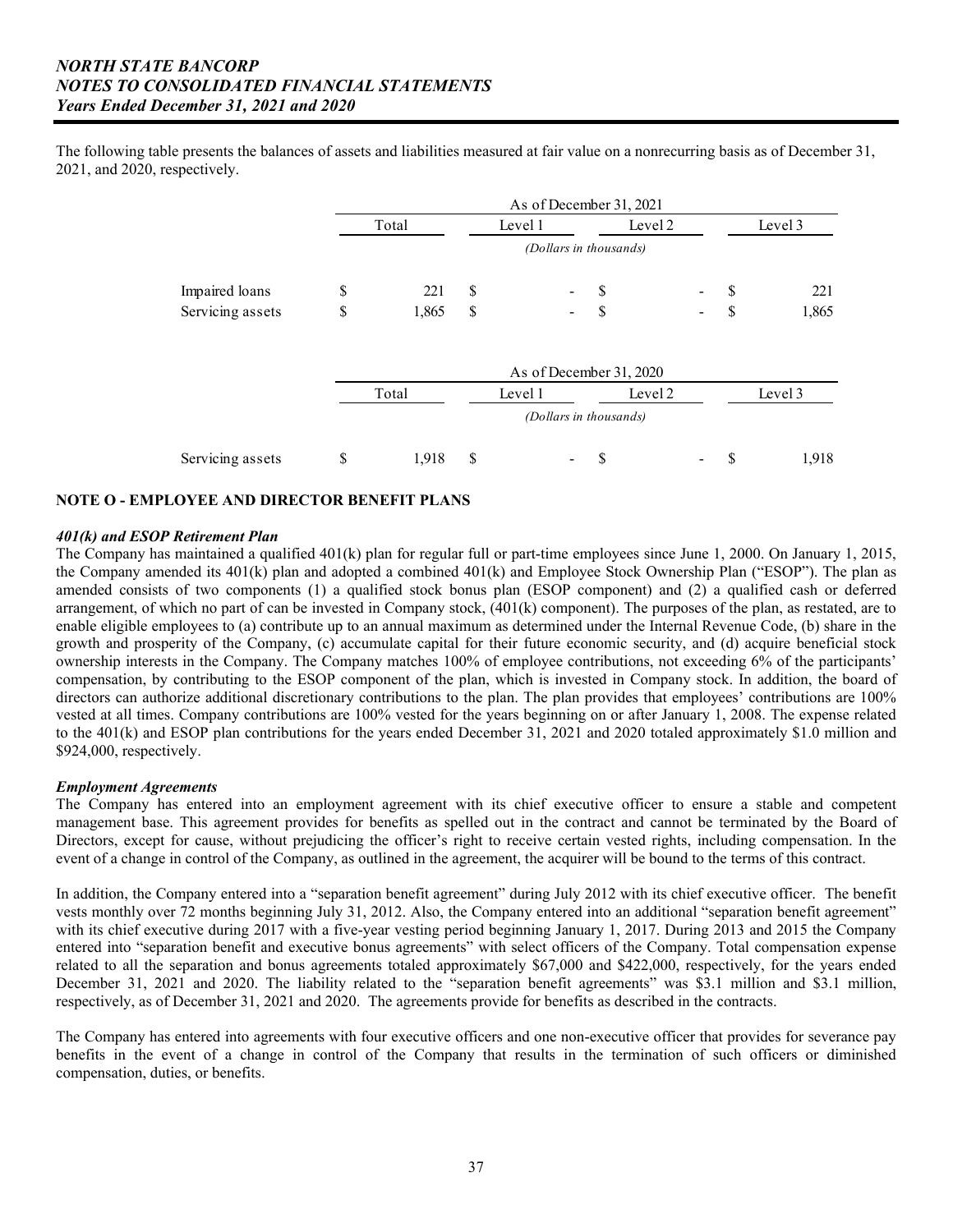## **NOTE P - PARENT COMPANY FINANCIAL DATA**

The following tables present the condensed financial statements of North State Bancorp as of and for the years ended December 31, 2021, and 2020, respectively.

# Condensed Statements of Financial Condition

December 31, 2021 and 2020

|                                               |    | 2021                   |    | 2020   |
|-----------------------------------------------|----|------------------------|----|--------|
|                                               |    | (Dollars in thousands) |    |        |
| Assets                                        |    |                        |    |        |
| Cash and due from banks                       | \$ | 1,141                  | \$ | 1,197  |
| Investment in North State Bank                |    | 96,745                 |    | 90,746 |
| Investment in North State Statutory Trust I   |    | 155                    |    | 155    |
| Investment in North State Statutory Trust II  |    | 155                    |    | 155    |
| Investment in North State Statutory Trust III |    | 155                    |    | 155    |
| Other assets                                  |    | 3                      |    | 125    |
| Total Assets                                  | S  | 98,354                 | S  | 92,533 |
| Liabilities and Shareholders' equity          |    |                        |    |        |
| Other liabilities                             | \$ | 143                    | \$ | 266    |
| Long-term borrowings                          |    | 33,054                 |    | 33,007 |
| Shareholders' equity                          |    |                        |    |        |
| Common stock                                  |    | 11,215                 |    | 9,668  |
| Retained earnings                             |    | 53,973                 |    | 49,579 |
| Accumulated other comprehensive (loss) income |    | (31)                   |    | 13     |
| Total shareholders' equity                    |    | 65,157                 |    | 59,260 |
| Total liabilities and shareholders' equity    | S  | 98,354                 | \$ | 92,533 |

## Condensed Statements of Operations Years Ended December 31, 2021 and 2020

|                                                     | 2021                   |         |   | 2020    |  |  |
|-----------------------------------------------------|------------------------|---------|---|---------|--|--|
|                                                     | (Dollars in thousands) |         |   |         |  |  |
| Equity in undistributed earnings of bank subsidiary | \$                     | 6.043   | S | 7,063   |  |  |
| Dividends received from bank subsidiary             |                        | 11,672  |   | 10,610  |  |  |
| Interest income                                     |                        | 12      |   | 15      |  |  |
| Interest expense                                    |                        | (1,190) |   | (2,065) |  |  |
| Other expense                                       |                        | (382)   |   | (375)   |  |  |
| Net income                                          |                        | 16,155  |   | 15,248  |  |  |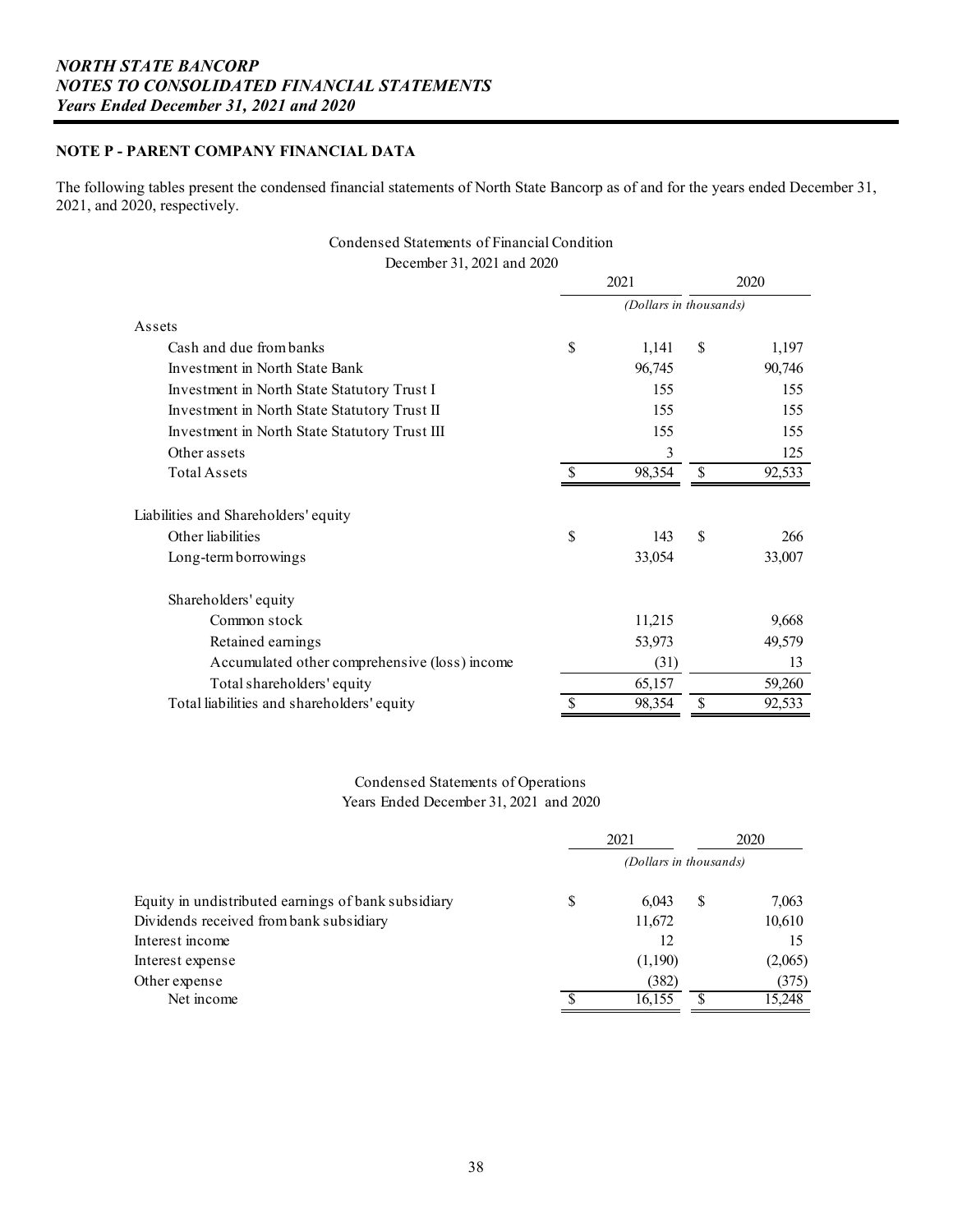# Condensed Statements of Cash Flows Years Ended December 31, 2021 and 2020

|                                                      | 2021                   |               | 2020     |
|------------------------------------------------------|------------------------|---------------|----------|
|                                                      | (Dollars in thousands) |               |          |
| Cash flows from operating activities:                |                        |               |          |
| Net income                                           | \$<br>16,155           | <sup>\$</sup> | 15,248   |
| Adjustments to reconcile net income to net cash      |                        |               |          |
| provided by operating activities:                    |                        |               |          |
| Amortization                                         | 47                     |               | 67       |
| Proceeds from issuance of common stock to ESOP       | 1,032                  |               | 924      |
| Issuance of common stock for board compensation      | 515                    |               | 408      |
| Equity in undistributed earnings of subsidiary       | (6,043)                |               | (7,063)  |
| Loss on debt extinguishment                          |                        |               | 310      |
| Changes in assets and liabilities:                   |                        |               |          |
| Decrease in other assets                             | 122                    |               | 250      |
| Decrease in other liabilities                        | (123)                  |               | (234)    |
| Net cash provided by operating activities            | 11,705                 |               | 9,910    |
| Cash flows from financing activities:                |                        |               |          |
| Repayments of long-term borrowings                   |                        |               | (18,000) |
| Issuance of subordinated debt, net of issuance costs |                        |               | 17,549   |
| Cash distributions to shareholders                   | (11,761)               |               | (8,330)  |
| Net cash used in financing activities                | (11,761)               |               | (8,781)  |
| Net (decrease) increase in cash and cash equivalents | (56)                   |               | 1,129    |
| Cash and cash equivalents, beginning                 | 1,197                  |               | 68       |
| Cash and cash equivalents, ending                    | \$<br>1,141            | \$            | 1,197    |